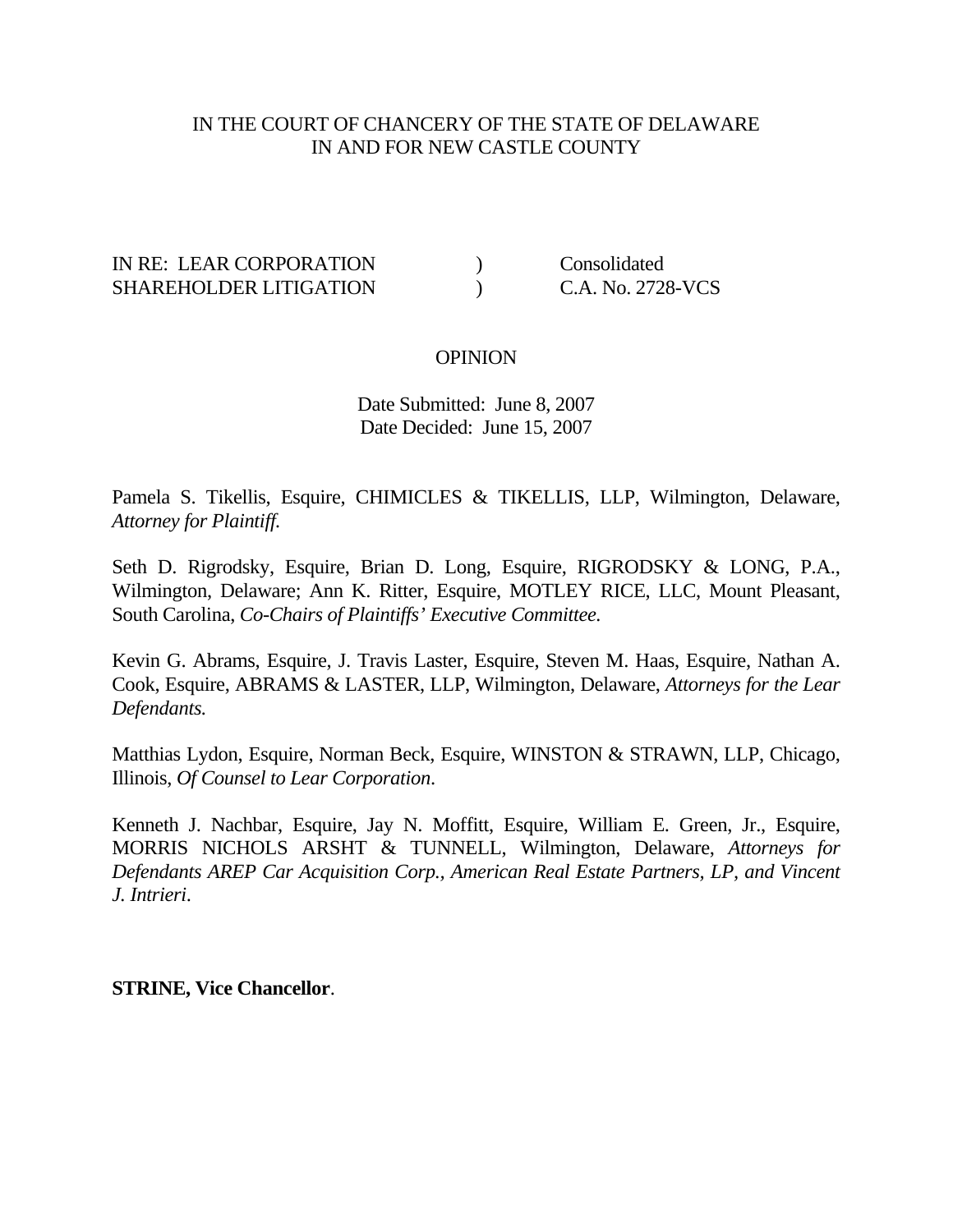#### I. Introduction

 Lear Corporation is one of the world's leading automotive interior systems suppliers. It is among the Fortune 200, and its shares trade on the New York Stock Exchange. Although Lear is a large corporation, it remains highly dependent on the success of the corporations who sell cars and trucks — as those corporations are Lear's customers. In particular, although Lear has broadened its customer base to become more global, the majority of its revenues continue to be derived from sales to American manufacturers, and within that sector, Lear's revenues also tilt toward supplying components for SUVs and light trucks. As is widely known, the American automobile industry has suffered during the past several years and sales of SUVs and light trucks have declined as gas prices have increased. Lear suffered along with it, as the ratings given to its debt and as the bankruptcy rumors concerning the company reflected. In the midst of a restructuring to keep itself healthy, along came Carl Icahn.

 In early 2006, Icahn took a large, public position in Lear stock. Given Icahn's history of prodding issuers toward value-maximizing measures, this news bolstered Lear's flagging stock price. Later in 2006, Icahn deepened his investment in Lear, by purchasing \$200 million of its stock — raising his holdings to 24% — through a secondary offering. The funds raised in that private placement were used by Lear to reduce its debt and help with its ongoing restructuring.

 Icahn's purchase led the stock market to believe that a sale of the company had become likely. Icahn's investment also combined with another reality: Lear's board had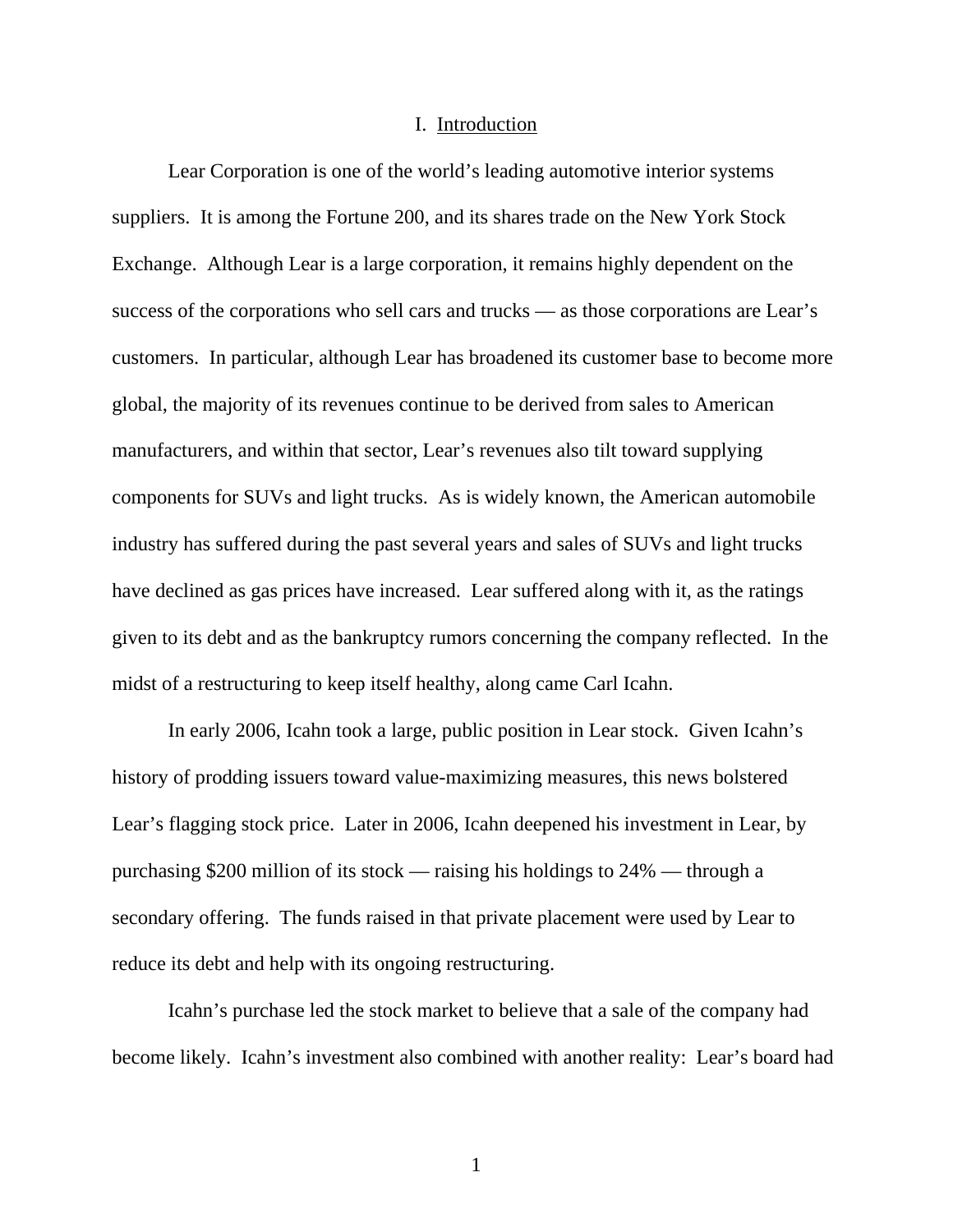eliminated the corporation's poison pill in 2004, and promised not to reinstate it except in very limited circumstances.

 In early 2007, Icahn suggested to Lear's CEO that a going private transaction might be in Lear's best interest. After a week of discussions, Lear's CEO told the rest of the board. The board formed a Special Committee, which authorized the CEO to negotiate merger terms with Icahn.

 During those negotiations, Icahn only moved modestly from his initial offering price of \$35 per share, going to \$36 per share. He indicated that if the board desired to conduct a pre-signing auction, it was free to do that, but he would pull his offer. But Icahn made it clear that he would allow the company to freely shop his bid after signing, during a so-called go-shop period, but only so long as he received a termination fee of approximately 3%.

 The board did the deal on those terms. After signing, the board's financial advisors aggressively shopped Lear to both financial and strategic buyers. None made a topping bid during the go shop period. Since that time, Lear has been free to entertain an unsolicited superior bid. None has been made.

 Stockholders plaintiffs have moved to enjoin the upcoming merger vote, arguing that the Lear board breached its *Revlon*<sup>[1](#page-2-0)</sup> duties and has failed to disclose material facts necessary for the stockholders to cast an informed vote.

<span id="page-2-0"></span><sup>&</sup>lt;sup>1</sup> Revlon, Inc. v. MacAndrews & Forbes Holdings, Inc., 506 A.2d 173 (Del. 1986).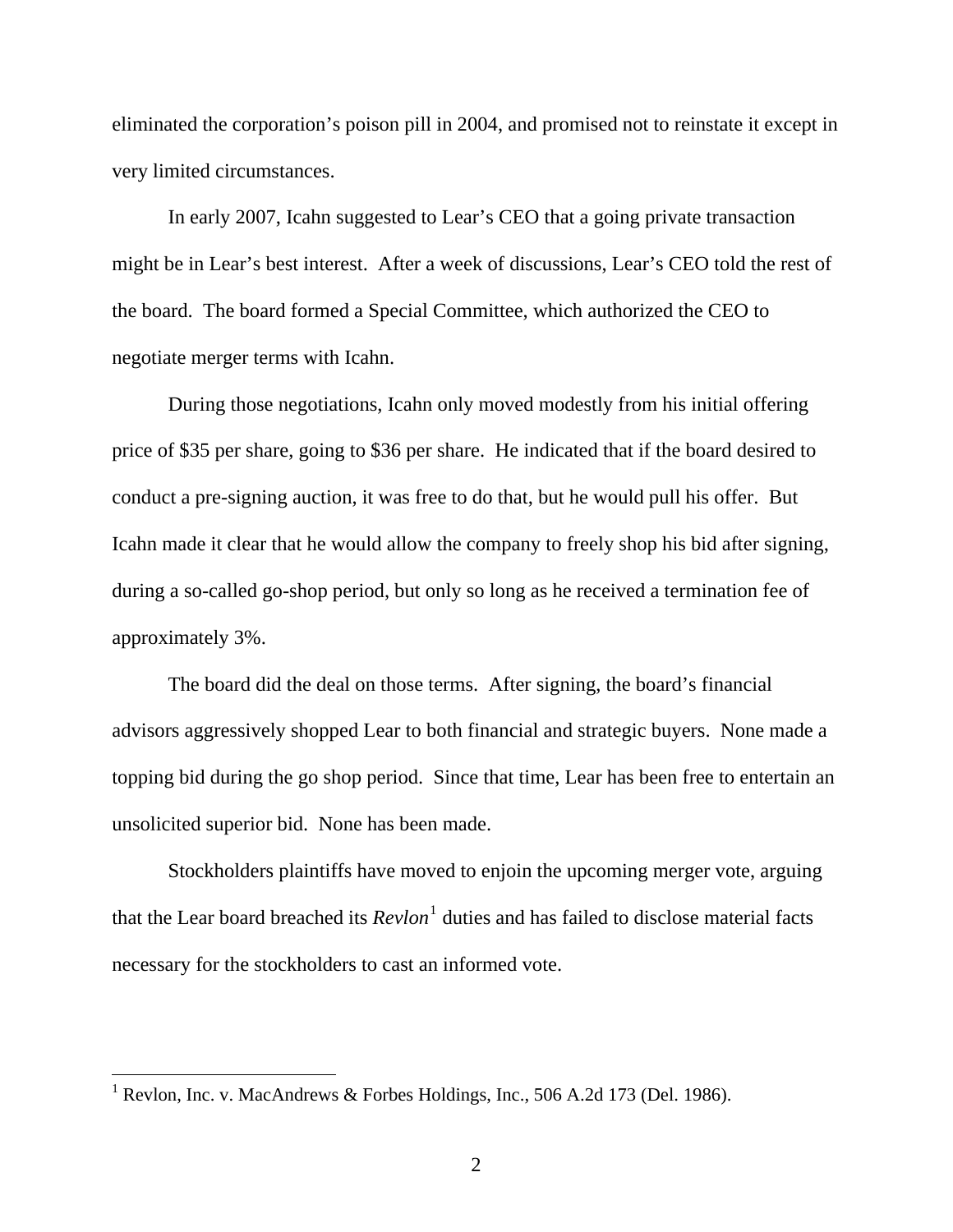In this decision, I largely reject the plaintiffs' claims. Although the Lear Special Committee made an infelicitous decision to permit the CEO to negotiate the merger terms outside the presence of Special Committee supervision, there is no evidence that that decision adversely affected the overall reasonableness of the board's efforts to secure the highest possible value. The board retained for itself broad leeway to shop the company after signing, and negotiated deal protection measures that did not present an unreasonable barrier to any second-arriving bidder. Moreover, the board obtained Icahn's agreement to vote his equity position for any bid superior to his own that was embraced by the board, thus signaling Icahn's own willingness to be a seller at the right price. Given the circumstances faced by Lear, the decision of the board to lock in the potential for its stockholders to receive \$36 per share with the right for the board to hunt for more emerges as reasonable. The board's post-signing market check was a reasonable one that provided adequate assurance that no bidder willing to materially top Icahn existed. Thus, I conclude that it is unlikely that the plaintiffs would, after trial, succeed on their claims relating to the sale process.

 That said, I do find that a very limited injunction is in order. As noted, the Special Committee employed the CEO to negotiate deal terms with Icahn. But the proxy statement does not disclose that shortly before Icahn expressed an interest in making a going private offer, the CEO had asked the Lear board to change his employment arrangements to allow him to cash in his retirement benefits while continuing to run the company. The board was willing to do that, and even engaged a compensation consultant to generate potential options, but the consultant advised that accommodations of the type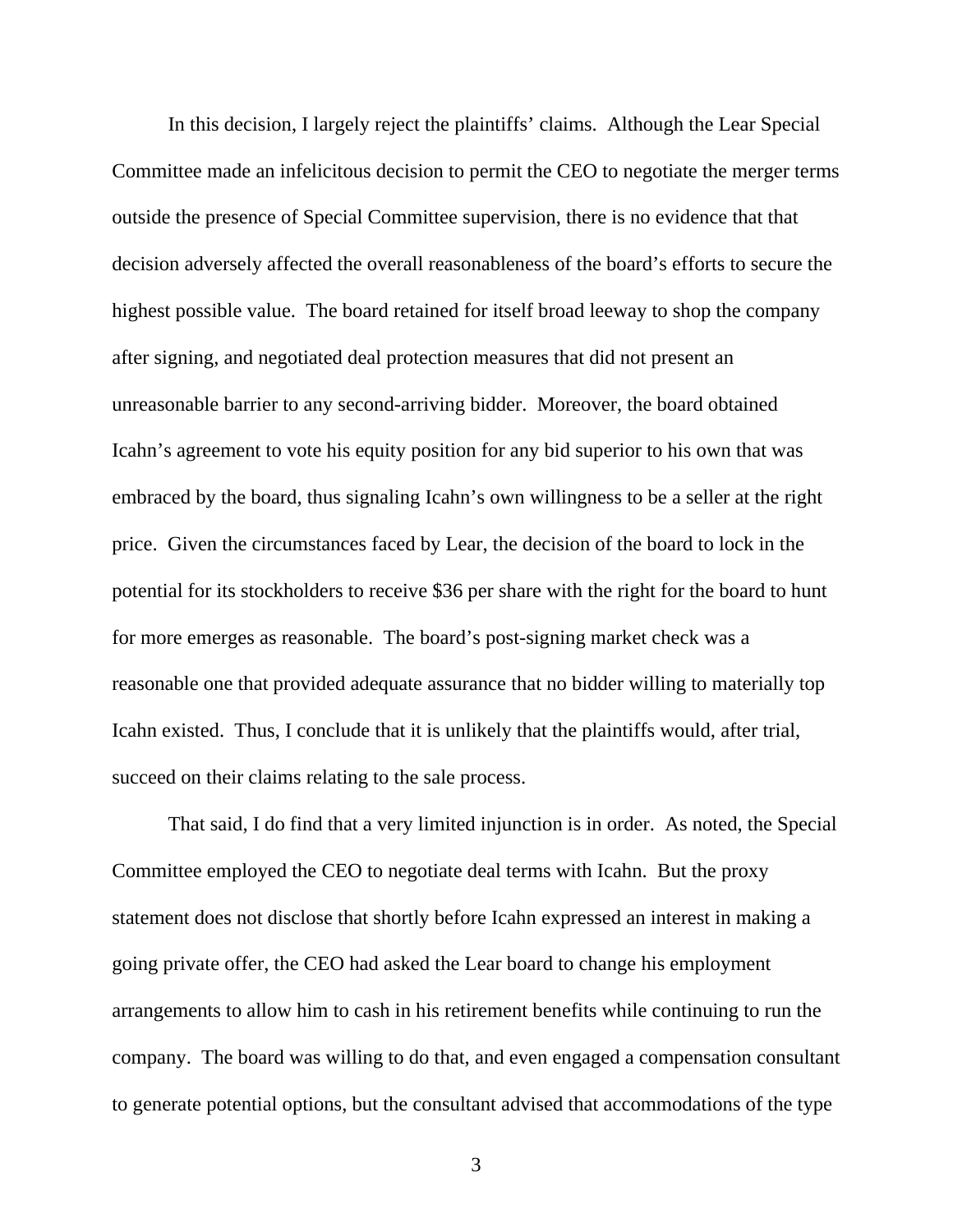the CEO desired might draw fire from institutional investors, a factor that deterred the CEO from immediately accepting any renegotiation of his retirement benefits.

 Because the CEO might rationally have expected a going private transaction to provide him with a unique means to achieve his personal objectives, and because the merger with Icahn in fact secured for the CEO the joint benefits of immediate liquidity and continued employment that he sought just before negotiating that merger, the Lear stockholders are entitled to know that the CEO harbored material economic motivations that differed from their own that could have influenced his negotiating posture with Icahn. Given that the Special Committee delegated to the CEO the sole authority to conduct the merger negotiations, this concern is magnified. As such, an injunction will issue preventing the vote on the merger vote until such time as the Lear shareholders are apprised of the CEO's overtures to the board concerning his retirement benefits.

### II. Factual Background

#### A. The Company And Its Industry

 Lear is one of the world's leading automotive interior systems suppliers, manufacturing complete automotive seat and electrical distribution systems and select electronic products. It is among the 150 largest companies in the United States with net sales of \$17.8 billion to customers spanning the globe. The company is publicly traded on the New York Stock Exchange and has over 100,000 employees in over 200 facilities worldwide.

Despite its size and prominence in its market, Lear has been a troubled company in a depressed industry. The "Big Three" North American automotive manufacturers,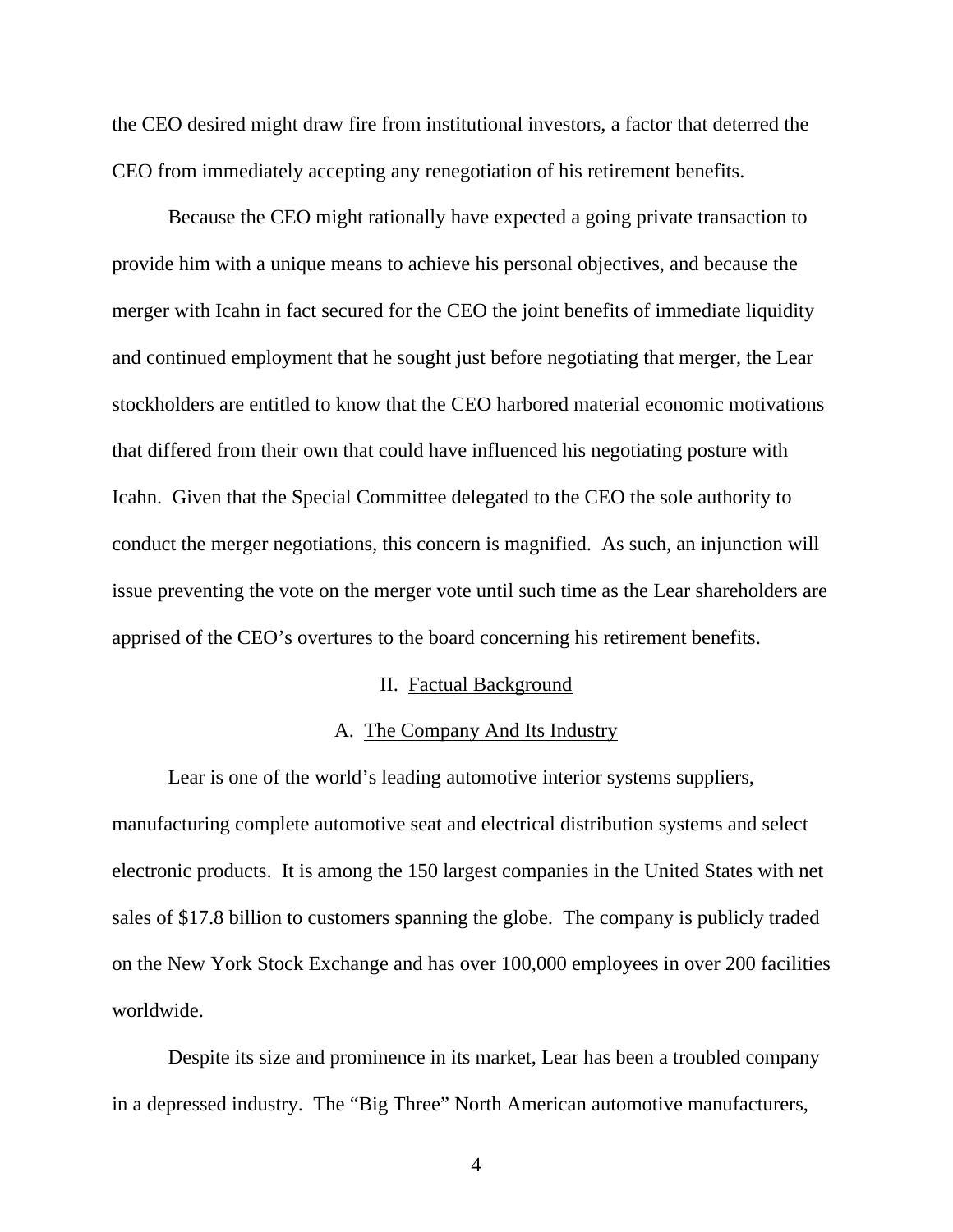Ford, General Motors, and DaimlerChrysler, which combined to account for over 65% of Lear's sales, have all been struggling due to high energy prices, increased prices of key commodities and raw materials, and heightened global competition. Further, Lear's highest margin products are components for SUVs and light trucks, a segment that has been hard hit by rising gasoline prices and concern over climate change.

In addition to battling difficult market conditions, in 2005 and 2006, Lear faced the maturation of large amounts of debt. Concerns that the company would default on these obligations spurred bankruptcy rumors. Although Lear never defaulted, it came close to allowing the circling rumors to become reality.

Lear is managed by an eleven member board of directors. Only two board members — Robert E. Rossiter, Lear's chief executive officer, and James H. Vandenberghe, Lear's chief financial officer — are officers of the company. A third member of the current board, Vincent Intrieri, is affiliated with Icahn but independent for other purposes. The rest are directors whose independence the plaintiffs have not successfully questioned.

In 2005, the Lear board initiated a strategic planning process. As part of that process, Lear engaged J.P. Morgan Securities, Inc. ("JPMorgan") to provide advisory services. Throughout 2006, Lear divested underperforming business units and restructured its debts. The Lear board also contemplated expanding its international business to reduce its reliance on the Big Three.

 During this process, the well-known investor Carl Icahn made his first investment in Lear. Believing Lear's equity to be undervalued, Icahn purchased \$100 million worth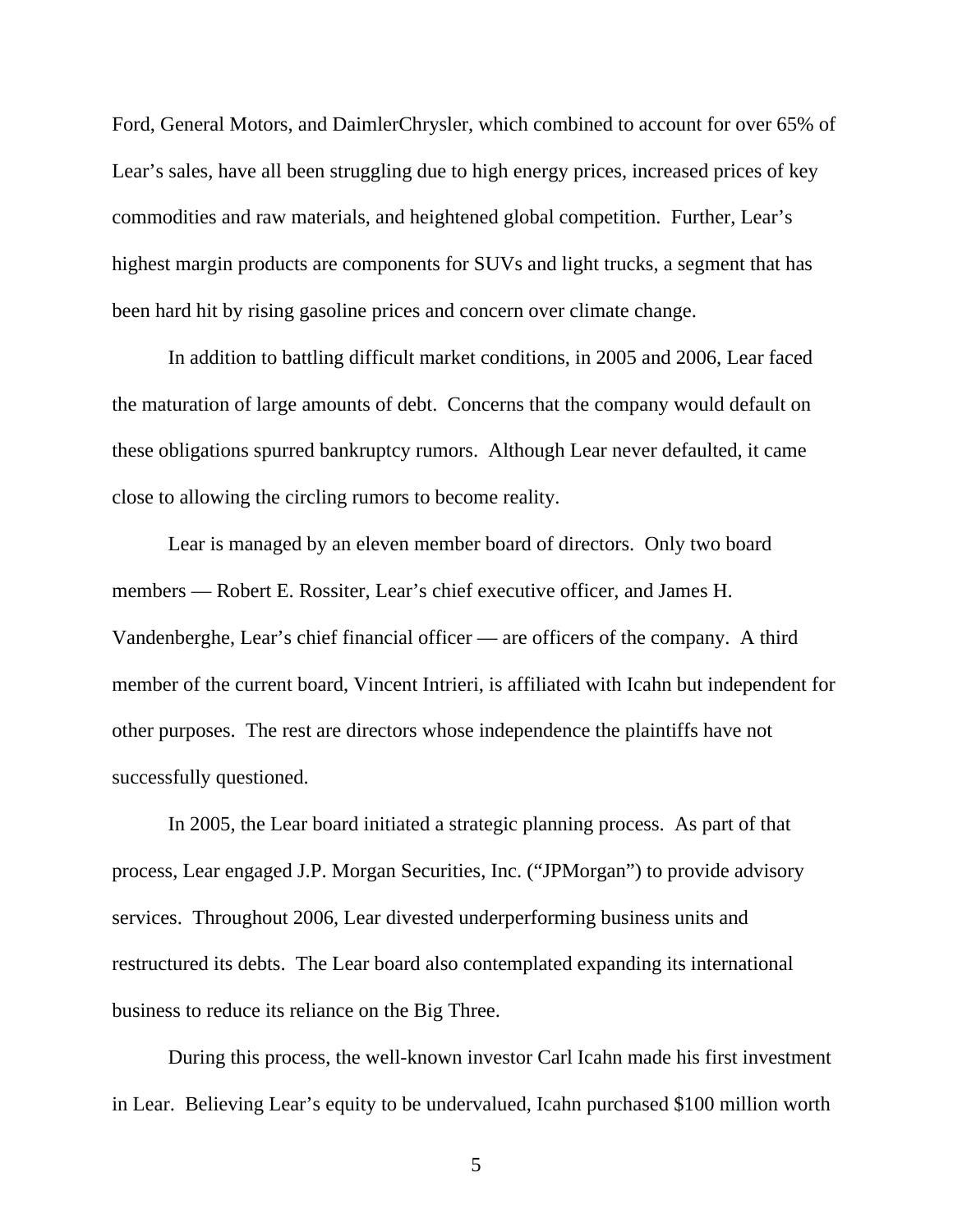of Lear's common stock (about 4.9% of the total shares outstanding) at \$16 to \$17 per share beginning in March 2006. In the months after that investment, Lear's stock price increased in value, trading in around \$20 per share.

Icahn's initial investment generated interest in Lear from private equity fund Cerberus Capital Management LP. On April 11, 2006, Lear's CEO, Rossiter, and other members of management met with Cerberus in New York. At the meeting, Cerberus pitched the idea of taking Lear private, but Rossiter indicated that he was unwilling to do a leveraged buyout given the low \$16-17 market price then prevailing. The brief discussion terminated with Rossiter noting that he "ha[d] shareholders . . . to protect" and that he "felt uncomfortable talking about it."

After fielding the interest generated by Icahn's investment, Rossiter and the Lear management team once again focused on implementing its new strategic initiatives. As part of that process, management presented a long-term financial plan based on the company's new strategy to the Lear board in July 2006. That "July 2006 Plan" reflected the company's restructured debt service obligations, the sale of Lear's underperforming interiors business, and contained aggressive changes to streamline the company's operations. It projected three business cases: an improvement case representing the best case scenario for emerging from the company's woes; a partial improvement case projecting somewhat less success in restructuring; and a sensitivity case accounting for many more problems and payments, including a 10% decline in North American production and \$200 million in supplier support payments, financing fees, and additional investments necessary to turn Lear around. As a result of these differing outlooks, the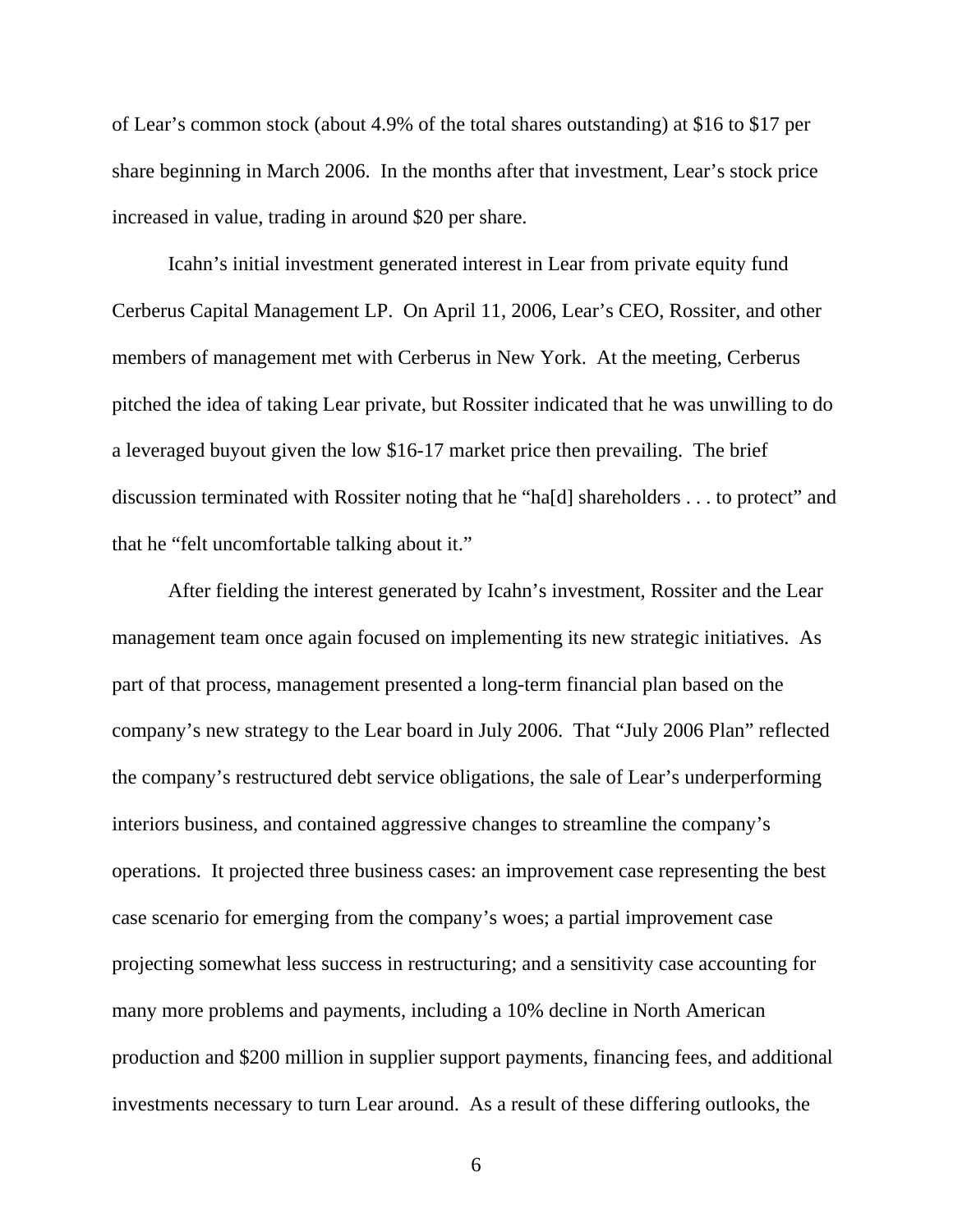midpoints of the DCF valuations for the three plans (from most to least optimistic) were \$39.71, \$30.22 and \$18.00 per share, representing the possibility for material improvement from the company's then-existing market value of \$21 per share.

 Enticed by what he still considered to be a below-market stock price, Icahn again sought to increase his position in Lear. On October 2006, after making open market purchases bringing his interest to nearly 10%, Icahn sought to push his investment in Lear's common stock over the 15% threshold of 8 *Del. C.* § 203. To that end, he negotiated with the Lear board and ultimately agreed to a secondary offering of \$200 million worth of Lear common stock. The terms of that offering included a per share price of \$23, a waiver of the provisions of 8 *Del. C.* § 203, and a cap on Icahn's total holdings at 24%. In this process, Icahn did not have to negotiate a waiver of Lear's shareholder rights plan because Lear had allowed its plan to expire in December 2004 and had adopted corporate governance policies prohibiting such measures in the future absent a shareholder vote or consent of a majority of Lear's independent directors. The private placement closed on October 17, 2006, bringing Icahn's total holdings in Lear to 24% (including his 16% equity position and an additional 8% exposure through related financial instruments). As a result of these holdings, Icahn became Lear's largest investor and was able to appoint his lieutenant Intrieri to the Lear board to monitor his investment.

It is vital to note that Lear offered two of its other large shareholders the opportunity to participate in the October 2006 private placement on the same terms as Icahn. But both declined at the time saying the \$23 per share price was too high. Now,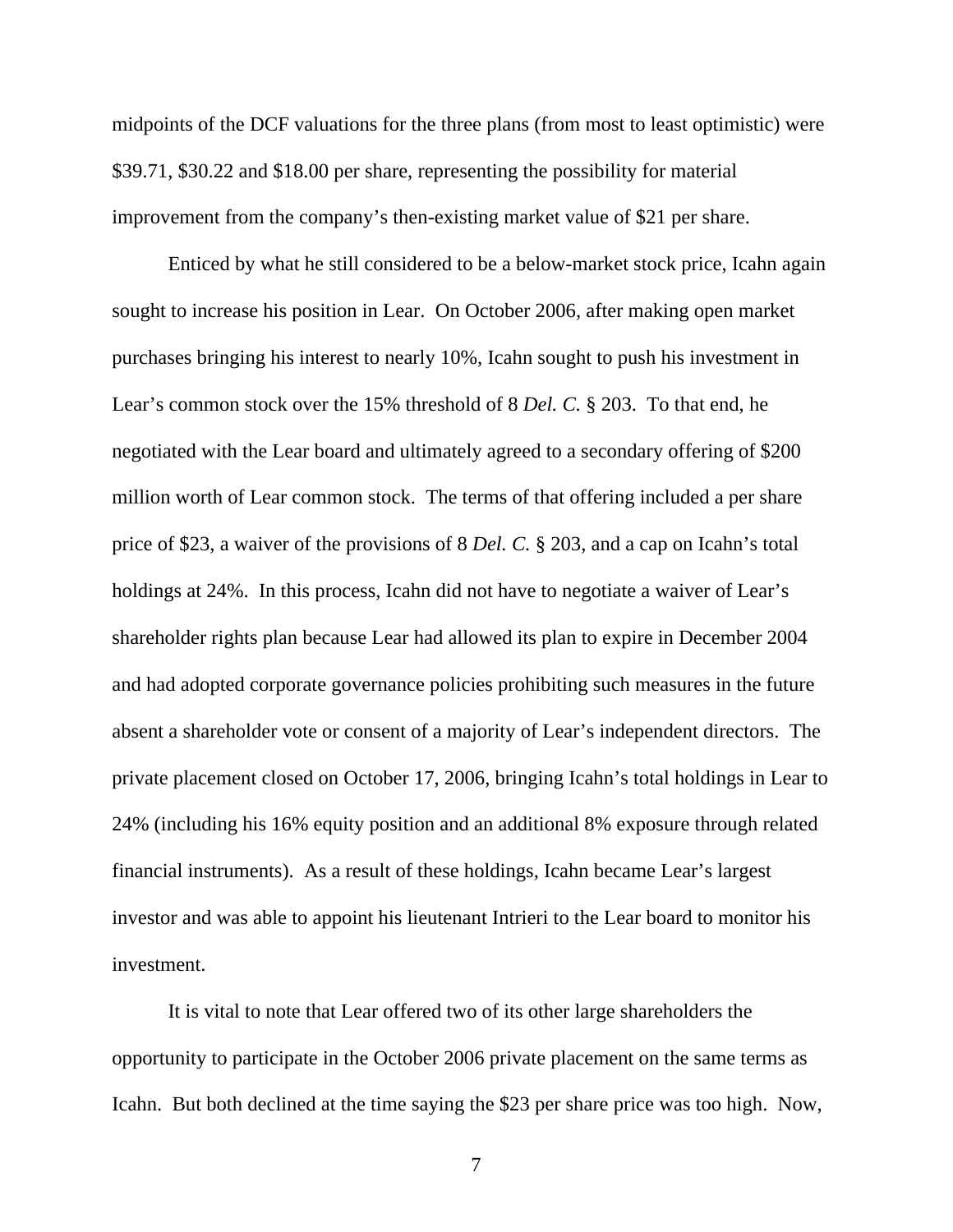however, one of those two shareholders, Pzena Investment Management, claims that Lear is worth \$60 per share.

 Immediately following Icahn's investment, Lear's common stock shot up in price. It rose over 15% on the first day of trading after the announcement and crossed the \$30 per share threshold on October 26, 2006. Over the final months of 2006 and during the pre-merger period of 2007, Lear's stock traded within a range of a few dollars above or below that mark.

 Having weathered the threatened storm of bankruptcy in 2005 and 2006, Lear's CEO, Robert Rossiter, sought to secure his personal financial position in the closing months of 2006. Rossiter, like many of Lear's top executives, had much of his personal wealth tied up in Lear stock, having reinvested in the company to help stave off its demise. Further, as the company's longest-serving executive with over 35 years experience, Rossiter had accumulated substantial benefits as part of his Supplemental Executive Retirement Plan and other non-qualified retirement plans (collectively, his "SERP"). These retirement benefits had a fully-vested value \$14.6 million when Rossiter turned 65 in 2011, but they could be cashed out at a 9.6% annual penalty before that time. As such, Rossiter could access \$10.4 million (roughly 70%) of his SERP benefits by mid-2007, *but only if he retired*.

Although its restructuring and Icahn's equity infusion had strengthened Lear's financial position, Rossiter knew that the company still had rough water to traverse. As Rossiter put it in an October 2006 e-mail, Lear was a "sick company operating in a sick industry." His SERP benefits were not secured by specific Lear assets, and thus Rossiter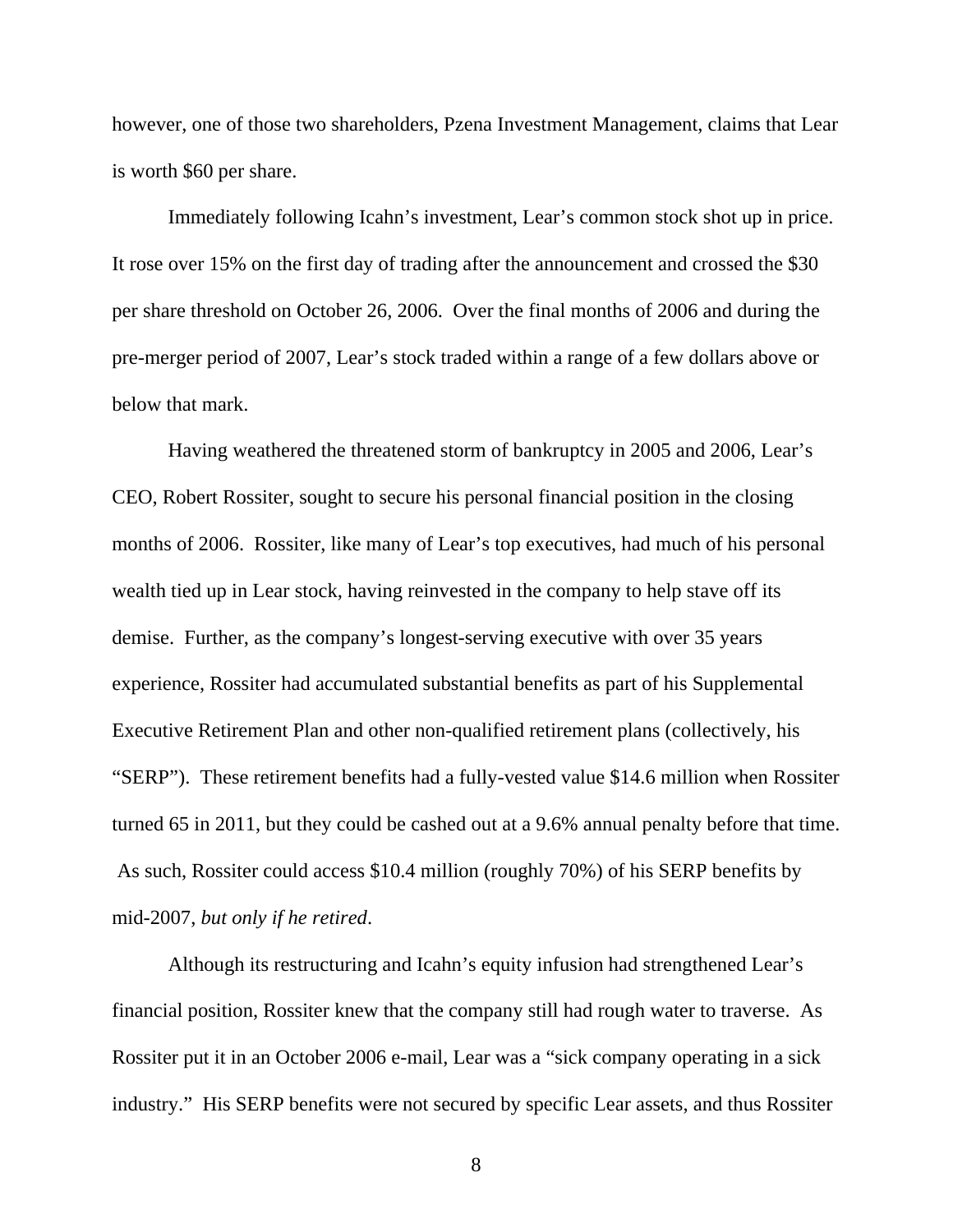worried that he would be treated like an unsecured creditor if Lear had to file for bankruptcy.

In November 2006, Rossiter approached the compensation committee and expressed his interest in accelerating his SERP payments to provide himself, and his family, with enhanced financial security. Rossiter felt this action was especially important because he could not easily liquidate his equity position due to management blackout trading periods and concerns that large sales by the Lear CEO would send a negative signal to the market and thereby diminish Lear's stock price. In response to Rossiter's inquiry, the compensation committee met and hired a compensation consulting firm, Towers Perrin, to prepare an analysis of Rossiter's SERP and to generate potential options for him to more quickly access his benefits.

In its reports, Towers Perrin presented five potential options to allow Rossiter to liquidate his retirement assets quickly while keeping his job and avoiding the full multimillion dollar haircut he would take by retiring early. Of those options, Towers Perrin recommended a plan on December 14 that would give Rossiter a \$5 million lump sum payment immediately, three annual installment payments totaling another \$5.4 million over the next three years, and a \$3 million retention bonus payable if Rossiter remained with Lear through his  $65<sup>th</sup>$  birthday. As a caveat to each of its options, Towers Perrin noted that there might well be adverse reactions from institutional investors, including the possibility that ISS, the influential proxy advisory firm, would support a withhold campaign against Lear and Rossiter in the future.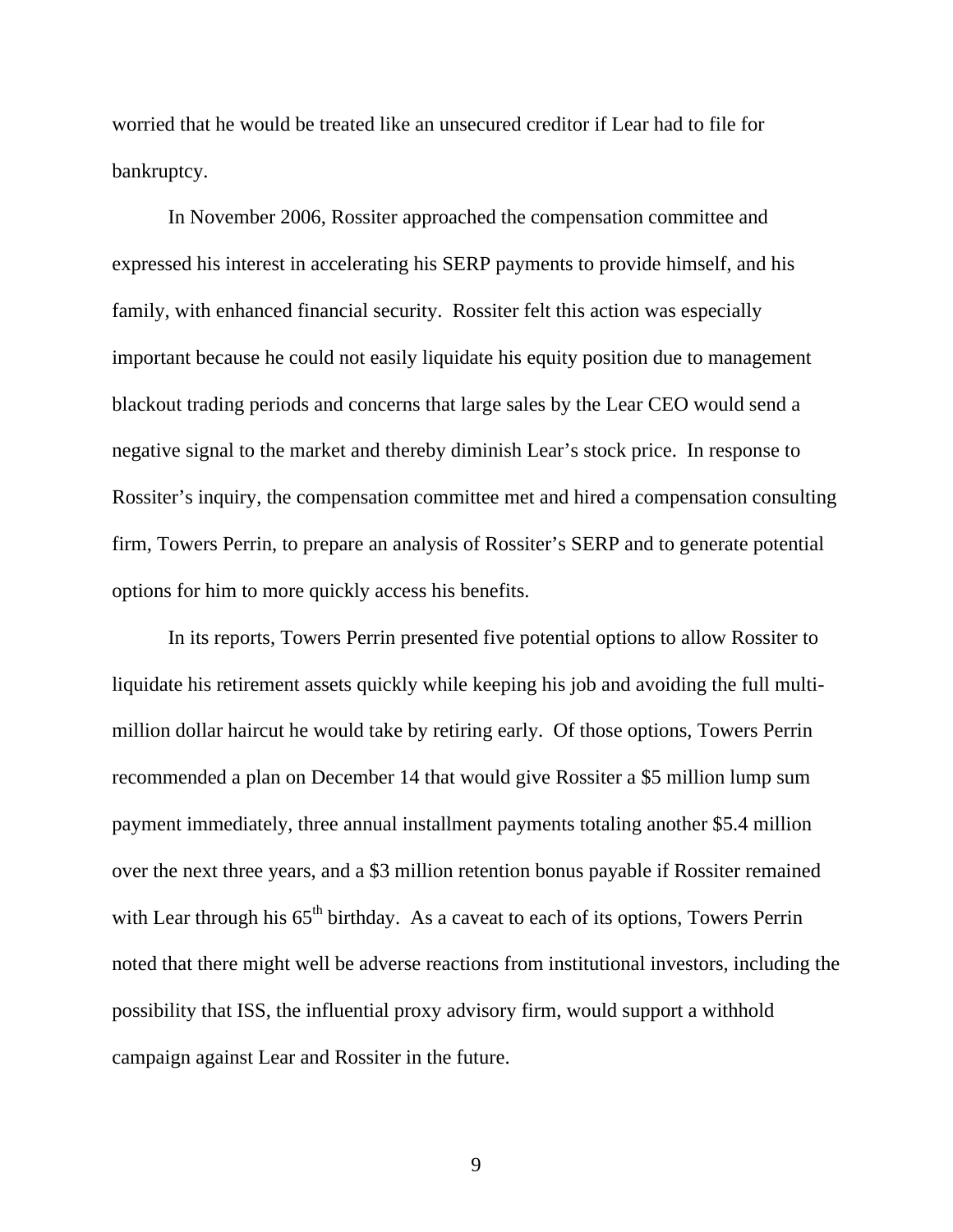The compensation committee formally considered the Towers Perrin options on December 15 and conveyed them to Rossiter soon thereafter, explaining to him the financial and optical disadvantages inherent in selecting one of the available alternatives. Despite these hurdles, the Compensation Committee was willing to support Rossiter's selection from among the Towers Perrin options. Given the potential negative publicity and other problems, Rossiter did not jump at the chance to pursue any of the options. Whether to protect his own image, his full SERP, or Lear's future prospects, Rossiter declined to take any action on the matter before the new year. Rossiter never again pondered the difficult question of whether it was worth it to endure the public criticism he was likely to incur by accelerating his own benefits during a period of tumult in his industry. Icahn's proposal of a going private transaction preempted that thinking.

### B. The Merger Timeline

 On January 16, 2007, Rossiter met with Icahn over dinner in New York to discuss the changing automotive industry environment and its effect on Lear's competitive position. At that meeting, Rossiter was accompanied by Daniel Ninivaggi, Lear's chief administrative officer and general counsel. Ninivaggi came to Lear in 2003 from Winston & Strawn, LLP, the company's outside legal counsel, where he had been a partner. For his part, Icahn was joined by Vincent Intrieri, a senior officer of various Icahn affiliates and Icahn's appointee to the Lear board.

The topic of a potential transaction first arose when Rossiter lamented the volatile market conditions and the negative impact that it had on the company. In response to that comment, Icahn broached the possibility of acquiring Lear to allow the company to take a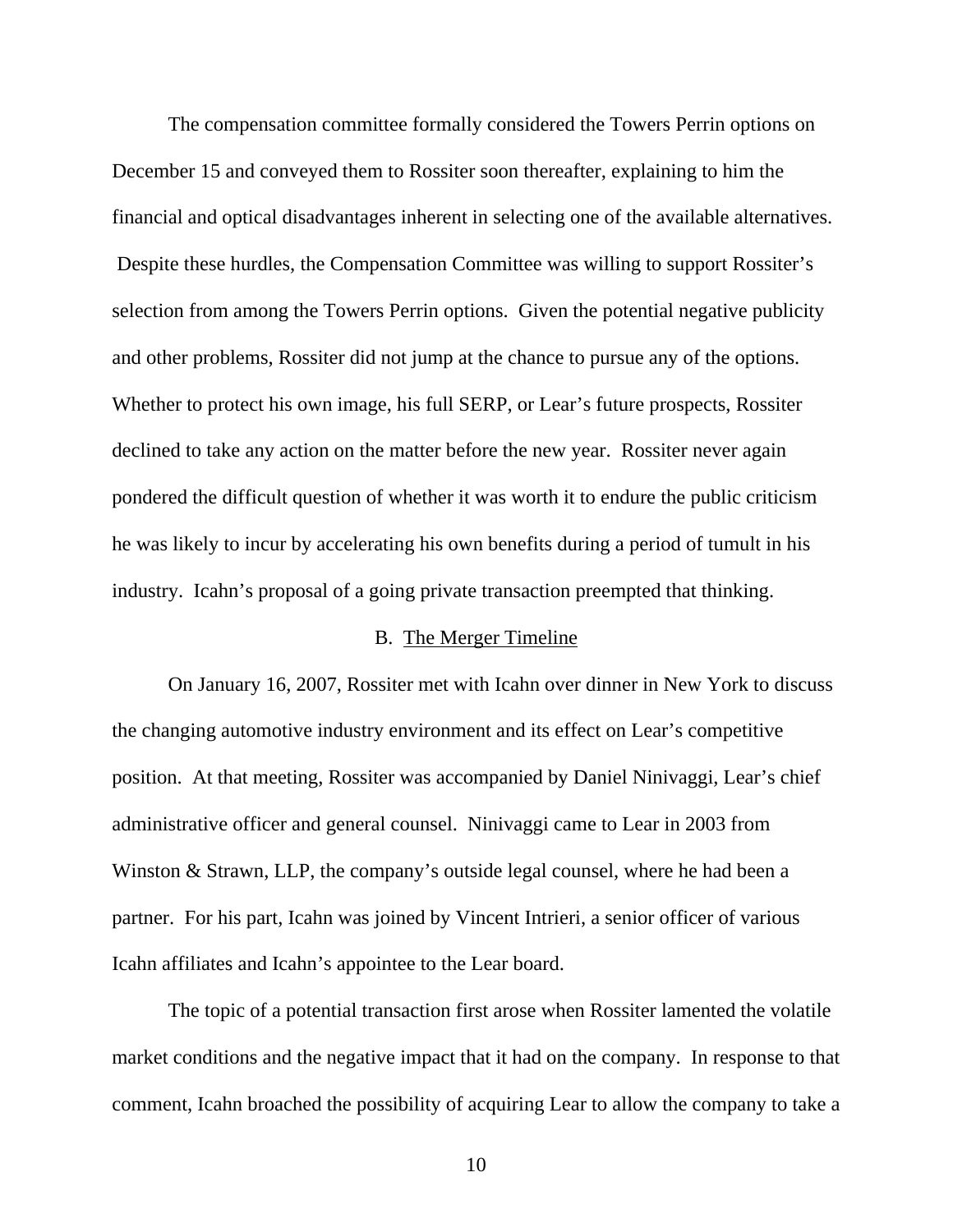more long-term focus because it would be as a private company. Rossiter agreed that such a combination might be beneficial to Lear, and they began to explore the feasibility of that proposal.

 Following the January 16 meeting, Rossiter, Icahn, Ninivaggi and Intrieri explored the process by which Icahn could obtain due diligence materials to review in support of a potential bid. The four spoke frequently, and the mood was friendly as Icahn expressed an interest in retaining the existing management of Lear, including Rossiter, Ninivaggi, the company's CFO Vandenberghe, and its COO and President Douglas DelGrosso. Also contributing to the collegial mood was Icahn's indication that he would not proceed with a hostile bid if the Lear board was not open to negotiating with him.

 After a week of discussions, on January 23, Rossiter began to inform the other members of the Lear board about the ongoing merger discussions. That day, Rossiter called two of Lear's independent directors, Larry McCurdy and James Stern, to inform them of what had transpired over the previous week. He also involved Lear's outside legal counsel, Ninivaggi's former law firm, Winston & Strawn, in the discussions with Icahn for the first time. The following day, three more of Lear's independent directors — David Spalding, Henry Wallace, and Richard Wallman — were brought into the process, and, on January 25, the full board was convened.

At the January 25 board meeting, Ninivaggi presented the board with the status of the ongoing merger talks because Rossiter was traveling overseas on other business. Once up to speed, the board formed a "Special Committee" to oversee the merger process. As is typical of such committees, the Lear Special Committee was empowered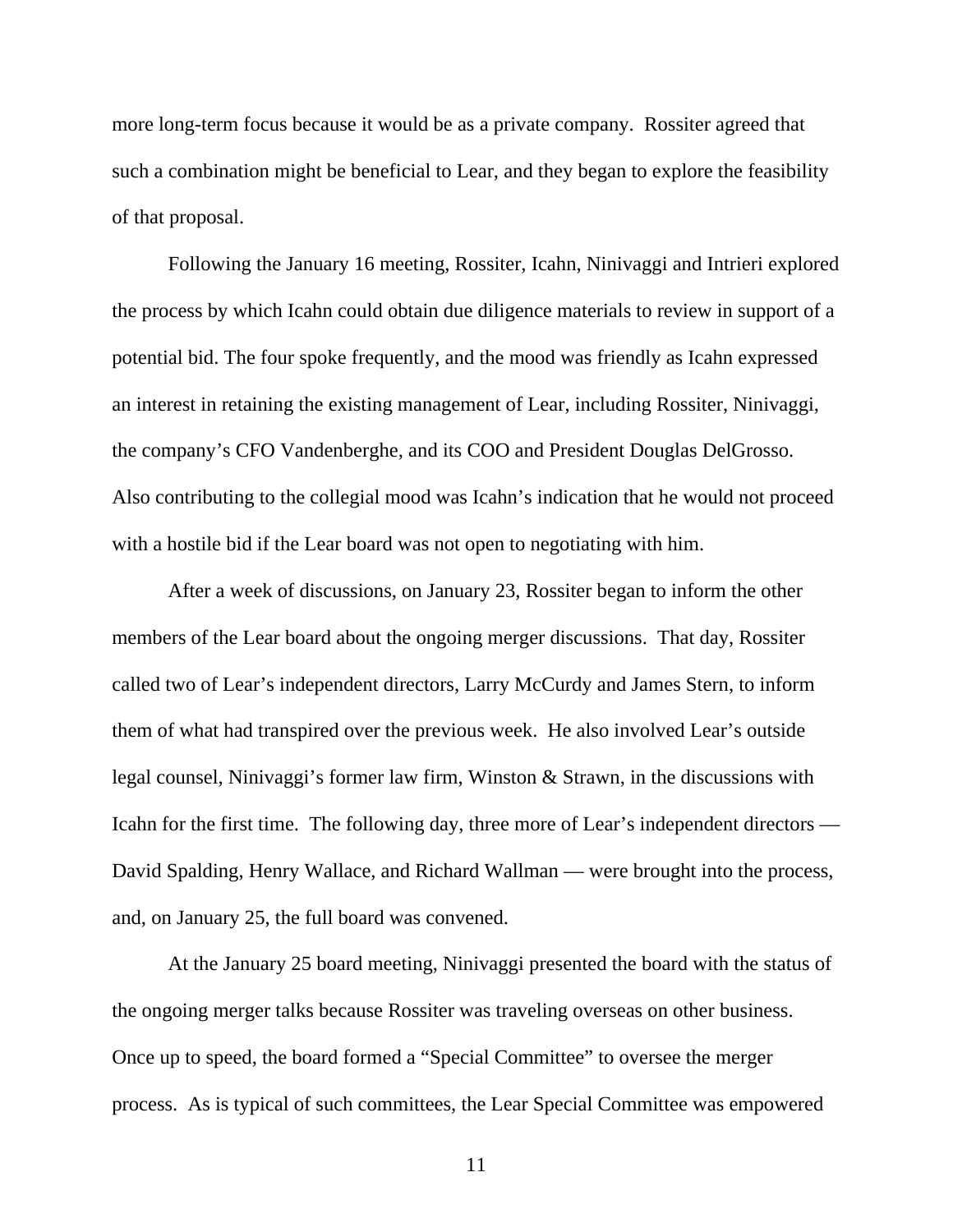to evaluate and negotiate proposals from Icahn and to consider alternatives thereto. Unlike similar committees in some other contexts, however, the defendants admit that the Lear Special Committee was formed to facilitate swifter responses than could be achieved by the full board, not to act as substitute for conflicted management. The three independent directors appointed to the Special Committee — McCurdy (the Committee's chairman), Stern, and Wallace — were selected based on their industry expertise and experience in the merger and acquisition arena.

Upon its formation, the Special Committee did not insert itself or its advisors into the merger negotiations. The Special Committee stood back from the front lines of due diligence and the negotiation of price and other merger terms. Because the Special Committee did not view the Icahn overture as presenting a conflict situation for Rossiter or his subordinates — or at least not one that required the Special Committee to take the lead — it allowed Rossiter to spearhead the negotiations. The Committee believed him to be the most knowledgeable person regarding Lear, as an effective salesman, and thus the best negotiator. Plus the Committee planned to keep management on a "short leash".

Lear secured a confidentiality agreement from Icahn and his affiliated entity, American Real Estate Partners, LP ("AREP"), which he planned to use to consummate the acquisition. Once the confidentiality agreement was delivered, Icahn and AREP began due diligence. As part of that process, meetings focusing on the Lear strategy encapsulated in the July 2006 Plan and its execution since it was formulated were held in New York on January 28 and 29 between the representatives and advisors of the companies. As a result of these discussions, the company requested that its financial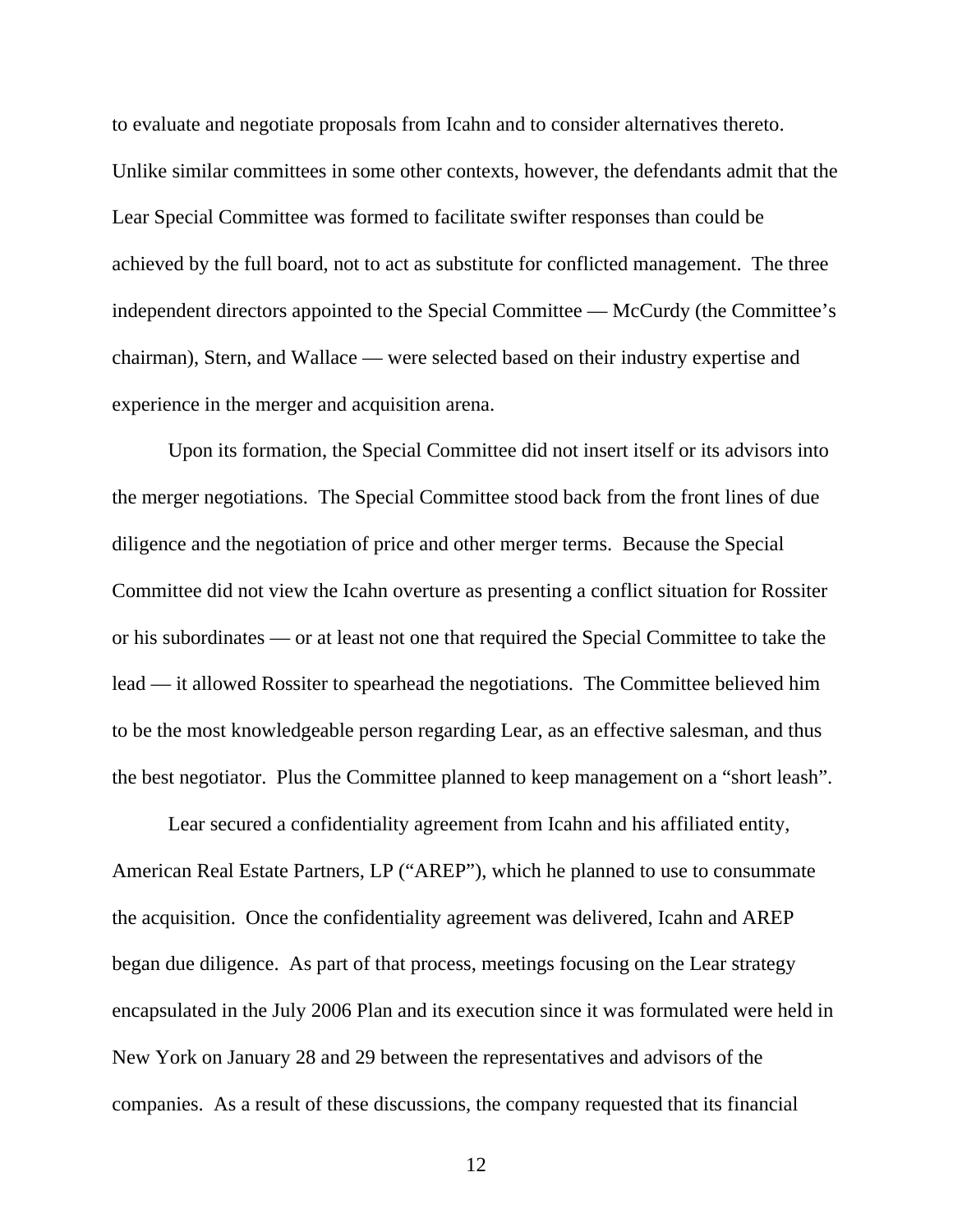advisor, JPMorgan, update the July 2006 Plan based on the current industry outlook. At the conclusion of the meetings, Icahn expressed his interest in continuing forward with a transaction and confirmed in general terms his intention to retain Lear's senior management.

The Special Committee was apprised of these developments at a meeting on January 30. During that session, it engaged the company's long-serving legal and financial advisors — Winston & Strawn and JPMorgan — as its own and hired Richards, Layton & Finger P.A. to provide additional advice on Delaware law. Consistent with its view throughout the process, the Special Committee did not see a material conflict between the interests of Lear, its public stockholders and its management in this process. As a result, the Special Committee considered the potential conflicts of interest the engagements of Winston & Strawn and JP Morgan posed, but it concluded that the benefits of hiring advisors already familiar with Lear warranted their retention.

The Special Committee's next meeting took place on February 1, 2007. The purpose of that meeting was to review management's revised financial projections. These revised figures took into account lower production forecasts for the Big Three auto manufacturers generated by J.D. Power & Associates and were generally more pessimistic than those underlying the July 2006 Plan. Eight drafts of the February 1 projections were prepared during the early morning hours of that day, but only the final version was presented to the Special Committee for consideration.

Price negotiations began on February 2. The Special Committee members absented themselves from that key task, delegating it to Rossiter as CEO. Rossiter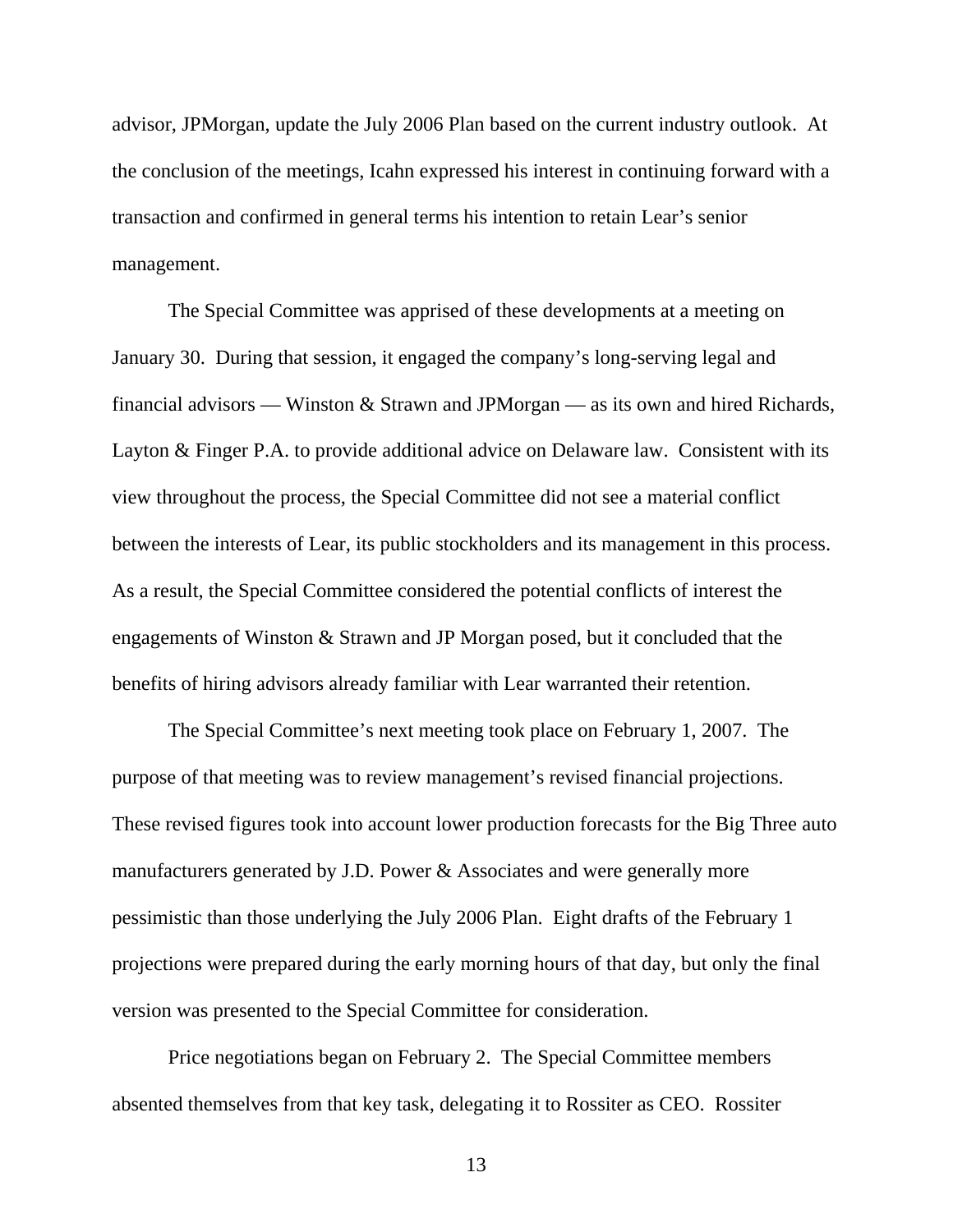included some of his subordinates, particularly Ninivaggi, in the negotiations at times. But neither JPMorgan nor any Special Committee member participated in those talks.

During one of many telephone calls on February 2, Icahn made an oral bid to acquire Lear at a price of \$35 per share. As part of that offer, Icahn was willing to agree to a go-shop period during which Lear could actively solicit higher bids, but, in exchange, Icahn demanded a termination fee plus reimbursement of up to \$20 million in expenses if his bid was topped. Rossiter responded that he could not support a deal on those terms. Nonetheless, he said he would take Icahn's offer to the Special Committee.

The Special Committee shared Rossiter's view that Icahn's initial proposal was inadequate and rejected Icahn's \$35 bid. Although the Committee never determined what an appropriate price for the Lear equity would be, there is evidence the company expected a bid in the \$36 to \$38 range. Ninivaggi testified that he thought the offer would be between \$36 and \$37 per share. Rossiter said he thought that \$35 was "a pretty low offer."

Rossiter conveyed the Special Committee's message to Icahn on a call initiated immediately following the Special Committee's meeting. On that call, Rossiter was joined by the CFO, Vandenberghe; Lear's president and COO, Douglas DelGrosso; and by Winston & Strawn. Again, neither JPMorgan nor any of the Special Committee members took part in this discussion.

When Rossiter informed Icahn that the Special Committee had rejected his \$35 per share offer, Icahn raised his bid by a quarter to \$35.25. Acting on instinct rather than pausing to solicit the Special Committee's input, Rossiter rejected that new bid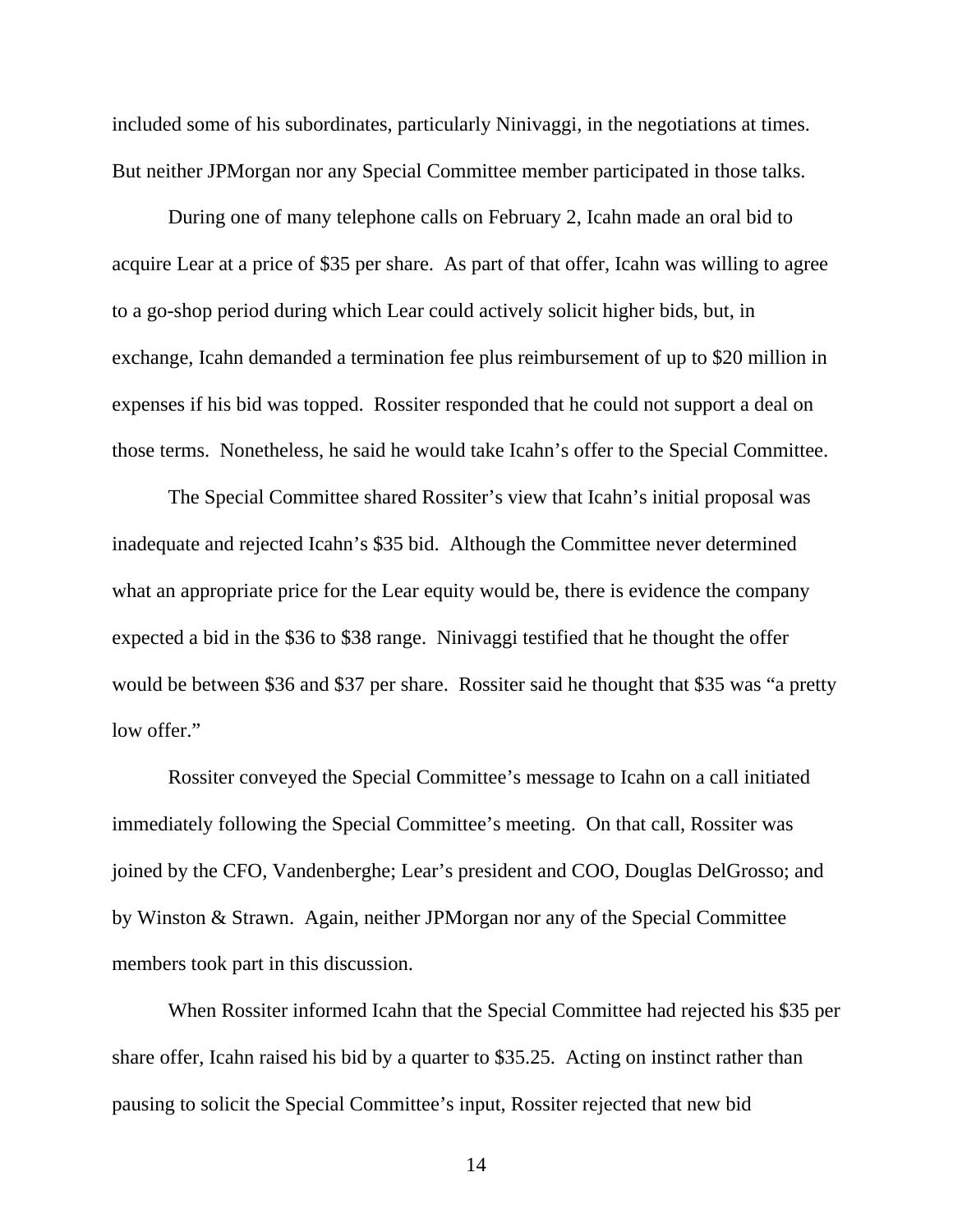immediately based on his understanding of the Special Committee's position as expressed earlier in the evening on February 2. Later in the call, Icahn countered with another seventy-five cent jump to \$36 per share, but identified that price as his highest and final offer. Taking Icahn at his word, Rossiter said he would convey that bid to the Special Committee the next day.

Before he conveyed Icahn's new position to the Special Committee or obtained any guidance on how best to respond, Rossiter reinitiated negotiations with Icahn on the morning of February 3 to see if he could improve the offer in hand. Icahn reiterated his position that he would not offer more than \$36 per share, but he said that he would pay a reverse break-up fee if he breached the merger terms and he indicated that he could be flexible in negotiating the terms of the go-shop period and termination fee. Icahn also became, in his words, "a little peeved," telling Rossiter "I told you I'm not going higher . . . . [R]est assured you got the best price you could have, don't come home tonight and think about whether you could have gotten more. You're not getting any[.]"

Having struck out on a higher price, Rossiter shared the \$36 bid along with the additional information he had gleaned from Icahn with the Lear board at their meeting later in the day on February 3. Presented with a firm price for the first time, the Lear board debated the merits of a merger with Icahn, both with management and JPMorgan present, and then in an executive session of the independent directors. To assist in fleshing out the pros and cons of the proposed deal, JPMorgan presented an update to its February 1 financial analysis of Lear. After considering the multiple cases JPMorgan presented, the Special Committee determined that the most conservative of the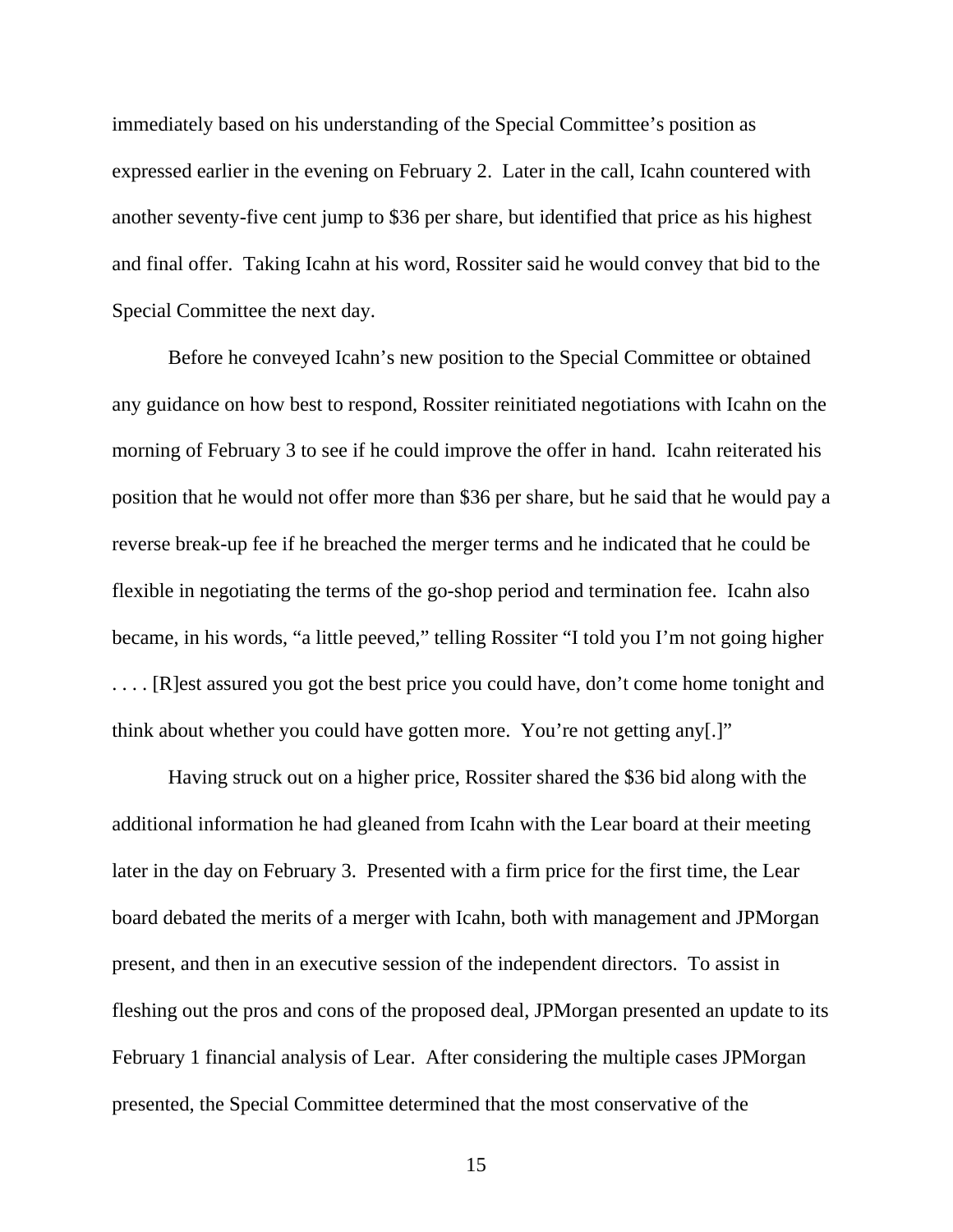projections, a variant of the July 2006 Plan's sensitivity case, was most representative of the current industry outlook. As a result they adopted those projections and dubbed them the "Long Range Plan with Current Industry Outlook." The Special Committee desired a higher price but recognized that Icahn's offer was attractive in view of the risks Lear faced in achieving even its conservative projections.

In executive session, the Lear board also debated the merits of engaging in a more formal sale process or auction. Although this method might secure a premium bid, the board was concerned that it would disrupt the company's business and customer relationships or that it might cause Icahn to withdraw. The second was the board's larger concern, as Icahn had indicated that he would pull his offer if Lear chose to undertake a full-blown auction. Both Icahn and Lear recognized that Lear's stock was trading at a very high level — over twice the price at which Icahn made his initial investment — and that it might decline sharply if Icahn pulled out of discussions. Using that knowledge, Icahn told Lear that "if the company turned down [his] offer . . . he would just sit back, remain a stockholder . . . [and] in the event [Lear's] stock would drop back down to 30 or 29 . . . he would come in later with a lower offer."

In light of those potential pitfalls, the board decided that the go-shop structure of securing a firm commitment to merge before soliciting others was the best solution to maximize shareholder value. The board did not endorse the terms that were contained in the draft merger agreement it received that evening, though, because it hoped a more favorable break-up fee and a longer shopping period could be obtained. Further, the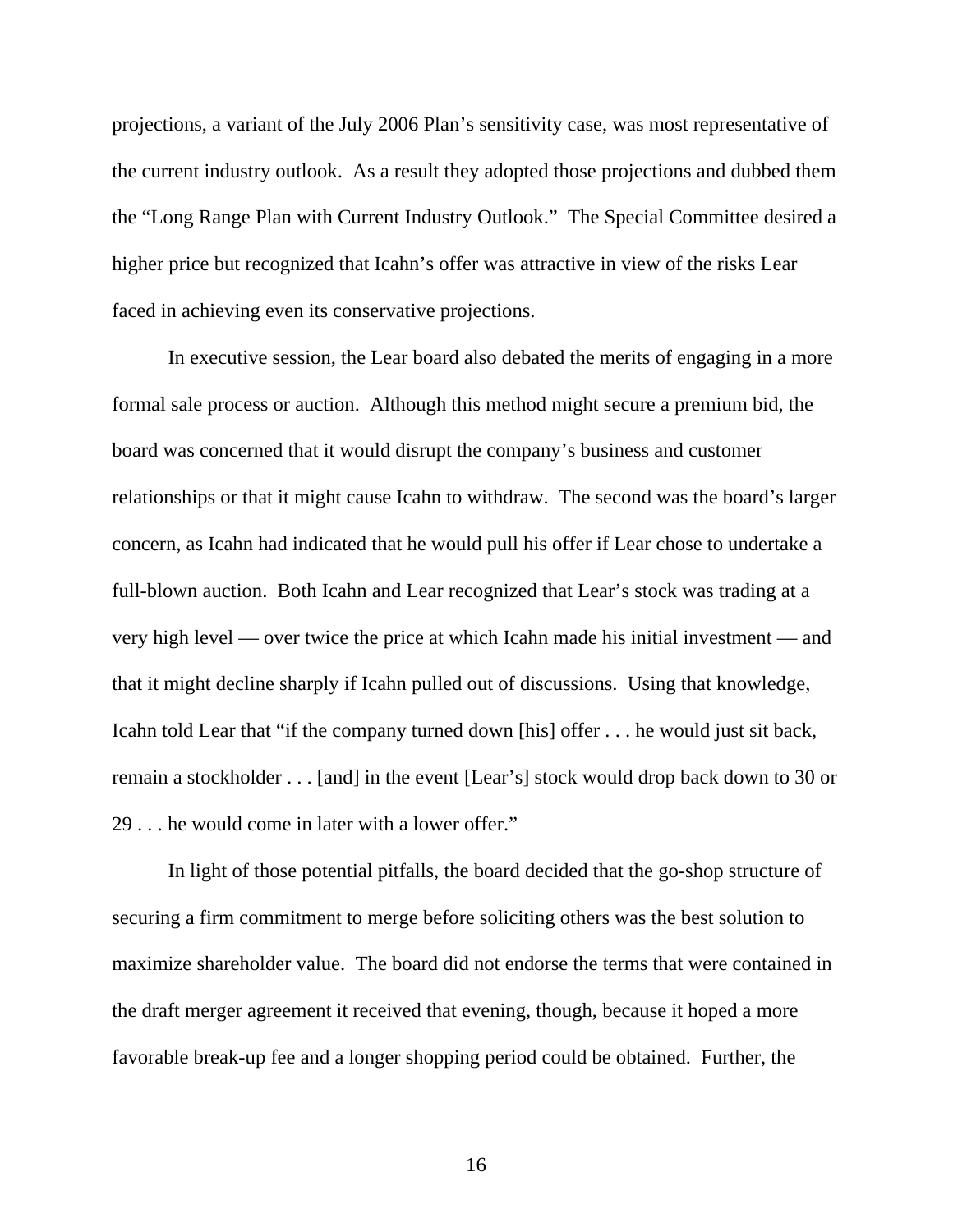Board insisted that Icahn sign a voting agreement to support a superior proposal before it would recommend his proposal.

Negotiations over those terms took place over the next three days and included inperson meetings on February 5 and 6. The results of those discussions were Icahn's agreement to a voting agreement of the type demanded by the Lear board, and to a termination fee, tiered to be lowest during the go-shop period and increase slightly thereafter. To obtain these terms, the Special Committee and Lear management at their direction rejected several less favorable proposals and continually sought further improvement of the Icahn offer.

On February 5, the status of the merger negotiations was formally disclosed. Lear issued a press release that day describing the talks, and Icahn filed a disclosure with the SEC relating to AREP's \$36 per share proposal.

During the same period — from February 4 through February 7 — the Special Committee engaged JPMorgan to solicit expressions of interest from third parties that might have an interest in acquiring Lear. Without time to conduct anything but a discrete canvass, the Committee merely tested the waters by contacting eight financial buyers with a listing of interest in the auto sector. Over the next four days, JPMorgan received three flat "no" responses and five tepid "maybes" from buyers who were of Icahn's \$36 proposal. Neither JPMorgan nor Lear viewed any of these responses as a serious expression of interest as none of those potential buyers expressed even a concrete desire to pursue due diligence and none made even a preliminary proposal. Notably, Cerberus, which had indicated an expression in doing a deal with Lear in April 2006, was among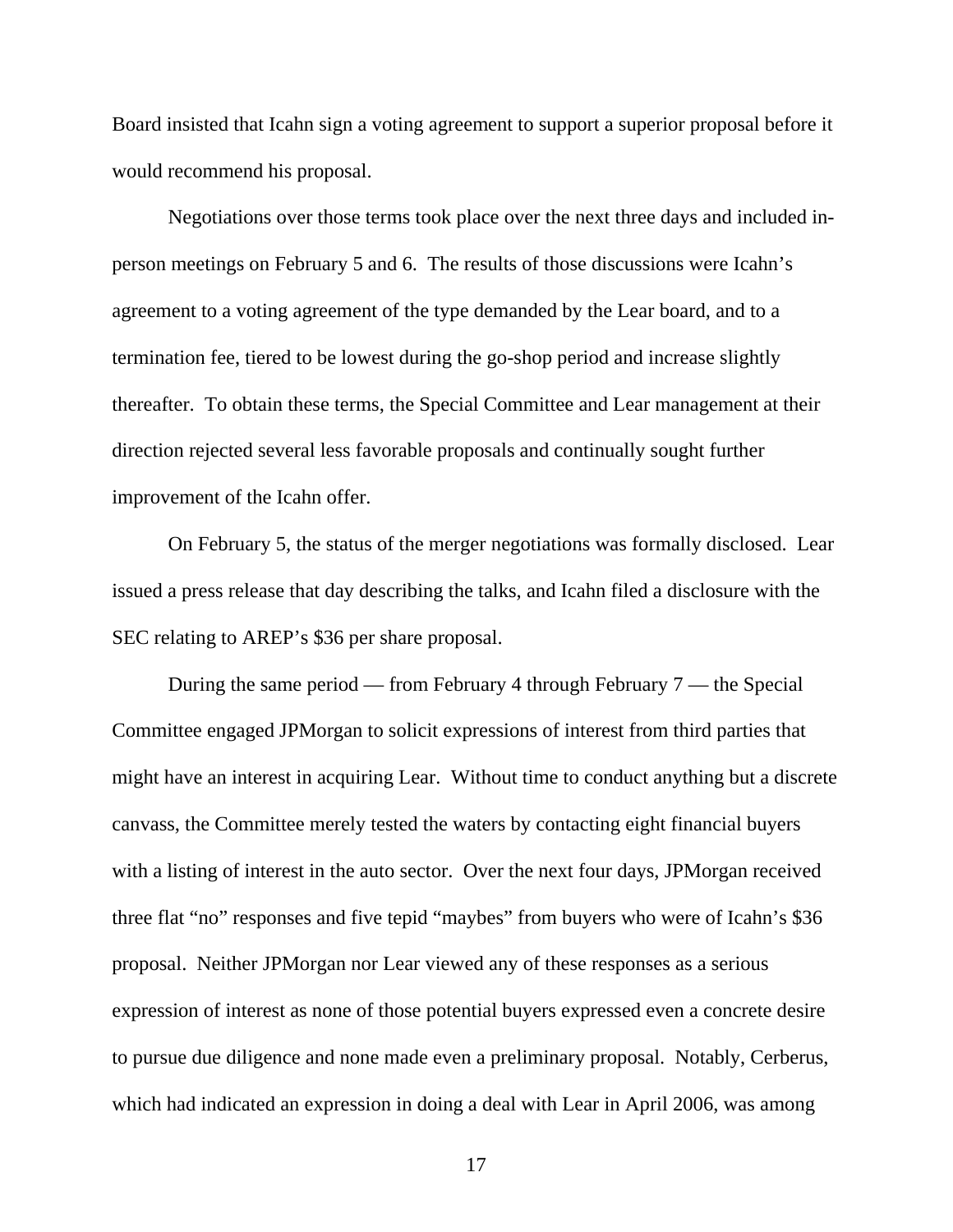the eight potential suitors contacted by JPMorgan. Its reaction was tepid the second time around, saying only that it would need to know more about the company.

On February 7, the Special Committee learned the results of JPMorgan's limited market canvass and reviewed the fairness opinion that JPMorgan prepared. That opinion expressed JPMorgan's view that the \$36 per share compensation to be received by Lear stockholders was fair from a financial point of view given the opportunity to shop the deal after signing. JPMorgan buttressed its fairness opinion with a detailed presentation to the Special Committee, which provided a variety of analytical perspectives on Lear's value. In addition, Evercore LLC, an auto industry expert, rendered advice consistent with JPMorgan's view.

Taking that information into account, the Special Committee met and deliberated with its advisors, but was unable to reach a consensus. As a result, the Committee sought to continue its deliberations the next day. Icahn, however, had different ideas, again indicating that he would withdraw his offer if it was not accepted. In his words, he did not want his offer "hanging out there" to be used as a public stalking horse without the protection of a signed merger agreement. This threat had teeth because of the elevated price at which Lear's stock was trading and the likelihood that it would fall if no deal emerged. As a result, the Special Committee negotiated a one-day extension from Icahn and reached a decision on his proposal the following day.

On February 8, the Special Committee unanimously voted to support a merger with AREP at \$36 per share. It noted that the price represented a 3.8% premium to the closing price on February 2, the day Icahn's first bid was received, a 46.4% premium to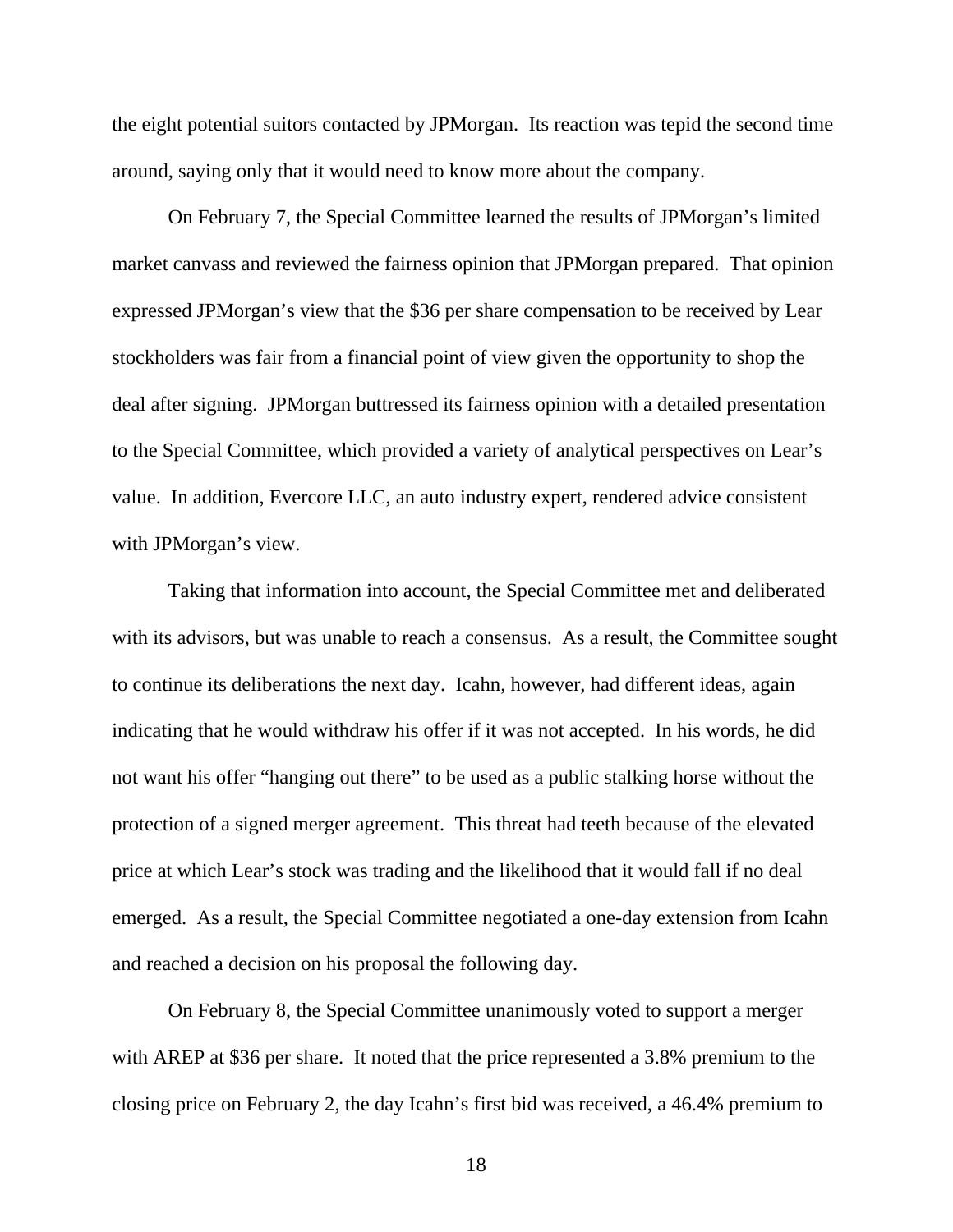the price on the day Icahn's October 2006 private placement closed, and a 55.1% premium to the 52-week volume weighted average price of Lear's stock. On the basis of these premiums, the JPMorgan fairness opinion, Evercore's industry assessment, its limited pre-signing market check, and the contractual protections it had negotiated including the go-shop, the Special Committee concluded that signing up Icahn's \$36 per share offer maximized the value Lear shareholders could obtain for their equity. The Lear board adopted the Special Committee's recommendation the same day, and the "Merger Agreement" was signed the next morning, on February 9.

To maximize the value of the go-shop provision, the Lear board authorized JPMorgan to begin soliciting interest as soon as the Merger Agreement was signed. Roughly two weeks later, on February 26, it also expanded the engagement of Evercore to have it help JPMorgan in soliciting and evaluating competing proposals. JPMorgan and Evercore each had a substantial financial incentive to secure a topping bid.

During the go-shop period, Lear's financial advisors contacted a total of 41 potential buyers, including 24 financial sponsors and 17 strategic acquirers. These presentations pitched the company as an acquisition target based on public information and promised access to a data room of non-public information and to company management if any of the buyers were willing to execute a confidentiality agreement. Only 8 of the 41 firms took this first step.

Cerberus was again among those contacted to consider a bid for Lear. It did not submit a bid despite being offered access to the additional information it indicated it would need to consider a bid when contacted by JPMorgan during the hurried pre-signing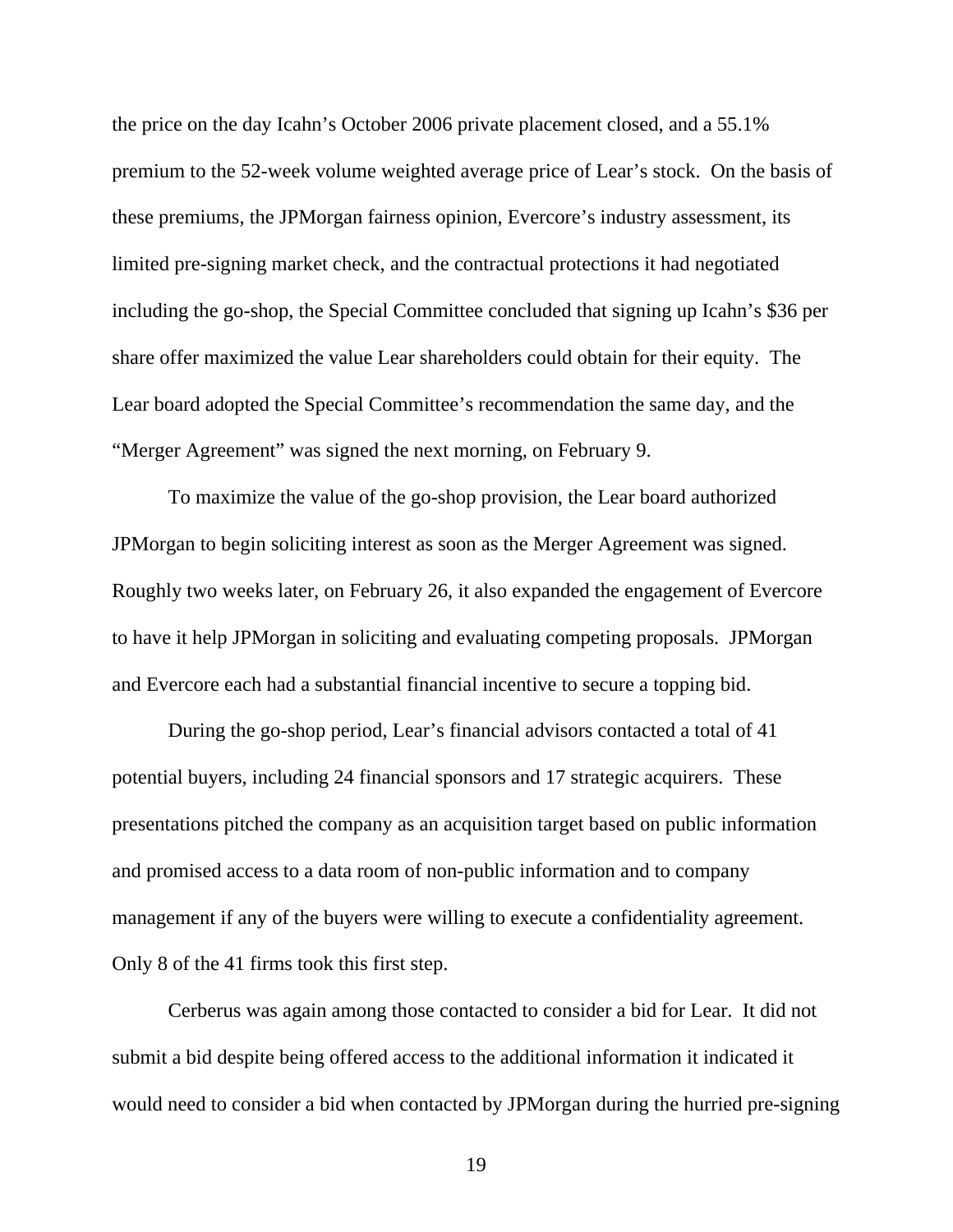market canvass. This reaction was typical of the five financial buyers who showed faint interest when approached during the days before the Merger Agreement was signed. None made an offer for Lear.

By the end of the go-shop period on March 26, 2007, none of the buyers that were solicited had made even a preliminary bid. No unsolicited bids were tendered during this period either. Three firms, however, were still engaged in ongoing discussions. Two of those dropped out of the process soon after March 26. The one potential bidder remaining, Tata AutoComp Systems Limited ("TACO"), requested permission on May 9 to bring on two private equity sponsors to look at a possible joint acquisition. That consent was given on May 14. Despite this accommodation and multiple deadline extensions to submit a competing bid, neither TACO nor its consortium ever made an offer to purchase Lear. On May 30, TACO informed Lear that it was withdrawing from the process, and Lear conveyed that information to the court in a status update letter.

Unsatisfied with the substance of Lear's letter to the court, TACO wrote a letter to Ninivaggi lodging its complaints with the substance in and public disclosure of status letter. Those complaints included claims that the Lear data room was not fully stocked, that TACO was denied the unfettered access to management it desired, and more generally that TACO had not been appropriately treated as a bidder. A review of the record reveals that TACO's complaints are likely unfounded.

TACO is the American subsidiary of a large Indian automotive business. It was solicited early on in the go-shop process and did not make a timely response. It meandered into the process later on, claiming to need equity partners, and proposed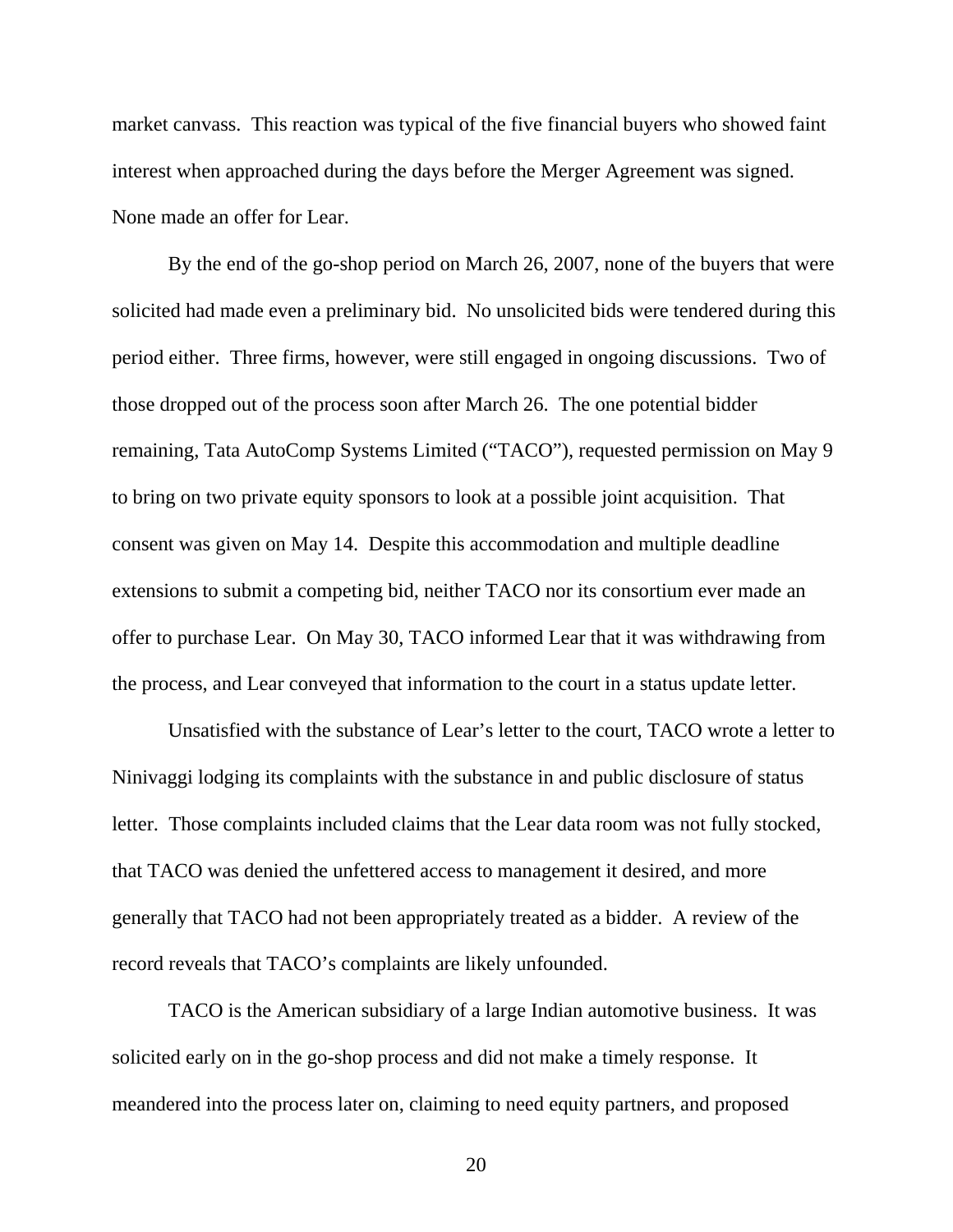shifting potential alliances with different advisors. Lear responded professionally throughout the process and tried to keep TACO in the game.<sup>[2](#page-21-0)</sup> But ultimately TACO was unwilling to step up and make a bid, because it could not attract other likely sources of equity (many of which had already passed on Lear when solicited directly by Lear) and because its parent company would not take on the equity acquisition costs in the first instance, with the opportunity to find equity partners after closing. In this regard, it is also notable that Lear was offering stapled debt financing through JPMorgan that TACO could have accepted.

Although the plaintiffs seized on the TACO letter as helpful to them, TACO's complaints are best understood as reflecting a desire on the part of TACO's parent not to be seen as lacking credibility as a buyer in an American market with which it has little experience. In that regard, it is telling that TACO complains that its TACO acronym was not used by Lear in its report to the court, and that Lear used the name Tata in describing this bidder. Of course, the T in TACO stands for Tata, the name of its parent. There is nothing to this issue. Lear has indicated that it will include TACO's letter in an 8-K and thus interested Lear stockholders can ponder it for themselves. About TACO, I need, and will, say no more.

In any event, as of the date of the hearing, no potential bidders were on the scene seeking to outbid Icahn.

<span id="page-21-0"></span><sup>&</sup>lt;sup>2</sup> Lear made its top managers available for lengthy meetings on several occasions and provided TACO and its shifting array of advisors and possible partners with adequate and timely due diligence, which was appropriately conditioned on safeguards to protect Lear's proprietary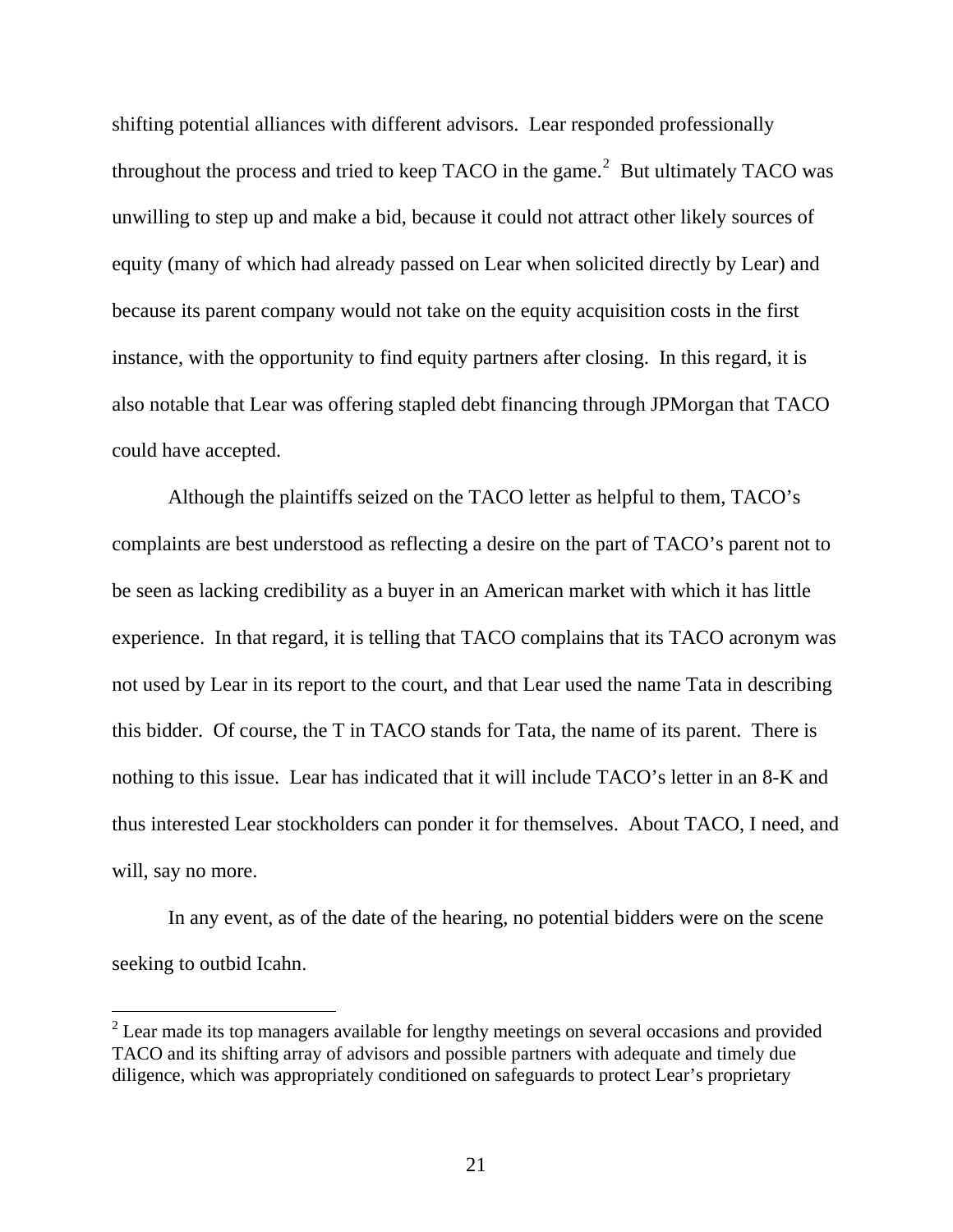### C. The Merger Terms

### 1. The Merger Agreement

The Merger Agreement grants Icahn two primary deal protections for allowing its offer to be used as a stalking horse: a termination fee payable if Lear accepted a superior proposal from another bidder and matching rights in the event that a superior proposal is presented. In exchange, the Lear board secured an ability to actively solicit interest from third parties for 45 days (the so-called "go-shop" period), a fiduciary out that permitted the board to accept an unsolicited superior third-party bid after the go-shop period ended, a reverse termination fee payable if AREP breached the Merger Agreement, and a voting agreement that required Icahn, AREP, and their affiliates to vote their shares in favor of any superior proposal that AREP did not match.

 The termination fee that AREP would be entitled to depended on the nature and timing of Lear's termination of the Merger Agreement. Both parties had a right to terminate the Merger Agreement if that Agreement was not approved by Lear's stockholders, but if no superior transaction was completed within a year of the negative stockholder vote, no termination fee was due. If, however, a superior proposal was accepted by Lear such that the company "substantially concurrently" terminated the Merger Agreement and entered into an alternate acquisition agreement, AREP was entitled to a termination fee contingent on the timing of termination. Likewise, AREP

interests. TACO's protestations to the contrary are not convincing.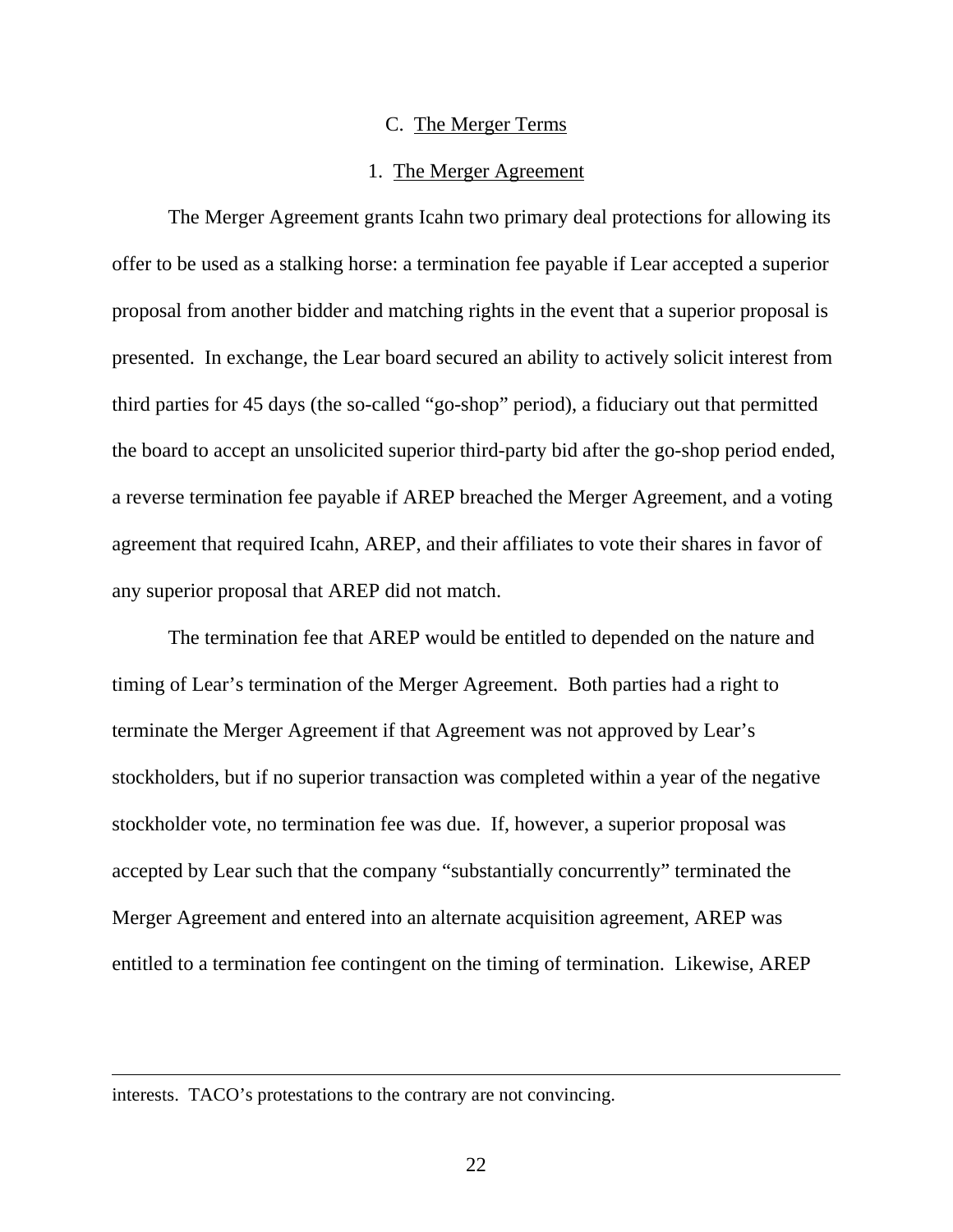could claim a break-up fee if the Lear board withdrew its support (or failed to reconfirm its support when requested to do so) for the AREP offer.

In the event that AREP was entitled to a termination fee, the amount of that fee depended on the timing of the termination of the Merger Agreement. If the Agreement was terminated during the go-shop period, Lear was required to pay to AREP a fee of \$73.5 million plus up to \$6 million in reasonable and documented expenses. At most, this amounted to a payment of \$79.5 million, which is 2.79% of the equity value of the transaction or 1.9% of the total \$4.1 billion enterprise value of the deal. In the alternative, if the merger was called off after the go-shop period ended, AREP was entitled to a higher fee of \$85.225 million as well as up to \$15 million in expense reimbursements. This payment of roughly \$100 million amounted to 3.52% of the equity, or 2.4% of the enterprise, valuation of Lear. Viewed in light of the 79.8 million Lear shares outstanding on a fully diluted basis at the time of the merger, the \$79.5 million break-up fee due upon termination during the go-shop period translated into a willingness to pay a little less than a dollar more than Icahn's \$36 bid. The \$100 million fee equated to a bid increase of roughly \$1.25 per share.

 In addition to these termination fees, AREP was protected by a contractual right to match certain superior bids that Lear received. If Lear fielded a superior proposal, the Merger Agreement forced Lear to notify AREP of the proposal's terms and afforded AREP ten days to determine whether it would increase its offer to match the superior terms. If the superior proposal was in excess of \$37 per share, AREP only had a single chance to match, but if it did not cross that threshold, Lear was obligated to allow AREP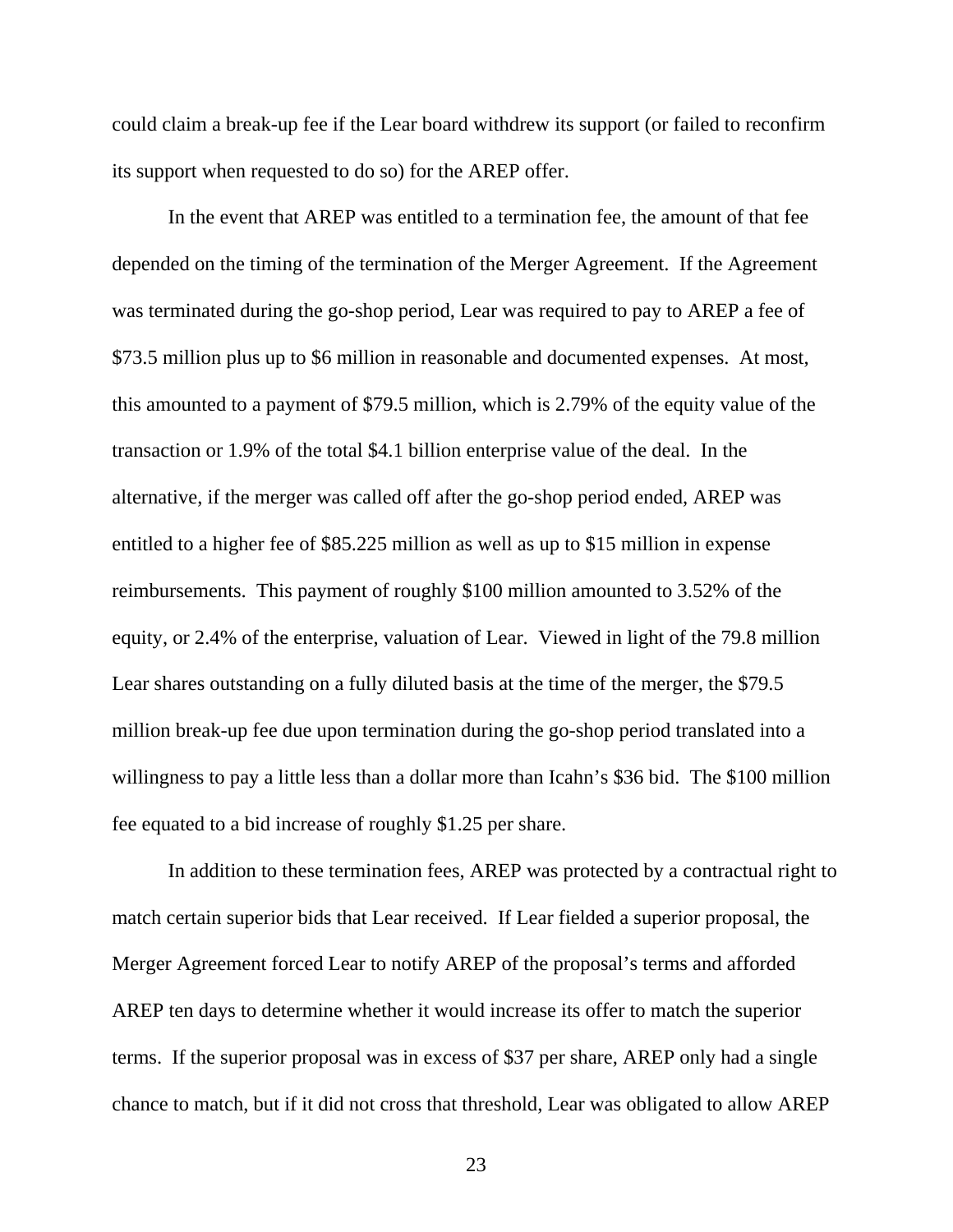three days to match each successive bid. In the event that AREP decided not a match a superior proposal, it was obligated to vote its bloc of shares in favor of that transaction under the voting agreement it executed in combination with the Merger Agreement. The combination of match rights with the voting agreement signaled the willingness of Icahn to be either a buyer or seller in a transaction involving Lear.

 In exchange for the protections that Icahn and AREP received, the Merger Agreement permitted the Lear board to pursue other buyers for 45 days and then to passively consider unsolicited bids until the merger closed. But, once that 45-day window closed, a second phase, which might be called a "no-shop" or "window-shop" period, began during which the Lear board retained the right to accept an unsolicited superior proposal.

 Lear was also protected in the event that AREP breached the Merger Agreement's terms by a reverse termination fee of \$250 million. That fee would be triggered if AREP failed to satisfy the closing conditions in the Merger Agreement, was unable to secure financing for the \$4.1 billion transaction, or otherwise breached the Agreement. But AREP's liability to Lear was limited to its right to receive this fee.

#### 2. Executive Retention And Compensation

 Outside of the Merger Agreement's four corners, Icahn also reached accord with key Lear managers to continue their employment with Lear. AREP agreed to retain three of Lear's senior executives: Rossiter, Vandenberghe, and DelGrosso. Delgrosso will serve as CEO of the surviving corporation; Rossiter will become Executive Chairman; and, Vandenberghe will be CFO and Vice Chairman. For his promotion to CEO,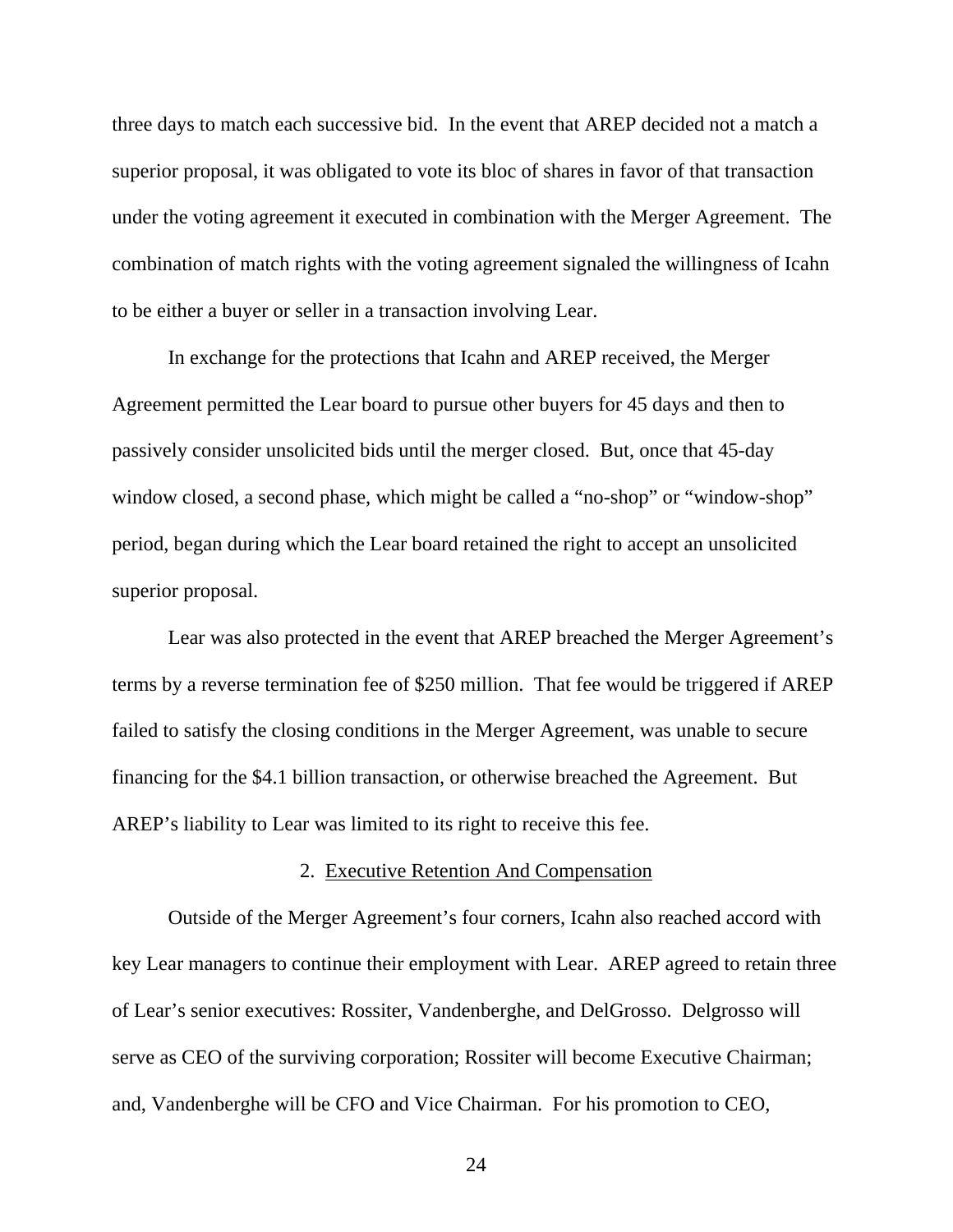DelGrosso will get a salary increase from \$925,000 to \$1.15 million and a bonus pegged at 125% of his base salary. Rossiter will earn \$50,000 in extra salary in his new role, going from \$1.1 million to \$1.15 million and Vandenberghe will make the same \$925,000 annual salary that he earned before the merger. Rossiter and Vandenberghe will earn bonuses of 150% and 100% of their base salaries, respectively. These bonus percentages are the same as before the merger, but now they are guaranteed rather than contingent on Lear's performance.

Rossiter, Vandenberghe, and DelGrosso will also net material sums from their existing equity holdings in Lear as a result of the merger. Rossiter, Vandenberghe and DelGrosso own 358,297, 235,984 and 175,312 Lear shares, respectively. Each of these officers also holds large numbers of options and other securities redeemable for Lear common stock.

On an all in basis, Rossiter stands to receive \$11.5 million for his Lear equity in the merger. Vandenberghe and DelGrosso will receive \$7 million and \$5 million respectively for their shares and options.

But, the three executive officers also amended their employment agreements so that the merger would not trigger the sizable change of control payments to which they would otherwise be entitled. In the event of a termination upon a change of control, Rossiter was entitled to \$15.1 million in total termination benefits. Vandenberghe was entitled to \$8.4 million in benefits, and DelGrosso would net nearly \$6 million.

Each of these three executives also had accrued substantial retirement benefits based on their lengthy employment with Lear. As of the close of 2006, Rossiter,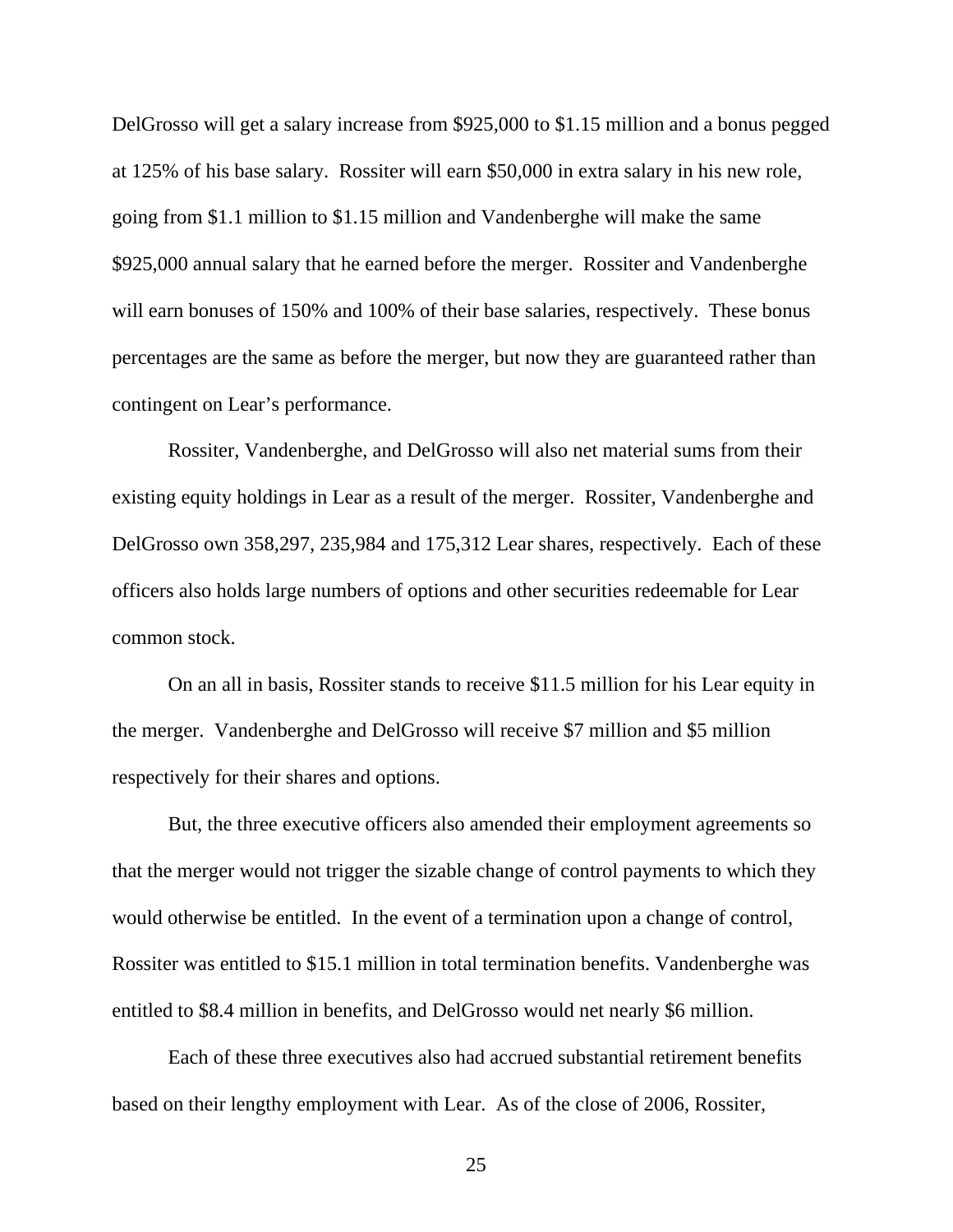Vandenberghe, and DelGrosso could receive accumulated retirement benefits (accounting for early withdraw penalties) of \$10 million, \$5.5 million, and \$1.2 million, respectively, if and only if they actually retired. If, however, these executives remained with the company until they fully vested in these plans by obtaining the age of 65 or meet certain other criteria, they stood to receive a substantially greater sum. For example, if Rossiter fully vested, he would earn the full amount of his accrued SERP benefits, which had a present value of \$14.6 million.

Through the merger, Rossiter, Vandenberghe, and DelGrosso were able to access their full accrued benefits within two years, rather than waiting until they otherwise earned-out those benefits. To that end, their employment agreements were amended to provide that each of the continuing executives could elect to receive 70% of their accrued SERP benefits (without any reduction for early withdraw)<sup>[3](#page-26-0)</sup> on January 15, 2008, and the remaining 30% of those benefits a year later on January 15, 2009. Through these amendments, the executives could take some solace that they would be able to more

<span id="page-26-0"></span> $3$  Lear's retirement and equity incentive plans are exceedingly complex. The merger proxy statement references an "accumulated benefit under the supplemental pension plans" as payable, which seems to indicate that no withdrawal penalty will be assessed, but the amendments to the executives' employment agreements (attached as an appendix to the proxy) say that benefits "shall . . . be paid . . . under the terms and conditions of such plans, programs, or arrangements," which may mean that the early withdraw haircut is still in effect. Moreover, nowhere in the proxy statement are total accrued retirement benefits, without the haircut, disclosed. Rather, the only figures presented are the end of year values of the plans for 2006 (likely included because the annual meeting for that year is the same day as the shareholder vote). In light of this textual confusion, the court has relied on the understanding advanced by plaintiffs, and not objected to by defendants, that the executives will receive their maximum accrued retirement benefits without penalty in two slugs, 70% in 2008 and 30% in 2009.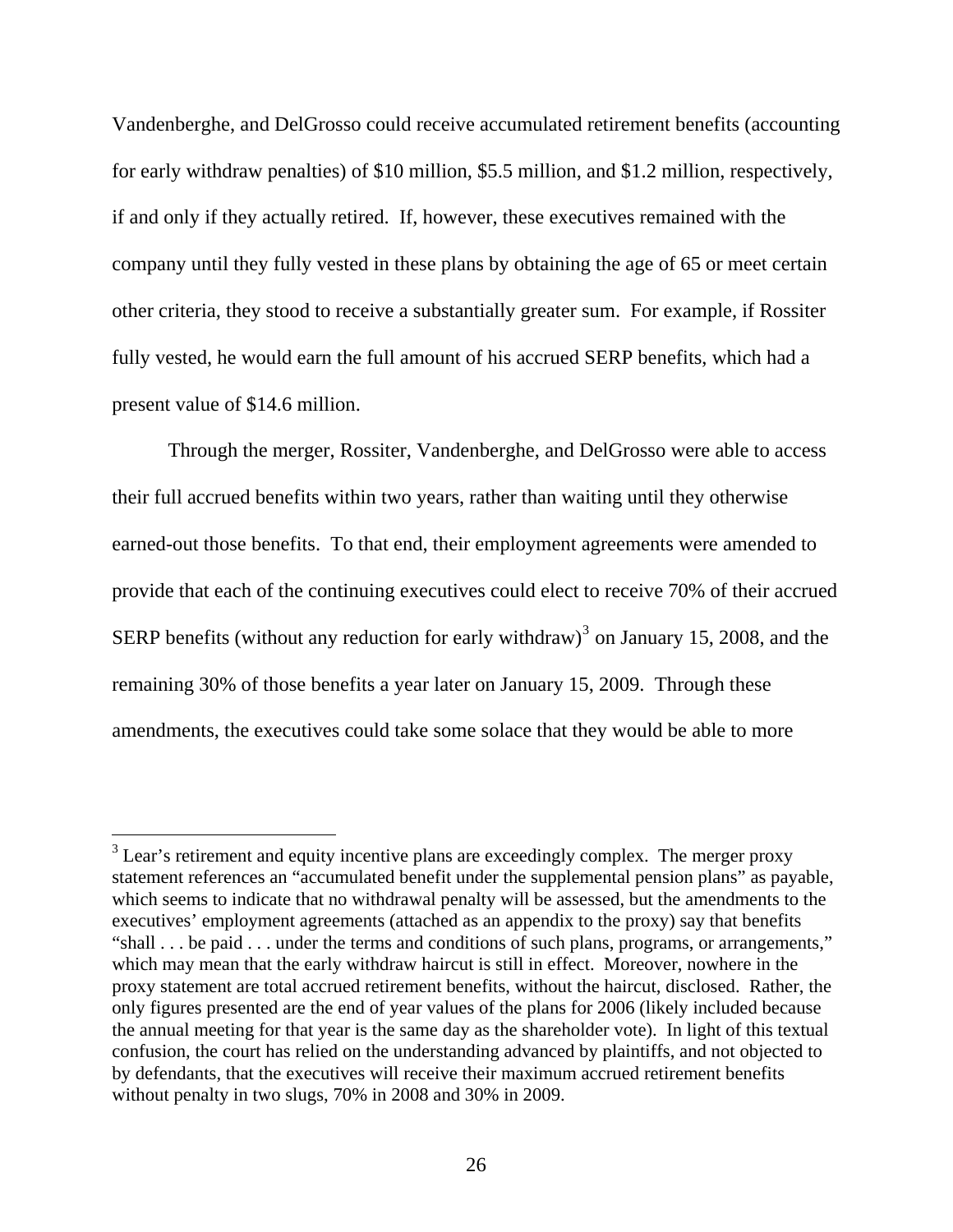quickly convert unfunded promises that might never reach full value if the company went bankrupt into liquid assets beyond the reach of the company's creditors.

Importantly, these executives also secured the right to remain as well compensated executives and to share as equity investors in the future appreciation of Lear at the same time as they hedged against a decline in its prospects. As a result of the merger, Rossiter, Vandenberghe, and DelGrosso each will be granted options to purchase equity in the surviving entity, apparently with a strike price set at the merger price of \$36. Rossiter and DelGrosso will be entitled to options for 0.6% of the total common stock and Vandenberghe will gain options for 0.4% of the equity. These options will have a ten year term and will vest in equal annual installments over a four year period, but will accelerate and vest upon a later change of control, and, in the case of Rossiter and DelGrosso, if they are terminated without cause or quit for good reason.

### III. Legal Analysis

 The plaintiffs seek a preliminary injunction against the merger. The legal framework for evaluating such a motion is well-established, and requires the plaintiffs to convince the court that their claims have a reasonable likelihood of ultimate success, that they face irreparable injury if an injunction does not issue, and that the balance of the equities favors the grant of an injunction.<sup>[4](#page-27-0)</sup>

The plaintiffs' lengthy claims boil down to two alleged categories of breaches of the Lear board's fiduciary obligations. The first category involves a contention that the

<span id="page-27-0"></span><sup>4</sup> *E.g.*, *Revlon*, 506 A.2d at 179.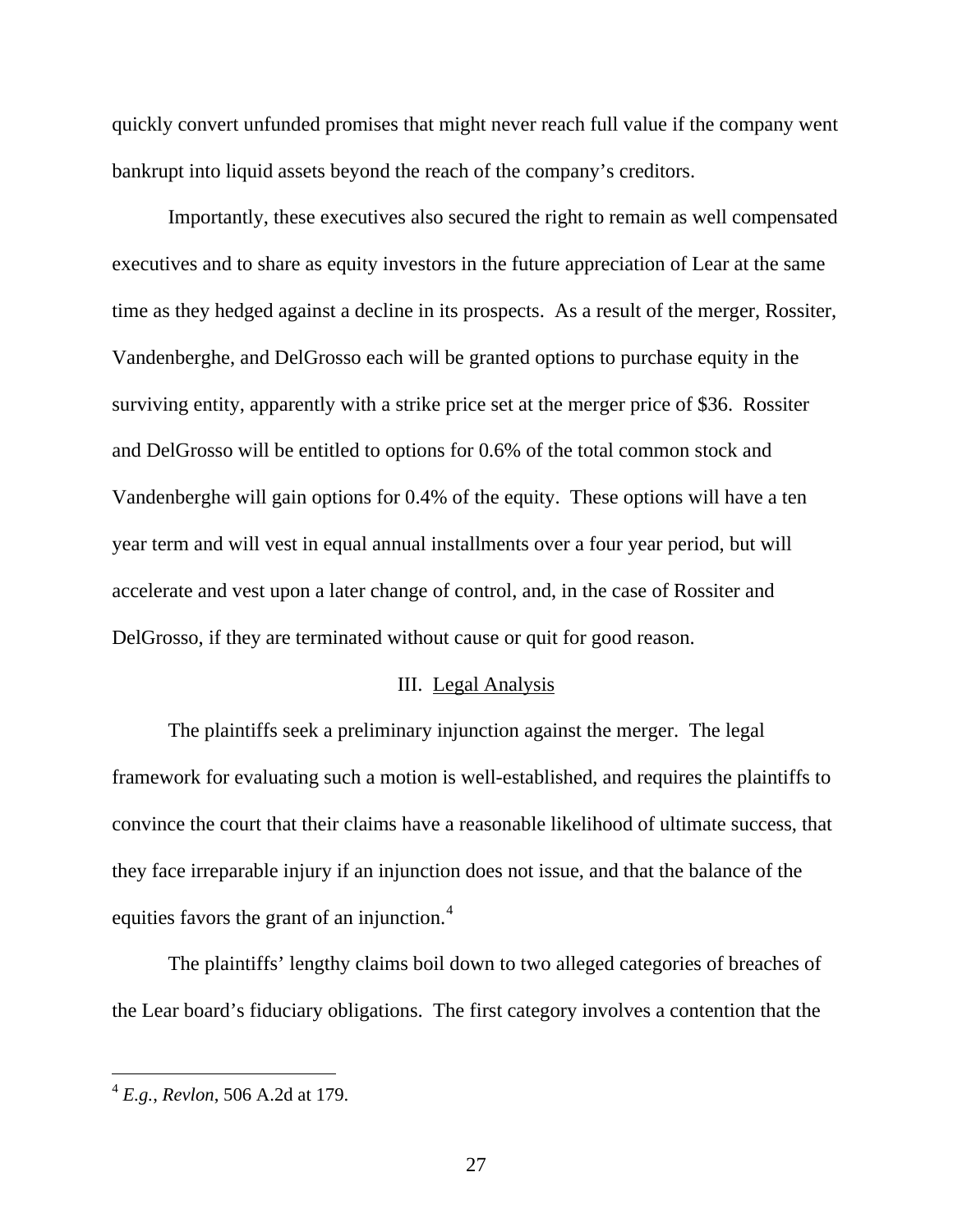Lear board did not comply with its fiduciary duty to disclose all material facts relevant to the stockholders' decision whether to approve the merger. The second category of fiduciary breaches alleged by the plaintiffs comprises the various reasons the plaintiffs contend that the directors failed to take reasonable efforts to secure the highest price reasonably available for Lear shareholders.

I will set forth the plaintiffs' specific arguments and the relevant standards of review in the course of addressing those claims in the merits prong of the preliminary injunction analysis. Because I can efficiently apply the equitable balancing test that is crucial to the preliminary injunction standard in the context of dealing with the merits, I will do so.

I will begin those tasks by grappling with the plaintiffs' disclosure claims.

#### A. The Plaintiffs' Disclosure Claims

 Both parties acknowledge that directors of Delaware corporations have a duty to disclose the facts material to their stockholders' decisions to vote on a merger.<sup>[5](#page-28-0)</sup> The debate here is whether the supposed facts the plaintiffs claim are omitted meet the legal definition of materiality. That definition is also well-established and is one embraced by both our Supreme Court and the United States Supreme Court:

> An omitted fact is material if there is a substantial likelihood that a reasonable shareholder would consider it important in deciding how to vote. . . . Put another way, there must be a substantial likelihood that the disclosure of the omitted fact would have been viewed by the reasonable investor as having

<span id="page-28-0"></span> 5 Arnold v. Society for Savings Bancorp., Inc., 650 A.2d 1270, 1277 (Del. 1994).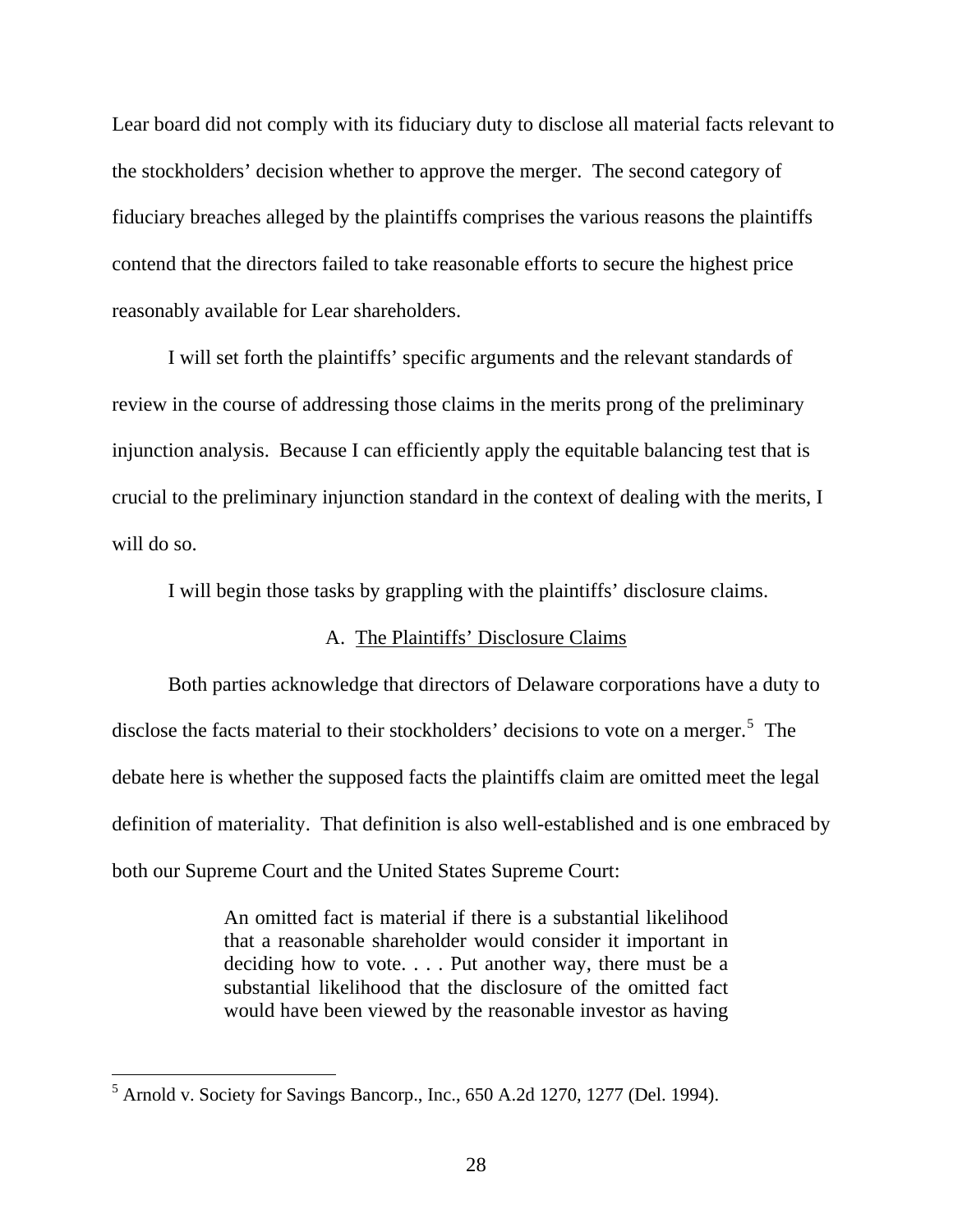significantly altered the "total mix" of information made available. $6$ 

 In their complaint, the plaintiffs purport to set forth a Denny's buffet of disclosure claims. But, in their briefs, the plaintiffs argue only three of these supposed deficiencies in disclosure. I therefore only address those contentions, as the others have been waived.<sup>[7](#page-29-1)</sup>

The first disclosure claim the plaintiffs press involves the failure of the proxy statement to disclose one of the various DCF models run by JPMorgan during its work leading up to its issuance of a fairness opinion. The plaintiffs admit that the proxy statement provides a full set of the projections used by JPMorgan in the DCF it prepared that formed part of the basis of its fairness opinion. The plaintiffs also admit that the proxy statement discloses the range of values generated from a DCF analysis using a more optimistic set of projections derived from the July 2006 Plan, an analysis that was also fully disclosed in Lear's Rule 13E-3 public disclosure concerning the merger. To wit, the proxy statement informs shareholders that the more optimistic assessment based on the July 2006 Plan figures resulted in a range of values between \$35.90 and \$46.50 per share, a range that was *materially higher* than the \$28.59 to \$38.41 span contained in the undisclosed model.

<span id="page-29-0"></span><sup>6</sup> *Zirn v. VLI Corp.*, 621 A.2d 773, 778-79 (Del. 1993) (quoting *TSC Industries, Inc. v. Northway, Inc.*, 426 U.S. 438, 449 (1976)).

<span id="page-29-1"></span> $<sup>7</sup>$  In their briefs, the plaintiffs attempt to preserve their additional disclosure claims listed in their</sup> complaint simply by referencing the complaint. That is not a proper way to brief issues and constitutes a waiver of those arguments. *Emerald Partners v. Berlin*, 2003 WL 21003437, at \*43 (Del. Ch. 2003), *aff'd*, 840 A.2d 641 (Del. 2003).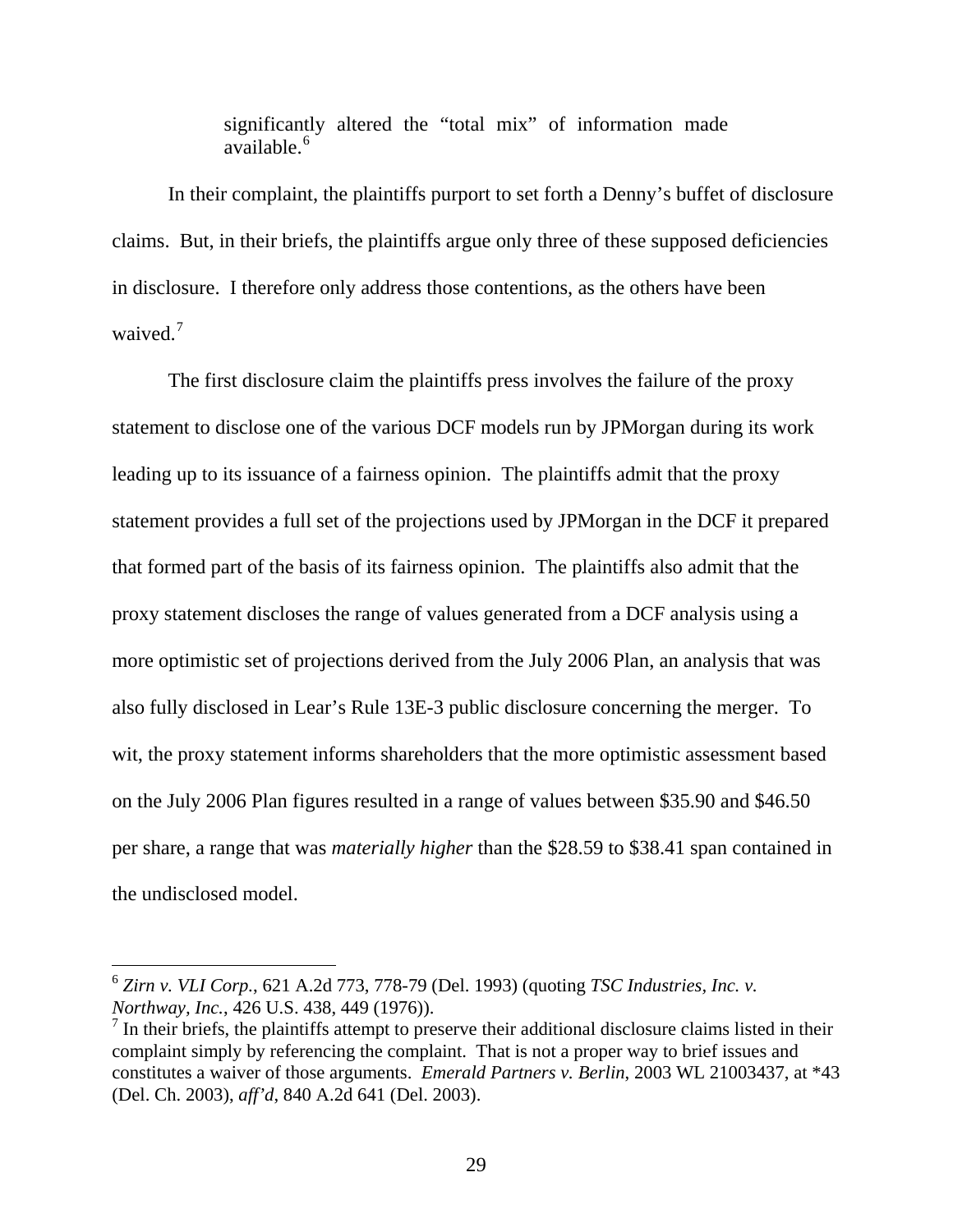But the plaintiffs quibble because they say that the proxy statement fails to disclose a DCF model prepared by a JP Morgan analyst early in the morning on February 1. That model used modestly more aggressive assumptions than those that formed the basis for the DCF model used in JPMorgan's final fairness presentation. Although this model was simply the first of eight drafts circulated before a final presentation was given to the Lear board later that day, the plaintiffs say that the omission of this iteration is material.

The problem for the plaintiffs is that they did not develop any evidence in discovery that suggested that this model was embraced as reliable by either the senior bankers in charge of the deal or by Lear management. From the record before me, it appears that the proxy statement fairly discloses the Lear management's best estimate of the corporation's future cash flows and the DCF model using those estimates that JPMorgan believed to be most reliable. The only evidence in the record about the iteration the plaintiffs say should be disclosed suggests that it was just one of many cases being prepared in Sinatra time by a no-doubt extremely-bright, extremely-overworked young analyst, who was charged with providing input to the senior bankers. As the plaintiffs admitted, they did not undertake in depositions to demonstrate the reliability of this iteration, much less that it somehow represented JPMorgan's actual best effort at valuing Lear's future cash flows. On this record, the plaintiffs have failed to demonstrate a reasonable likelihood of success on their claim that the proxy statement failed to disclose material facts regarding the value of Lear's future cash flows.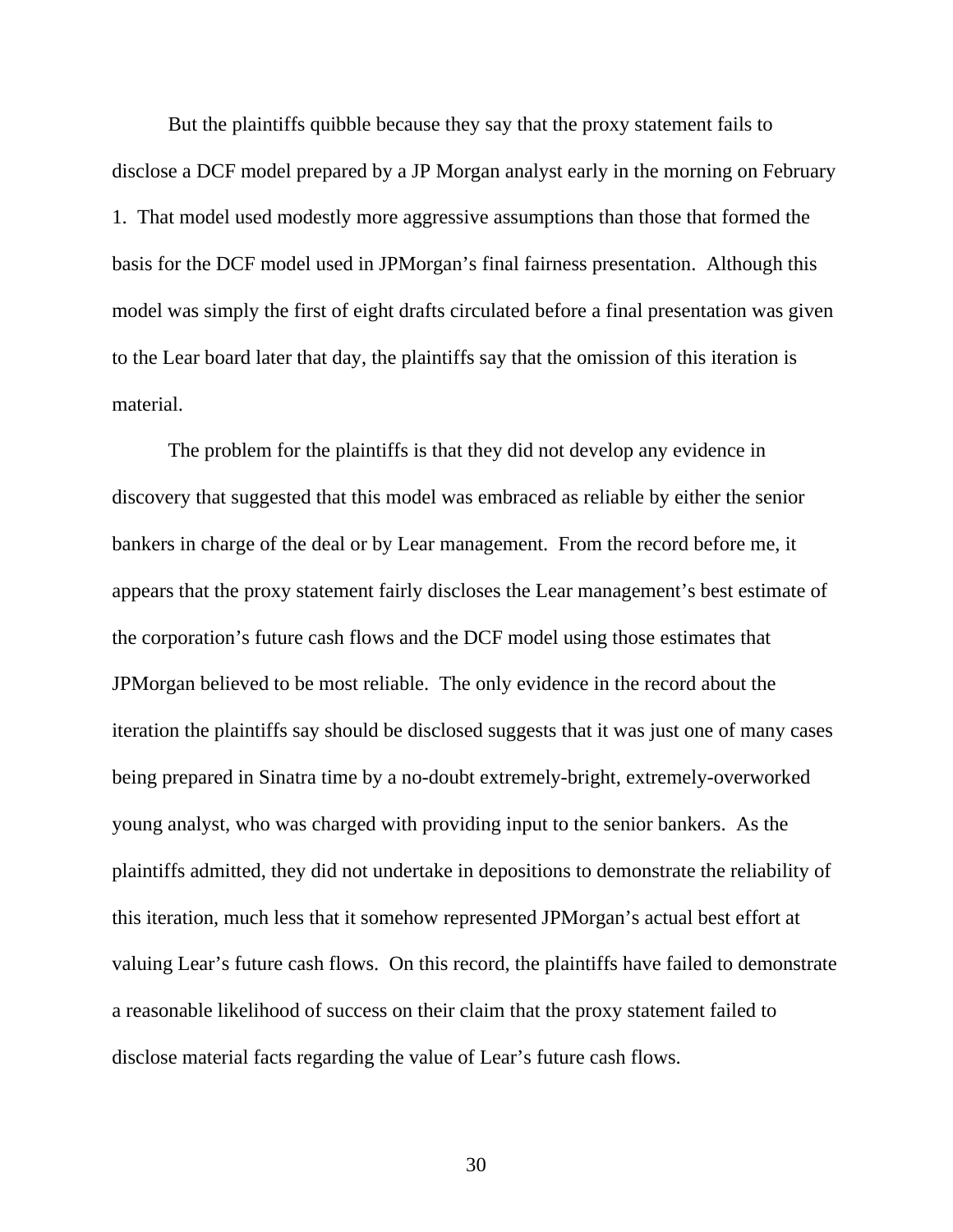The plaintiffs' second disclosure claim, which faults the Lear board for not disclosing certain aspects of the pre-signing and post-signing market checks, is equally without merit. For one thing, the claim is framed in argumentative terms, faulting the proxy statement for not confessing that Rossiter was supposedly predisposed solely toward financial buyers like Icahn and had no interest in a sale to a strategic acquirer. That sort of request for self-flagellation does not suffice as a disclosure claim. $8$  More substantively, the plaintiffs allege that the proxy statement does not fairly indicate how Icahn's tough negotiating posture limited Lear's ability to conduct a pre-signing market check. But the key facts are disclosed. It is clear that the only pre-signing market check was a very discrete solicitation of financial buyers, conducted in a hurried fashion beginning on February 4. The Merger Agreement was signed by February 9. No reasonable stockholder reading the proxy statement would likely be deceived into believing that any of those solicited would have had a rational ability to make a bid before February 9, unless they had already been coiled to strike. Any reasonable stockholder would read the proxy statement and conclude that the only genuine market check was the one conducted after the Merger Agreement was executed.

Furthermore, although the proxy statement does so rather matter-of-factly, it clearly indicates that Icahn made clear on February 2 that \$36 was his "best and final

<span id="page-31-0"></span><sup>8</sup> *E.g., Brody v. Zaucha,* 697 A.2d 749, 754 (Del. 1997); *accord Goodwin v. Live Entertainment, Inc.,* 1999 WL 64265, at \*20 (Del. Ch. 1999)("[T]he fact that [defendants] did not characterize the course of events in a negative manner does not constitute a breach of the duty of disclosure."), *aff'd,* 741 A.2d 16 (Del. 1999).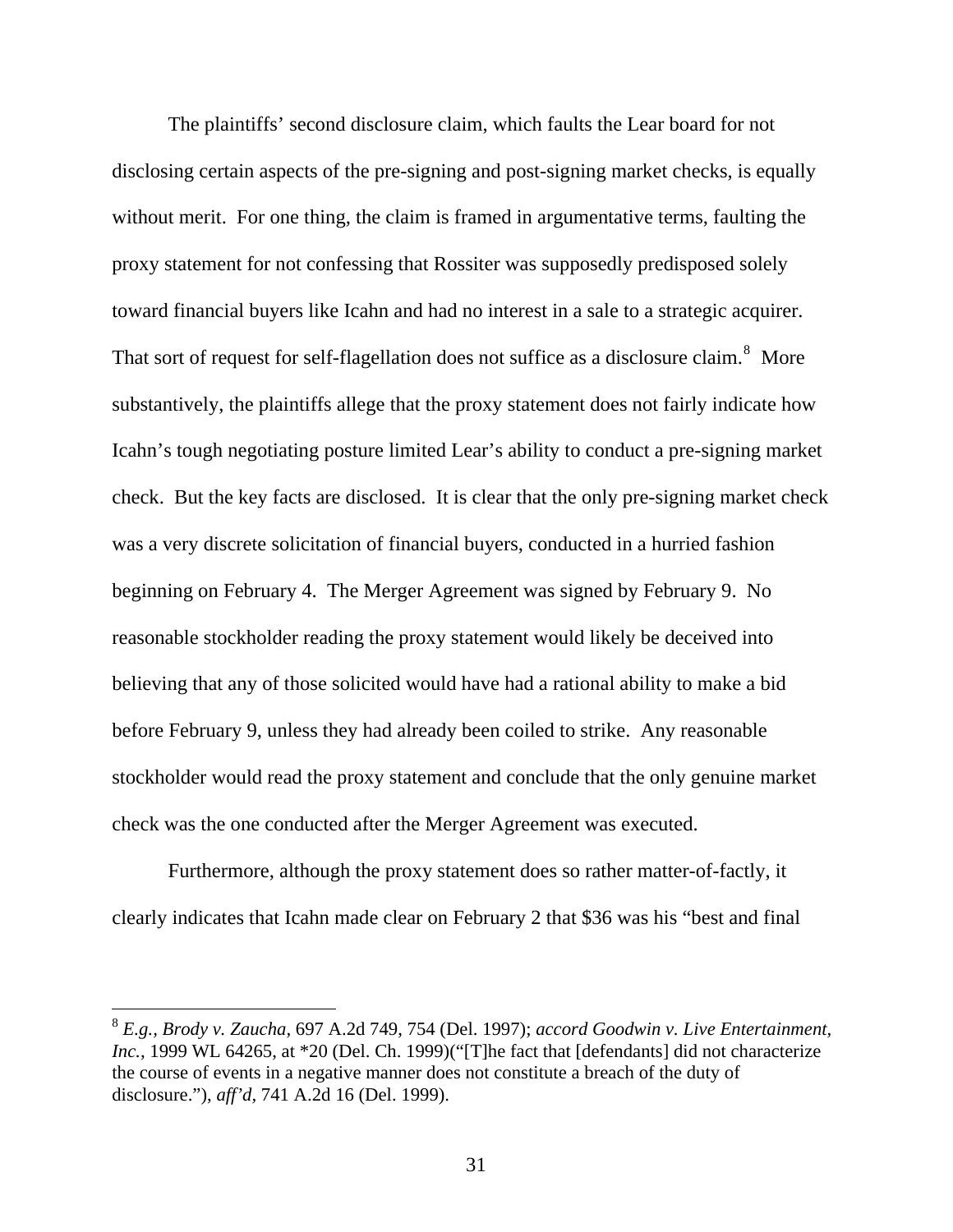offer," Icahn's unwillingness throughout February 3 to change that price, and that, on the evening of February 4, Icahn had again resisted a request to increase the price and had expressed an unwillingness "to further negotiate these transaction terms." The proxy statement goes further and makes clear that Lear did not seek a price change after February 5 — when Icahn and the company had already publicly disclosed his \$36 bid precisely because Icahn had said he would go no higher, but that Lear continued to negotiate over the termination fee and other terms. Anyone reading these facts would have concluded that Icahn had told Lear that he would not continue to keep an offer on the table if Lear intended to engage in a full-blown pre-signing auction. Given that the proxy statement makes plain that Icahn did not give Lear everything it desired in terms of its ability to shop after signing the Merger Agreement, it makes even more obvious that Icahn was not willing to be an amateur stalking horse  $-$  i.e., one without a definitive acquisition agreement containing a termination fee if another bidder ultimately prevailed. Similarly, I see no basis for the plaintiffs' contention that the proxy statement somehow fails to disclose that the go-shop period Icahn had assented to was somehow truncated from 60 to 45 days. There is evidence that Lear desired a 60 day go-shop period but none that Icahn ever assented to its wish. The proxy statement does not misrepresent the actual terms agreed to and this sort of minor back-and-forth need not be disclosed.

 The reality is that the proxy statement fairly discloses that Lear did not do any meaningful pre-signing market check, that it merely made a few hasty phone calls to see whether it was missing any imminently available opportunity, and that Lear was depending on the post-signing go-shop process to be its real market check. The proxy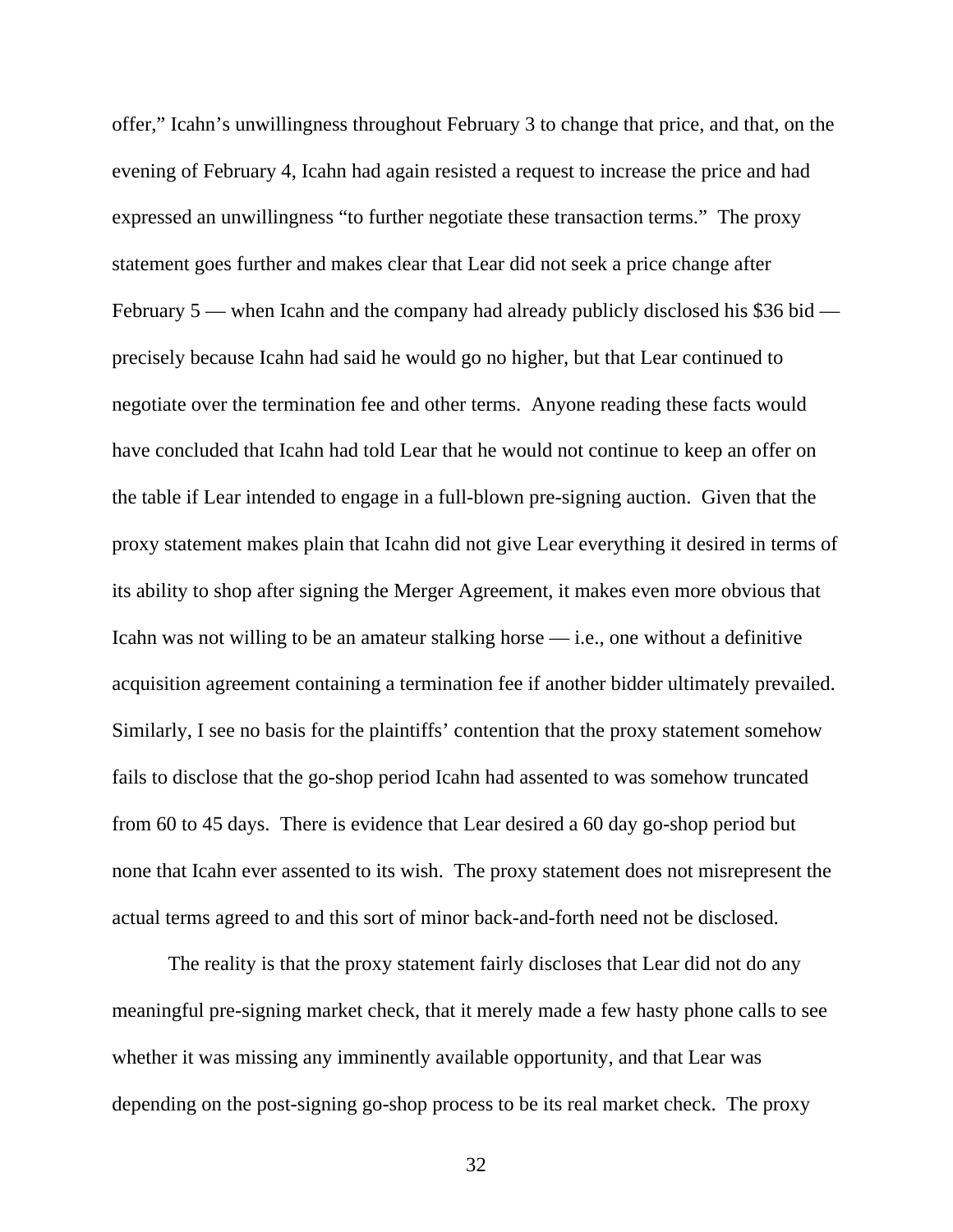statement also fairly discloses that the Lear board realized the importance of the postsigning shopping period, and sought to lengthen it and to strengthen its utility through means such as getting Icahn to promise to vote his shares in favor of a superior proposal embraced by Lear. Although the plaintiffs raise other quibbles about the description of the negotiating and shopping processes, they do not point to a material deficiency in the information provided by the proxy statement. That statement gives a materially accurate rendition of what the Lear board did and did not do to try to get the highest bid.

 The plaintiffs' final disclosure argument has more force, and is founded on a less argumentative, and more factually objective, variation of their concerns about Rossiter's motivations. The proxy statement fails to disclose the fact that, in late 2006, Lear's CEO Rossiter approached the board expressing a serious concern about whether it was in his best interest to continue as CEO in light of the financial risks that presented. In particular, Rossiter was concerned about having so much of his net worth tied up in Lear. So long as he continued to work as CEO, Rossiter could not cash in his substantial retirement benefits. If he retired immediately, having worked for Lear for 35 of his 60 years but not yet having fully vested by attaining the age of 65, Rossiter's accrued retirement benefits would be reduced by a 29% early withdraw penalty, and he would reap approximately \$10.4 instead of \$14.6 million. Because the bulk of those retirement benefits were not secured by any specific assets, Rossiter feared that he could be at risk in the event that an industry downturn — a realistic possibility for the American automotive industry, history suggests — forced Lear into bankruptcy, as he would just be an unsecured creditor.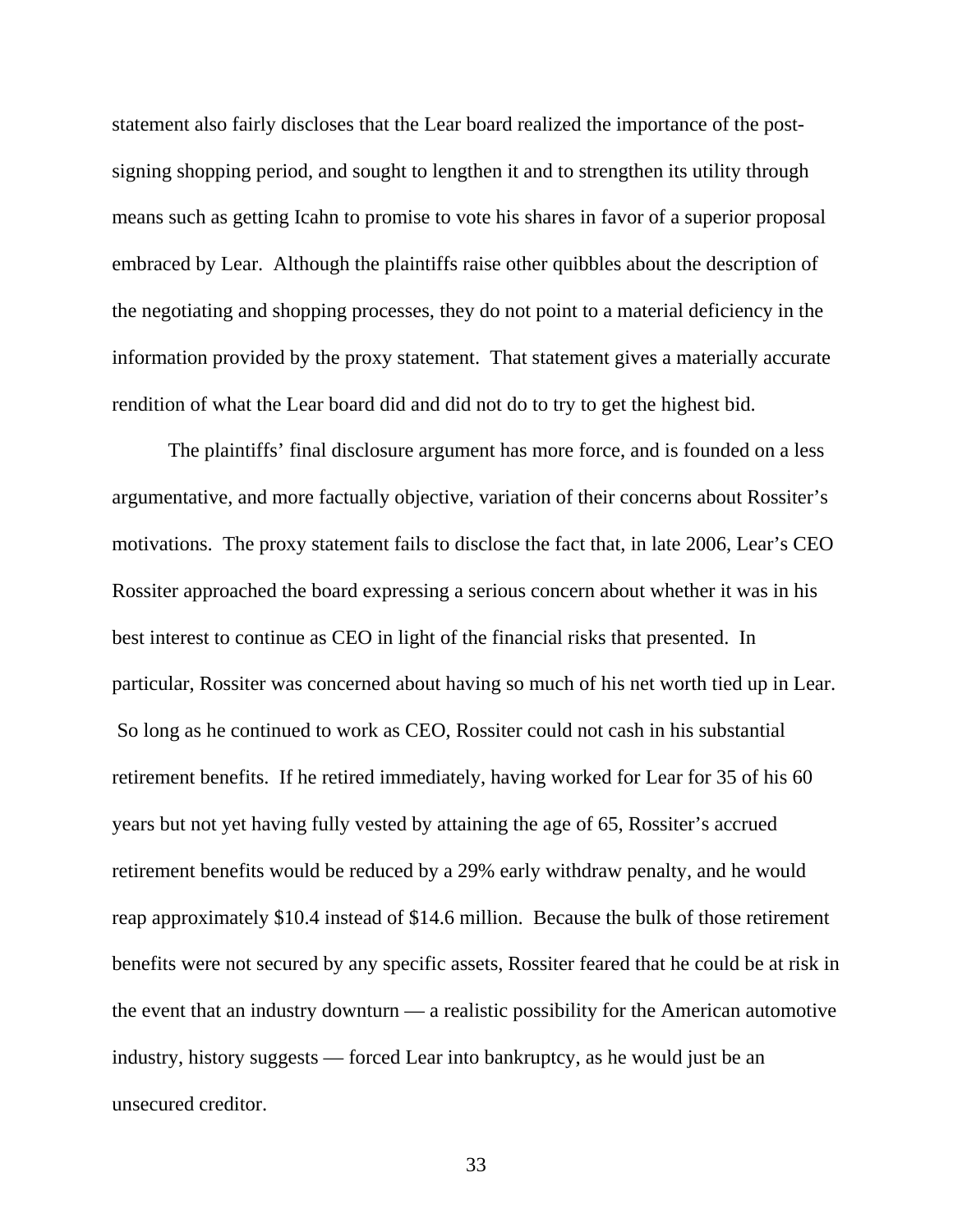Likewise, Rossiter owned a lot of Lear stock. As CEO, he faced two trading problems. For starters, he was locked out from selling in many periods because of concerns about insider trading liability. Relatedly, as CEO, if he took steps to sell large amounts of stock, it could signal a lack of confidence in the company, and lead to a decline in the stock price that would hurt his holdings and the company's future prospects. Although Rossiter, like most CEOs, was simply facing the portfolio risks that come with wealth attributable largely to labor at one firm, those risks were real, especially as he faced an age at which it would be more difficult for him to locate another CEO position. Put another way, Rossiter knew that his retirement nut was what it was from his years of labor, and he was wondering whether it was time to cash it out and take it with him.

 Rossiter's concern was serious enough that he engaged his board, and the board, fearing his departure, employed an expensive compensation consultant, Towers Perrin, to provide it with options. Towers Perrin generated a formal report, which included options that were financially attractive to Rossiter. By these options, Rossiter's financial concerns would have been addressed. He would have secured his fortune for his family, and been able to continue as CEO without worrying that the bulk of his net worth remained at risk.

 The Lear board seems to have been willing to provide these benefits to Rossiter but — and that "but" is important — the Towers Perrin report indicated that changes of this kind were likely to raise eyebrows among institutional investors and the proxy advisory firms who advise them. In an environment in which executive compensation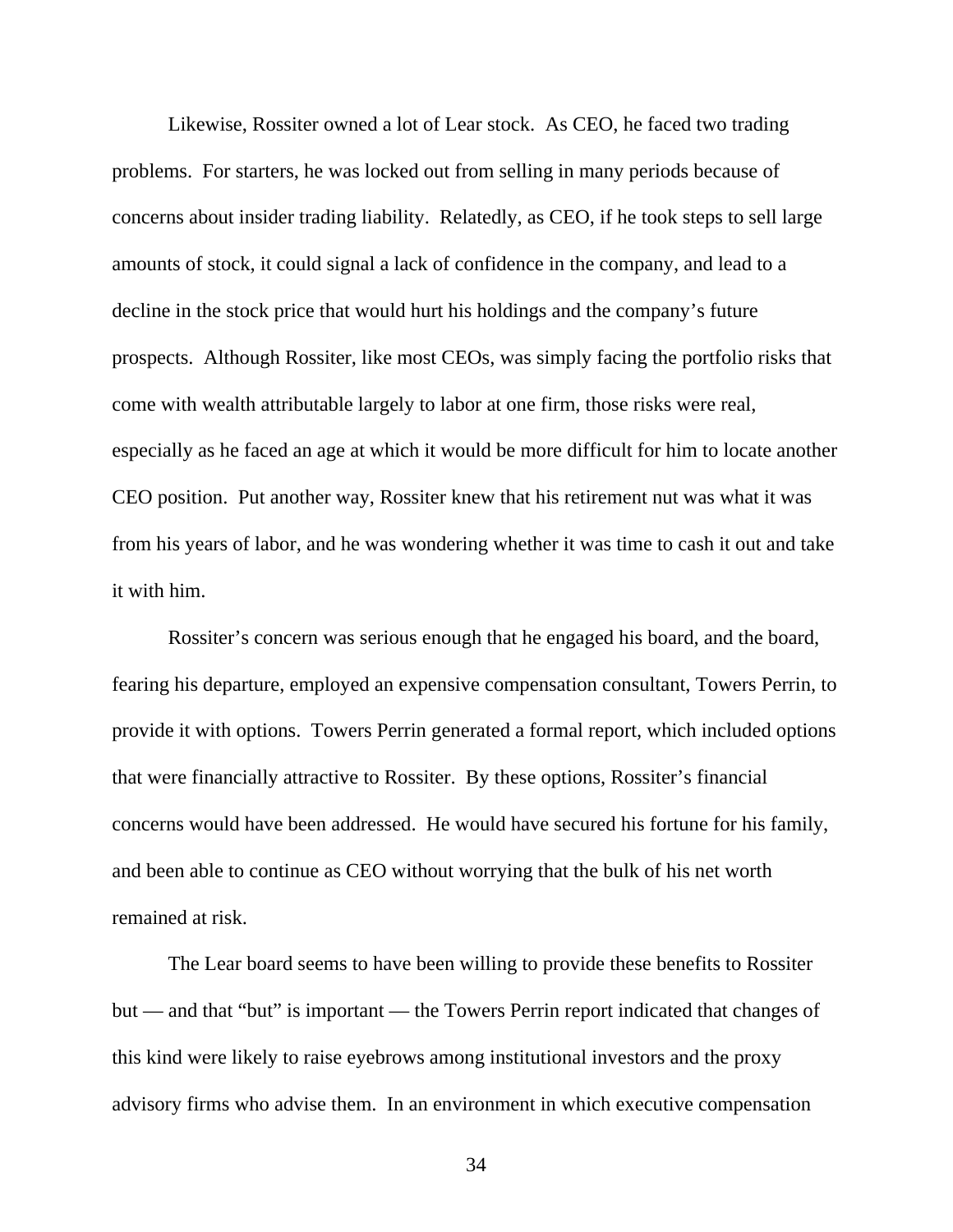was viewed with great suspicion generally, Lear was advised by Towers Perrin that it would have to do a selling job in order to avoid adverse consequences, which could include the possibility of a withhold vote campaign. Although not made explicit, one also suspects that industry conditions made these changes problematic. The auto industry was enduring pain, and this pain put pressure on industry employers to cut employment costs. At other corporations, this meant asking long-time employees and union laborers for wage and benefit concessions and, even worse, cutting jobs. In that environment, the desire of a well-compensated, Michigan-based CEO to secure his multi-million dollar retirement nest egg from the risks of a continuing industry downturn might not have been well received.

 As of the end of 2006, Rossiter had therefore not embraced the board's willingness to provide him relief of the kind he desired. The defendants make much of this and say that Rossiter's non-acceptance makes the non-disclosure of his request to the board and its reaction immaterial.

 I draw an entirely different inference. One can assume that Rossiter's motives for not accepting the options Towers Perrin presented were entirely worthy of respect and still conclude that these facts are material. It may well be that Rossiter believed that it would be bad for Lear for him to accept these concessions and subject Lear to the distractions of institutional investor objections and community criticism.

 But if that was indeed the case, the materiality of these facts becomes even more obvious. So long as Lear remained a public company, Rossiter faced a conflict between his desire to secure his retirement nut and his desire to continue as a CEO. Yet, if a going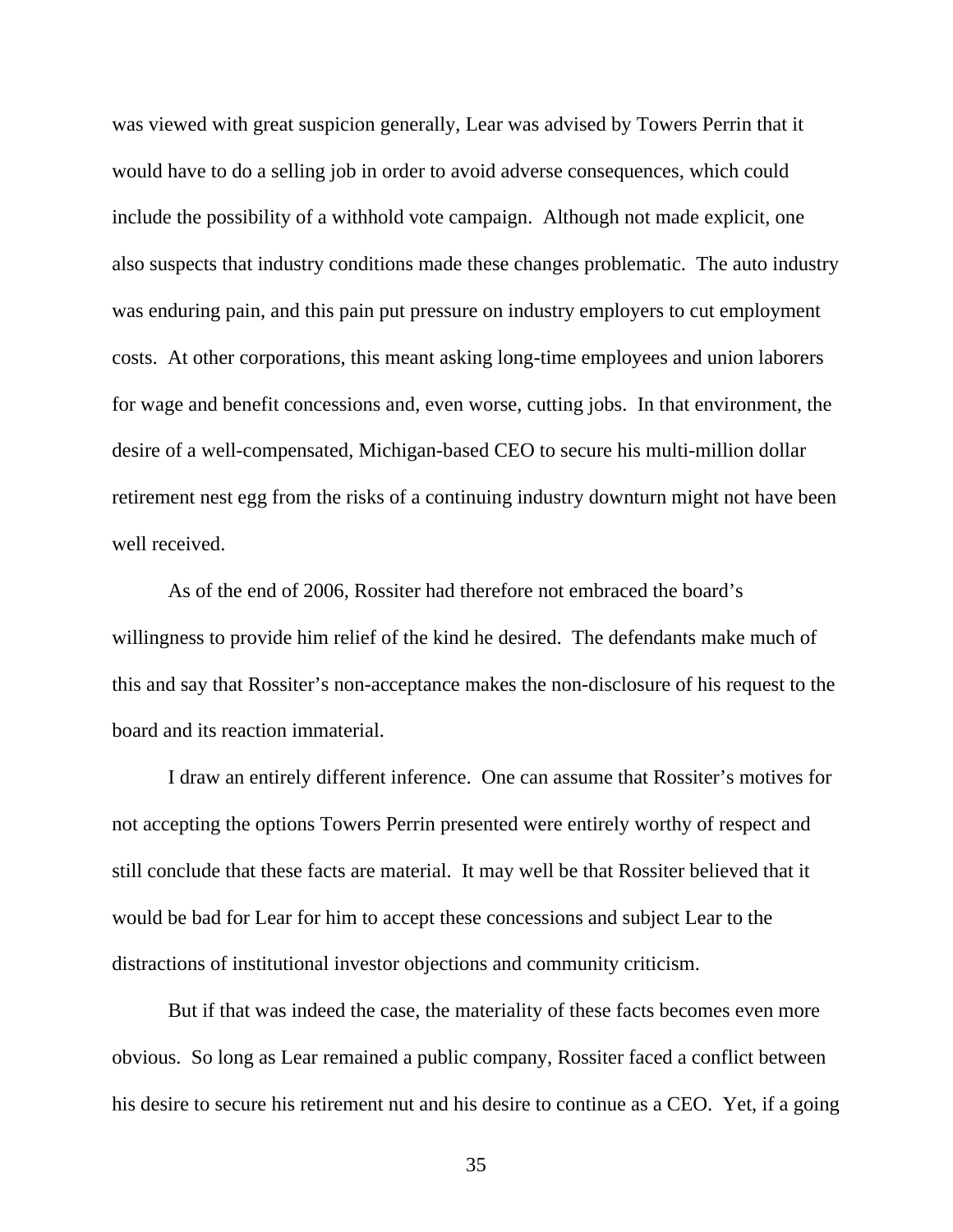private transaction was presented that cashed out the public stockholders at a premium, Rossiter could strike a deal with the buyer that allowed him to accomplish both of his desires. So long as the going private was consummated, Lear would no longer face the intense corporate governance and social responsibility scrutiny directed at public corporations. Likewise, a going private would allow Rossiter to turn his locked-up equity stake into liquid American greenbacks along with all the other public stockholders but with the chance (not available to them) for a future equity stake in Lear.

 In his deposition testimony, Rossiter was forthcoming about the fact that he viewed a going private transaction as attractive. No doubt some of his reasons had nothing to do with his personal interests (e.g., the ability for Lears to carry on its business in an industry with great challenges and cyclical swings without worrying about quarterly earnings calls). But a going private also presented him with a viable route for accomplishing materially important personal objectives.

 The following facts cement my view that the failure of the proxy statement to disclose Rossiter's negotiations with the board over his SERP and equity stake rises to the level of a material omission:

- Rossiter discussed a going private transaction with Icahn for more than a week before he disclosed Icahn's expression of interest to the board;
- The board thereafter permitted Rossiter to negotiate the key terms of the merger with Icahn outside the presence of any independent director or the Special Committee's investment banker without any specific pricing guidance from the Special Committee;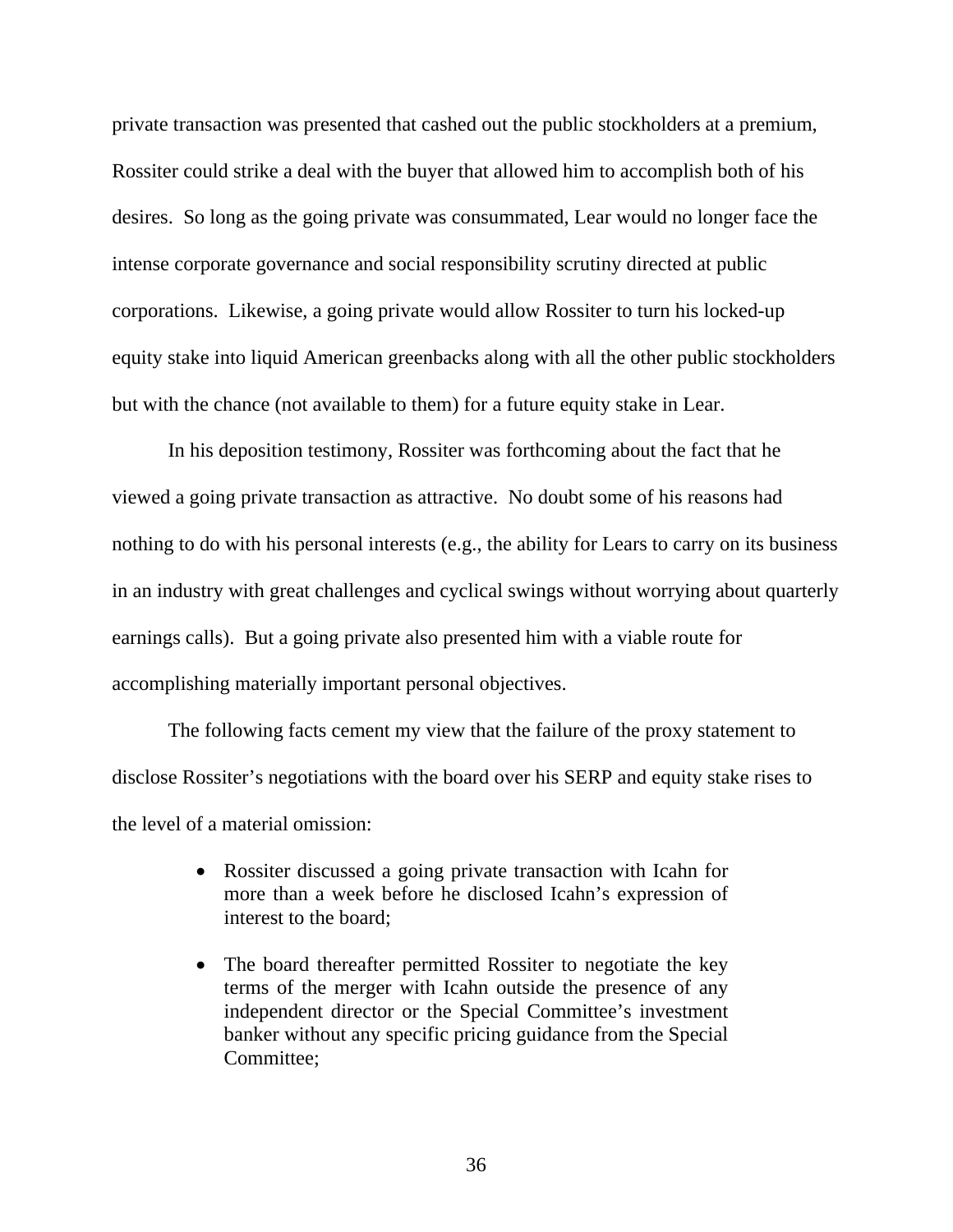- The merger allows Rossiter to cash out all of his equity stake in Lear in one lump sum; and
- Icahn agreed to employment terms with Rossiter that allowed Rossiter to secure a short-term schedule for the payout of his retirement benefits, obtain an improved salary and bonus package, and secure a large grant of options giving him a lucrative upside if Lear performed well after the merger.

Put simply, a reasonable stockholder would want to know an important economic motivation of the negotiator singularly employed by a board to obtain the best price for the stockholders, when that motivation could rationally lead that negotiator to favor a deal at a less than optimal price, because the procession of a deal was more important to him, given his overall economic interest, than only doing a deal at the right price. By saying this, I do not find that Rossiter acted in any way inappropriately, I am only saying that the stockholders would find it material to know the motivations he harbored that substantially differed from someone who only owned equity in Lear or who only served as an independent director of Lear.

For these reasons, I conclude that the plaintiffs have established a reasonable probability of success on the merits as to one of their disclosure claims. Delaware corporation law gives great weight to informed decisions made by an uncoerced electorate.<sup>[9](#page-37-0)</sup> When disinterested stockholders make a mature decision about their economic self-interest, judicial second-guessing is almost completely circumscribed by

<span id="page-37-0"></span><sup>9</sup> *E.g.*, *Solomon v. Armstrong*, 747 A.2d 1098, 1117 (Del. Ch. 1999), *aff'd*, 746 A.2d 277 (Del. 2000).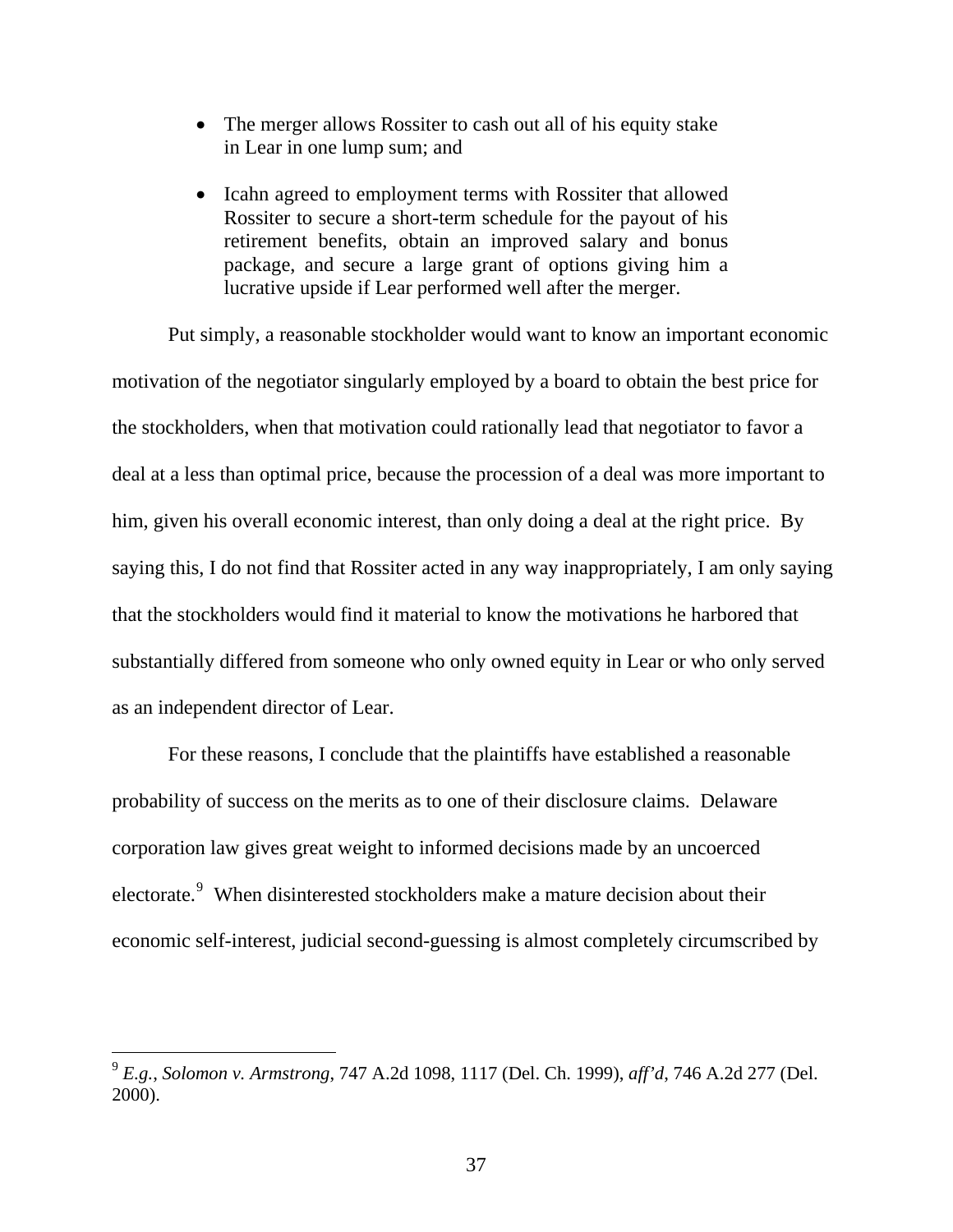the doctrine of ratification.<sup>[10](#page-38-0)</sup> For that reason, our law has also found the irreparable injury prong of the preliminary injunction standard satisfied when it is shown that the stockholders are being asked to vote without knowledge of material facts, because it deprives stockholders of the chance to make a fully-informed decision whether to vote for a merger, dissent, or make the oft-related decision (relevant here) whether to seek appraisal.<sup>[11](#page-38-1)</sup> Moreover, the risks presented by an injunction are modest as the injunction persists only so long as necessary to ensure appropriate disclosure before the merger vote.[12](#page-38-2)

Here, those factors counsel in favor of a very limited injunction prohibiting the procession of the merger vote until supplemental disclosure is made.

# B. The Plaintiffs' Revlon Claims

The other substantive claim made by the plaintiffs arises under the *Revlon* doctrine.<sup>[13](#page-38-3)</sup> *Revlon* and its progeny stand for the proposition that when a board has decided to sell the company for cash or engage in a change of control transaction, it must

<span id="page-38-0"></span><sup>10</sup> *E.g.*, *In re PNB Holding Co. S'holders Litig.*, 2006 WL 2403999, at \*14 (Del. Ch. 2006) ("[O]utside the *Lynch* context, proof that an informed, non-coerced majority of the disinterested stockholders approved an interested transaction has the effect of invoking business judgment rule protection for the transaction and, as a practical matter, insulating the transaction from revocation and its proponents from liability.").

<span id="page-38-1"></span><sup>11</sup> *E.g.*, *ODS Technologies, Inc. v. Marshall*, 832 A.2d 1254, 1262 (Del. Ch. 2003) ("The threat of an uninformed stockholder vote constitutes irreparable harm."); *In re Pure Resources, Inc. S'holders Litig.*, 808 A.2d 421, 452 (Del. Ch. 2002) ("[I]rreparable injury is threatened when a stockholder might make a tender or voting decision on the basis of materially misleading or inadequate information.").

<span id="page-38-3"></span><span id="page-38-2"></span><sup>12</sup> *E.g.*, *In re Staples, Inc. S'holders Litig*., 792 A.2d 934, 960 (Del. Ch. 2001) ("An injunctive remedy . . . specifically vindicates the stockholder right at issue—the right to receive fair disclosure of the material facts necessary to cast a fully informed vote—in a manner that later monetary damages cannot and is therefore the preferred remedy, where practicable.").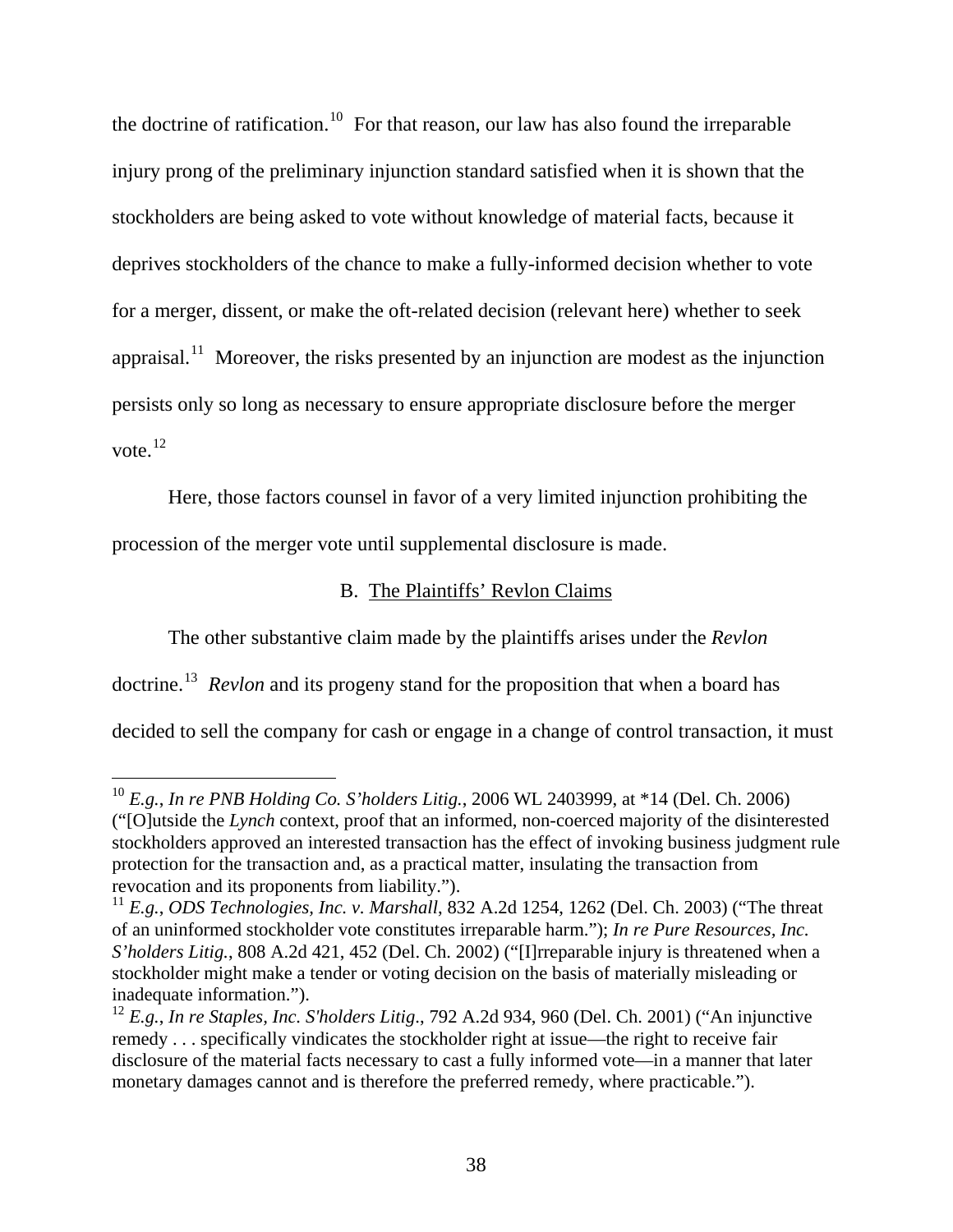act reasonably in order to secure the highest price reasonably available.<sup>[14](#page-39-0)</sup> The duty to act reasonably is just that, a duty to take a reasonable course of action under the circumstances presented.[15](#page-39-1) Because there can be several reasoned ways to try to maximize value, the court cannot find fault so long as the directors chose a *reasoned* course of action.[16](#page-39-2)

The plaintiffs contend that the negotiation of the merger was tainted by the Special Committee's decision to leave to Rossiter the challenging task of extracting from Icahn the best price and most beneficial terms. According to the plaintiffs, Rossiter's interest in securing his personal finances by obtaining a payout of his retirement nest egg (without penalty or adverse reaction) and by liquidating his equity stake in Lear (promptly and without a decline in share price) gave him a rational incentive to ensure a merger agreement that would help him achieve those objective was inked regardless of whether the merger was at the highest price or best terms that might be obtained.

When Icahn floated the idea of a going private deal in January to Rossiter, he presented Rossiter with the chance to have his major desires met. Because such a merger would allow all stockholders to sell at a premium, Rossiter could sell out his equity stake without a negative effect on Lear or running afoul of trading restrictions. Further, because Lear would cease to be a public company after a going private transaction,

 $13$  Revlon, Inc. v. MacAndrews & Forbes Holdings, Inc., 506 A.2d 173 (Del. 1986).

<span id="page-39-0"></span> $14$  E.g., Paramount Communications, Inc. v. OVC Network, Inc., 637 A.2d 34, 44 (Del. 1994); Revlon, 506 A.2d at 184 n.16.

<span id="page-39-2"></span><span id="page-39-1"></span><sup>15</sup>*E.g.*, *Barkan v. Amsted Industries, Inc.*, 567 A.2d 1279, 1286-87 (Del. 1989). <sup>16</sup> *Id*.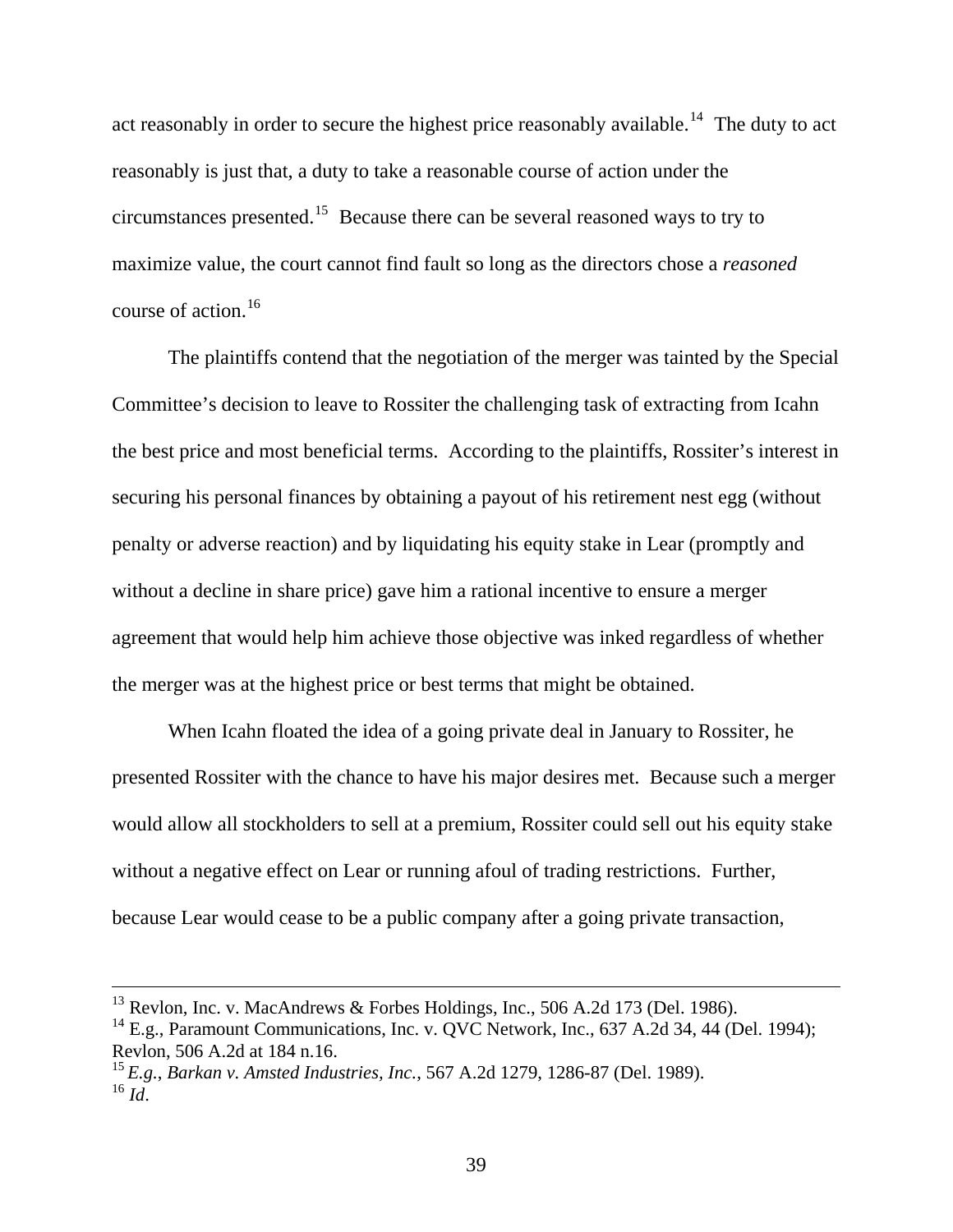Rossiter's new employer would not care what ISS or other corporate governance commentators thought about its handling of its executives' retirement plans. If that employer believed it was in its interest to allow Rossiter to cash out his equity and benefits while continuing to work, it could do that without worrying about a withhold vote or other consequences.

Icahn's proposal, therefore, placed Rossiter in a fiduciary quandary. Although his equity interest in Lear gave him an incentive to increase its stock price, it also left him with non-diversifiable risk. While remaining as CEO, Rossiter could not simply sell out his entire equity stake, lest he signal a lack of confidence in the company. But, by leaving his equity in, a very large part of his personal wealth was entirely tied up in, and therefore dependent on, Lear's performance. Moreover, if Rossiter expected (as would be reasonable) to receive options in the equity of the company after the merger closed, the failure to get the optional price for Lear now would not hurt him as much as the public stockholders, because the lower merger price would likely set a lower strike price for the options he received in the post-merger Lear.

Retirement benefits presented a similar issue. As has been fully discussed, a going private transaction gave Rossiter a unique opportunity to reconcile his conflicting desires to secure his retirement nest egg from the risk of a future Lear bankruptcy and to remain as a Lear executive.

As a result of these internal conflicts, the plaintiffs submit that Rossiter was willing to accept any deal at a defensible price that allowed him to achieve his personal objectives rather than to hold out for (or trade away his personal benefits in exchange for)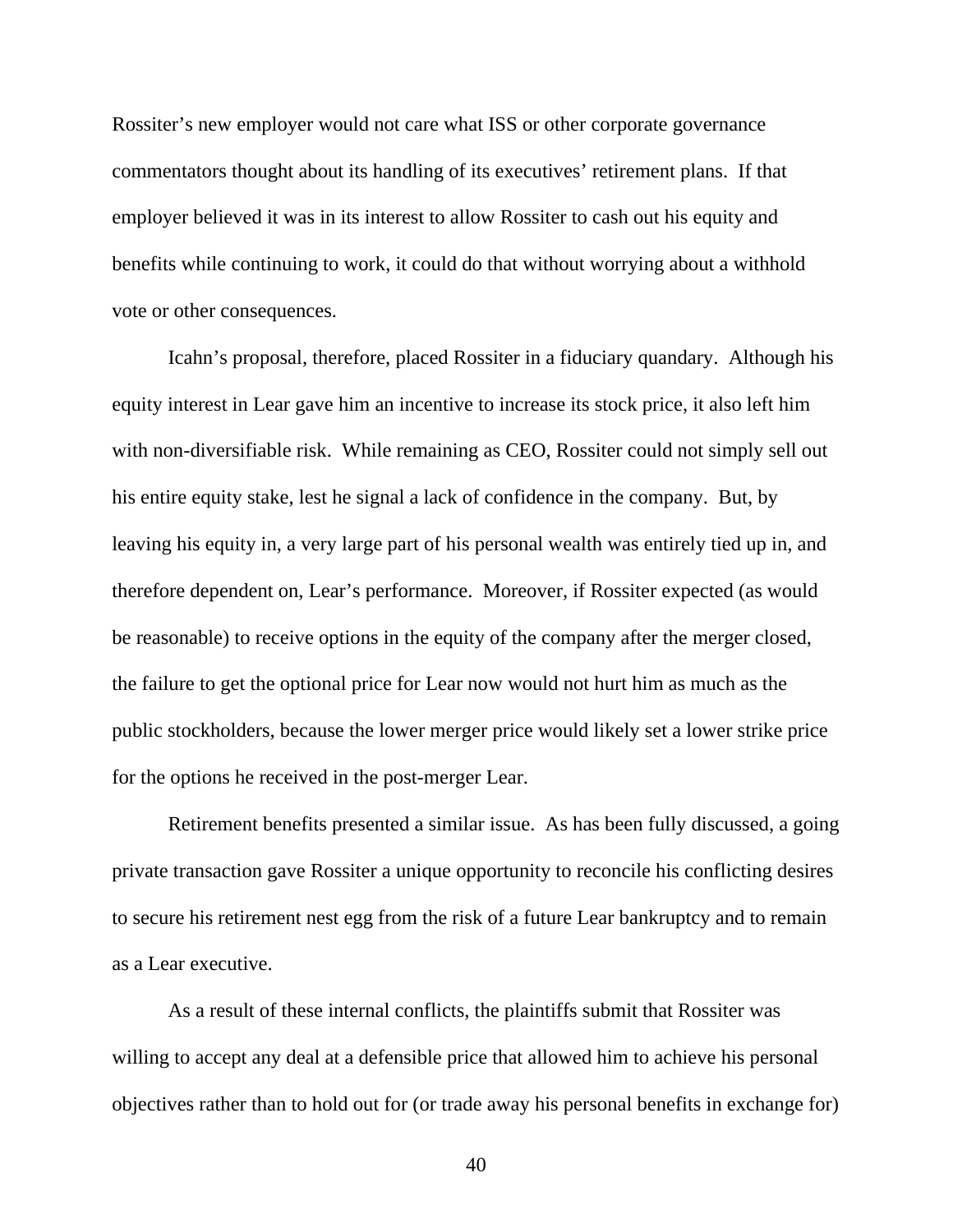an increase in the deal price. As such, they say, his motives were not identical to those of Lear's public stockholders who single-mindedly want the highest price for their equity. For that reason, the plaintiffs argue that it was wrong for the Special Committee to charge Rossiter with dealing with a tough negotiator like Carl Icahn, because Rossiter's own self-interest (even if he strove to keep it under control) rendered him less likely to handle the task with the steely resolve required to garner a great price.

In response, the defendants claim that there is no evidence that Rossiter did anything improper. To the contrary, they point to Rossiter's proven record of fidelity to Lear and its stockholders and assert that given his experience and skill set, he was best positioned to skillfully advocate for the best merger price. The Special Committee also says that kept Rossiter under tight control. To find that the Special Committee fell short of its fiduciary obligations duty to pursue the highest value reasonably possible because they employed Rossiter as their bargaining agent would, the defendants believe, elevate a persnickety sense of Ivory Soap purity over business logic. Rossiter knew more about the company than anyone, was doggedly loyal, and was a persuasive salesman. Who better to do the job, especially given the Special Committee's close communications with him during the process?

This debate is an interesting one in which each side makes telling points. I agree with the plaintiffs that the Special Committee's approach was less than confidenceinspiring. Although I do not embrace the notion that persons suffering from conflicts are invariably incapable of putting them aside, I cannot ignore the reality that American business history is littered with examples of managers who exploited the opportunity to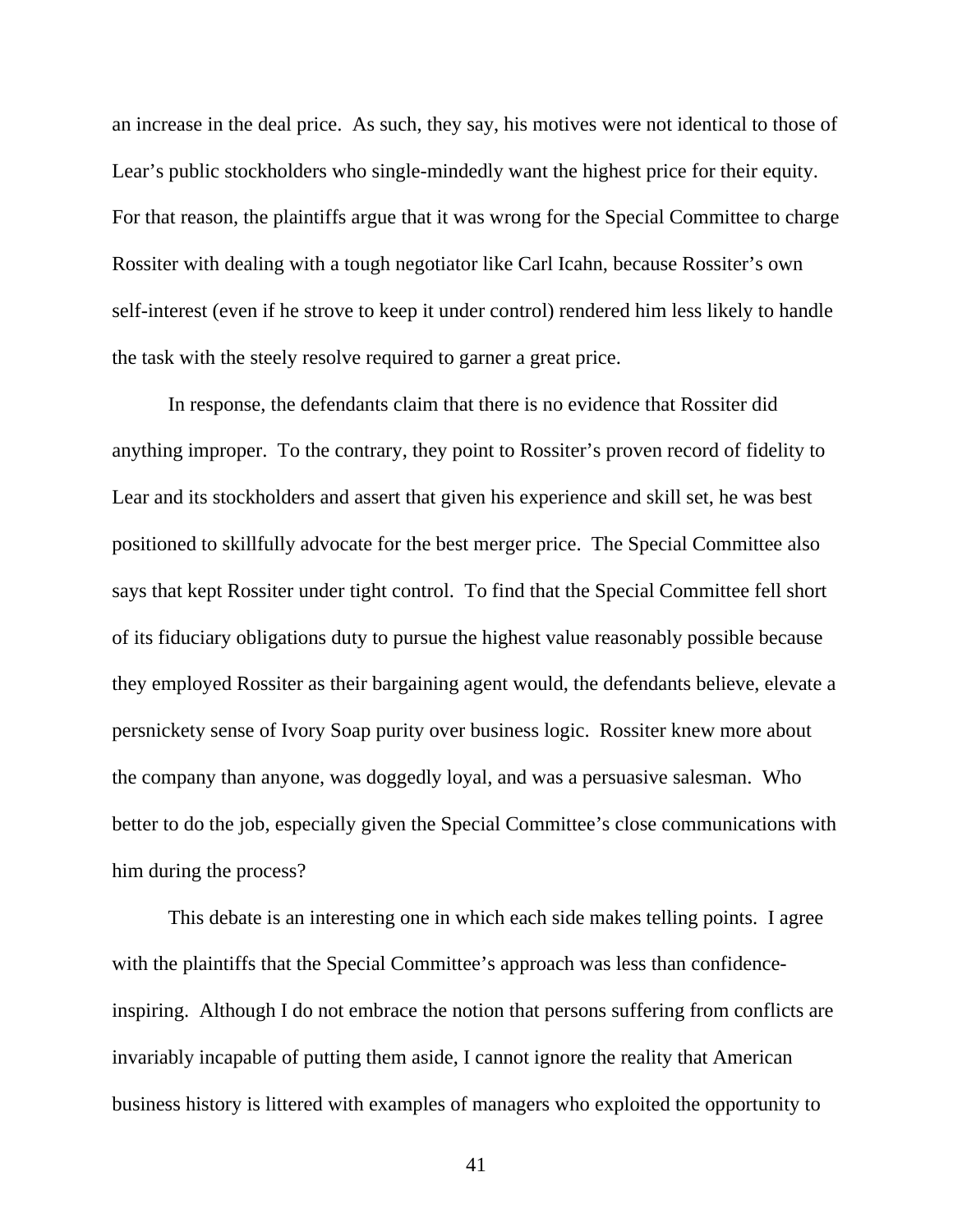work both sides of a deal. In fact, it would be silly to premise a decision on the notion that compensation schemes intended to have powerful incentive effects — such as SERP programs and equity awards — are wholly benign and never, despite their intended purpose of creating alignment between the interests of managers and other stockholders, create incentives that actually give managers reasons to pursue ends not shared by the corporation's public stockholders. Therefore, I will not. Instead, I decide this motion recognizing that Rossiter, while negotiating the merger, had powerful interests to agree to a price and terms suboptimal for public investors so long as the resulting deal: (1) allowed him to promptly liquidate his equity holdings; (2) secured his ability to accelerate and cash-out his retirement benefits; and (3) gave him the chance to continue in his managerial positions for a reasonable time, with a continued equity stake in Lear that would allow him to profit from its future performance.<sup>[17](#page-42-0)</sup> Given those considerations, a merger at a price lower than the \$36 per share that Icahn is paying might well make personal economic sense for Rossiter, when the risks to him of managing Lear as a standalone public company are taken into account. $^{18}$  $^{18}$  $^{18}$ 

For these reasons, I believe it would have been preferable for the Special Committee to have had its chairman or, at the very least, its lead banker participate with

<span id="page-42-0"></span> $17$  These motives are also attributable to Vandenberghe and DelGrosso, who obtained similar compensation packages to Rossiter for their agreement to stay on with the surviving company. Ninivaggi's interests are less clear. Even though Ninivaggi refrained from negotiating his compensation package, Ninivaggi might rationally harbor expectations of a package akin to that received by his colleagues in top management.

<span id="page-42-1"></span> $^{18}$  For that reason, Rossiter's outright rejection of Icahn's \$35.25 bid is relevant. He might well have returned to the Special Committee with only that offer, and a merger price less than \$36 per share might have emerged based on that signal.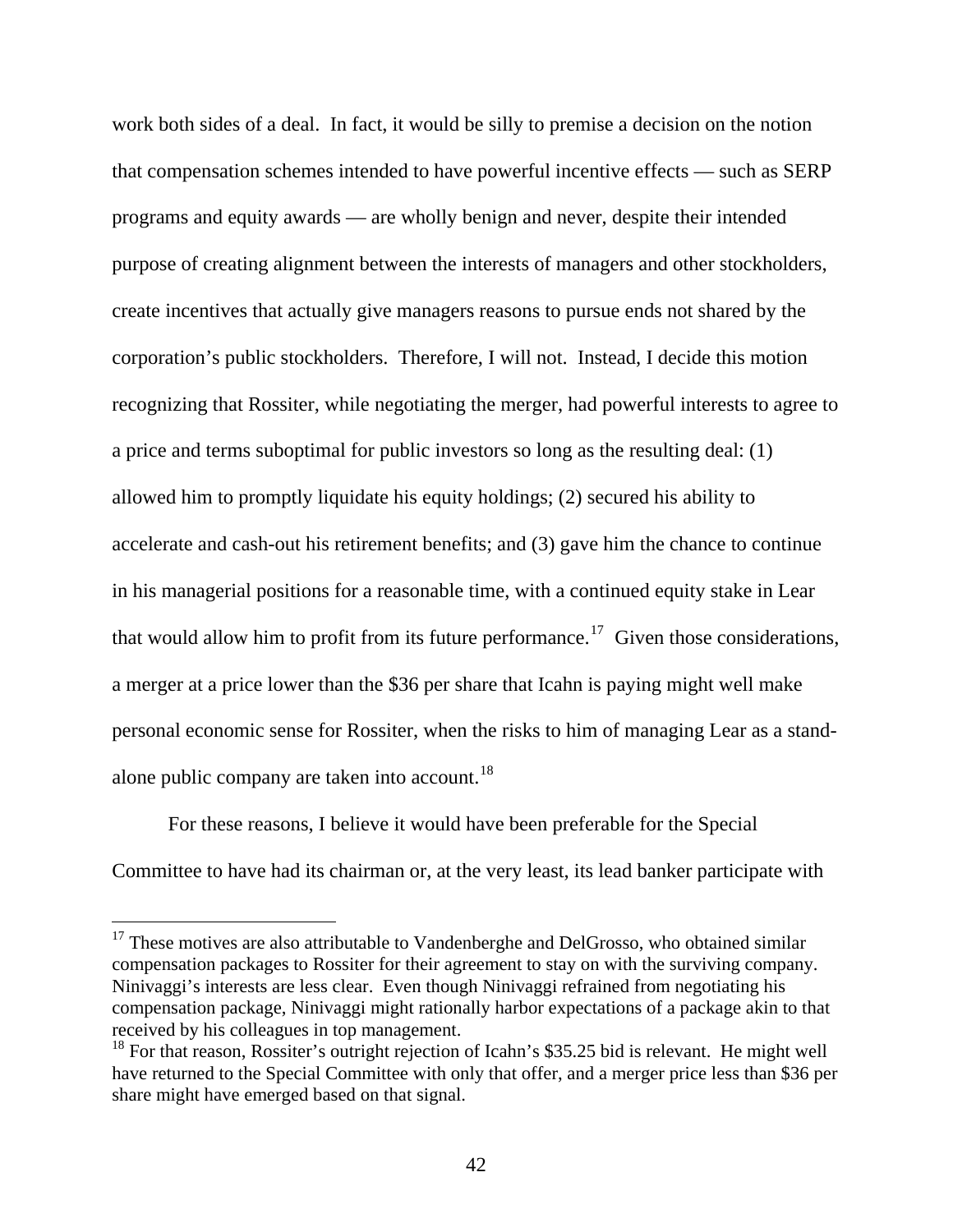Rossiter in the negotiations with Icahn. By that means, there would be more assurance that Rossiter would take a tough line and avoid inappropriate discussions that would taint the process. Similarly, if the Special Committee was to proceed as it did, by leaving the negotiations to Rossiter without direct supervision, it could have provided him with more substantial guidance about the strategy he was to employ. The defendants applaud Rossiter for getting Icahn to bid against himself, by increasing his offer in one call by a quarter, and then another seventy-five cents. What they slight is that Icahn both opened and closed the price negotiations by rapidly moving to \$36, declaring that his best and final offer, and steadfastly refusing any further price negotiation. Indeed, when Icahn first did that in a call on the evening of February 2, Rossiter did not reconvene the Special Committee, which had just finished meeting telephonically, to discuss what to do with Icahn's new offer. Instead, he slept on it, then called Icahn in the morning to plead for a higher bid without a specific counter to make. Icahn told him the price negotiations were over. And they were. They ended without the Special Committee ever making a counter on price, leaving the Special Committee only to make specific suggestions regarding the deal protections Icahn would receive for his agreement to pay \$36.

Although I do not, as will soon be seen, view this negotiation process as a disaster warranting the issuance of an injunction, it is far from ideal and unnecessarily raises concerns about the integrity and skill of those trying to represent Lear's public investors. In reflecting on why this approach was taken, I consider it less than coincidental that Rossiter did not tell the board about Icahn's interest in making a going private proposal until seven days after it was expressed. Although a week seems a short period of time, it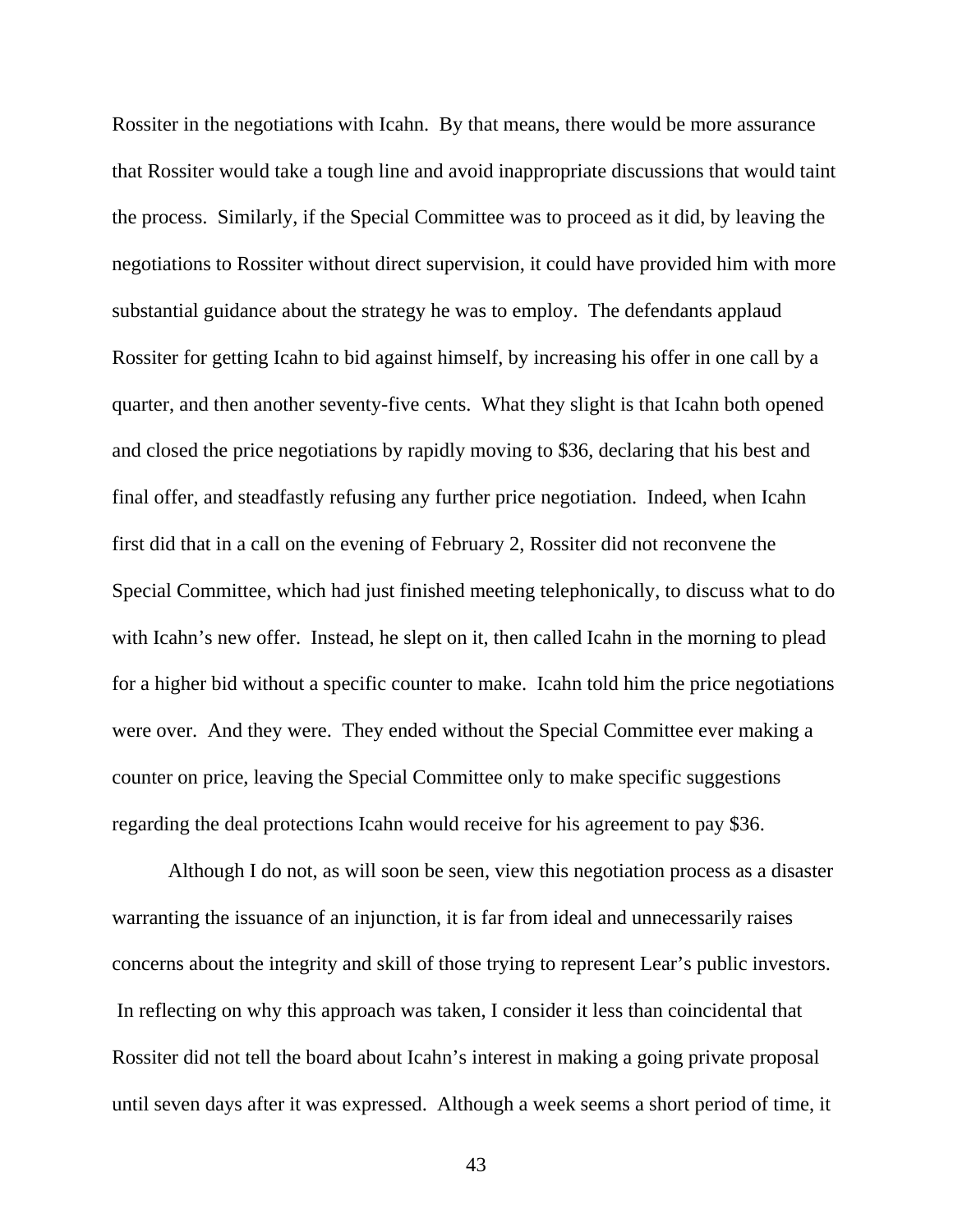is not in this deal context. In seven days, a newly formed Special Committee's advisors can help the Committee do a lot of thinking about how to go about things and what the Committee should seek to achieve; that includes thinking about the Committee's price and deal term objectives, and the most effective way to reach them.

The Lear Special Committee was deprived of important deliberative and tactical time, and, as a result, it quickly decided on an approach to the process not dissimilar to those taken on most issues that come before corporate boards that do not involve conflicts of interest. That is, the directors allowed the actual work to be done by management and signed off on it after the fact. But the work that Rossiter was doing was not like most work. It involved the sale of the company in circumstances in which Rossiter (and his top subordinates) had economic interests that were not shared by Lear's public stockholders.

Acknowledging all that, though, I am not persuaded that the Special Committee's less-than-ideal approach to the price negotiations with Icahn makes it likely that the plaintiffs, after a trial, will be able to demonstrate a *Revlon* breach. To fairly determine whether the defendants breached their *Revlon* obligations, I must consider the entirety of their actions in attempting to secure the highest price reasonably available to the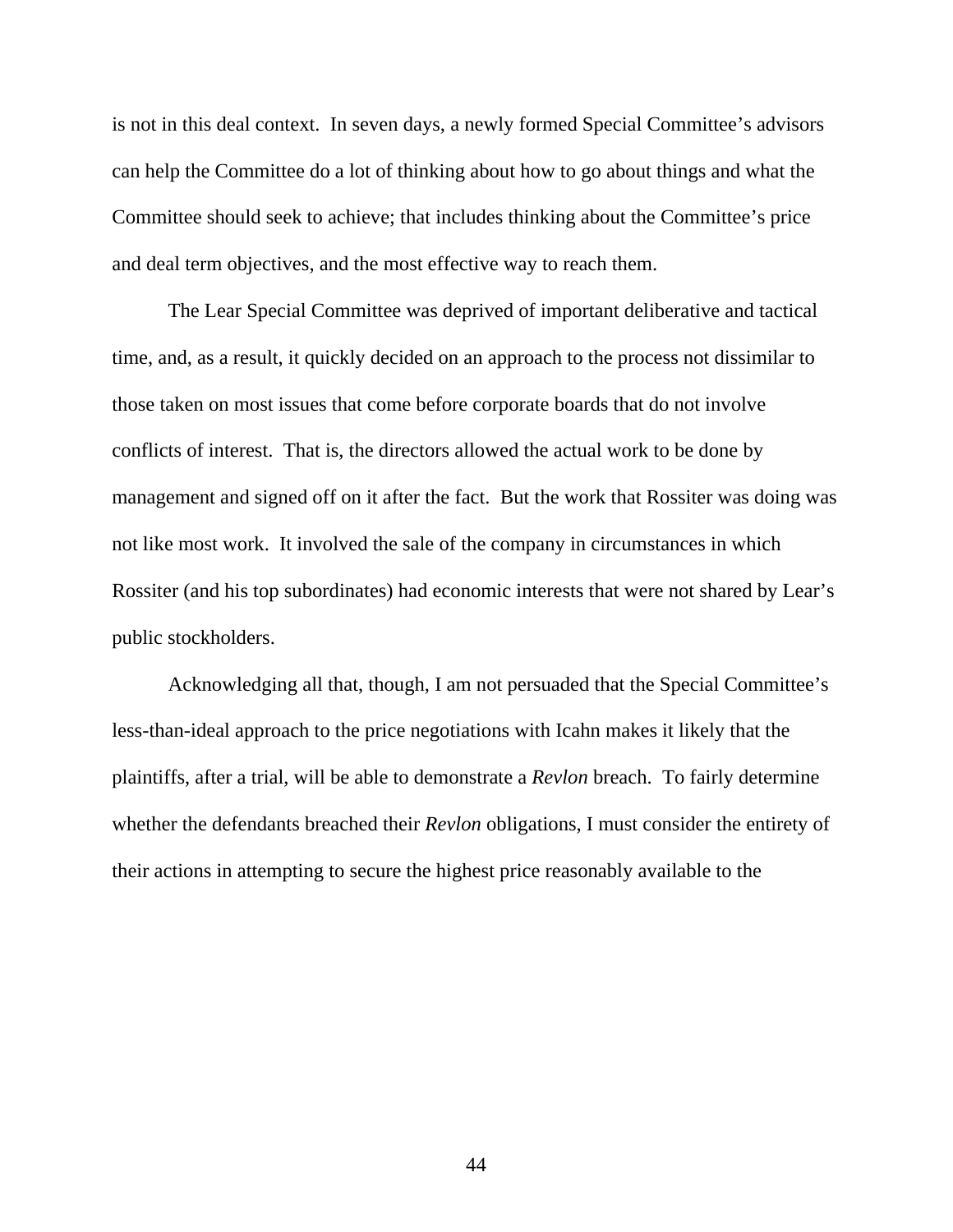corporation. Reasonableness, not perfection, measured in business terms relevant to value creation, rather than by what creates the most sterile smell, is the metric.<sup>[19](#page-45-0)</sup>

When that metric is applied, I find that the plaintiffs have not demonstrated a reasonable probability of success on their *Revlon* claim. The overall approach to obtaining the best price taken by the Special Committee appears, for reasons I now explain, to have been reasonable.

First, as many institutional investors and corporate law professors have advocated that all public corporations should do, Lear had gotten rid of its poison pill in 2004. Although it is true that the Lear board had reserved the right to reinstate a pill upon a vote of the stockholders or of a majority of the board's independent directors, it was hardly in a position to do that lightly, given the potential for such action to upset institutional investors and the influential proxy advisory firm, ISS. At the very least, Lear's public elimination of its pill signaled a willingness to ponder the merits of unsolicited offers. That factor is one that the Lear board was entitled to take into account in designing its approach to value maximization.

Relatedly, Icahn's investment moves in 2006 also stirred the pot, as the plaintiffs admit. Indeed, they go so far as to acknowledge that Lear could be perceived as having been on sale from April 2006 onward. As the plaintiffs also admit, Icahn has over the

<span id="page-45-0"></span><sup>&</sup>lt;sup>19</sup> *E.g.*, *QVC*, 637 A.2d at 45 ("[C]ourt[s] applying enhanced judicial scrutiny should be deciding whether the directors made a reasonable decision, not a perfect decision. If a board selected one of several reasonable alternatives, a court should not second-guess that choice even though it might have decided otherwise or subsequent events may have cast doubt on the board's determination.").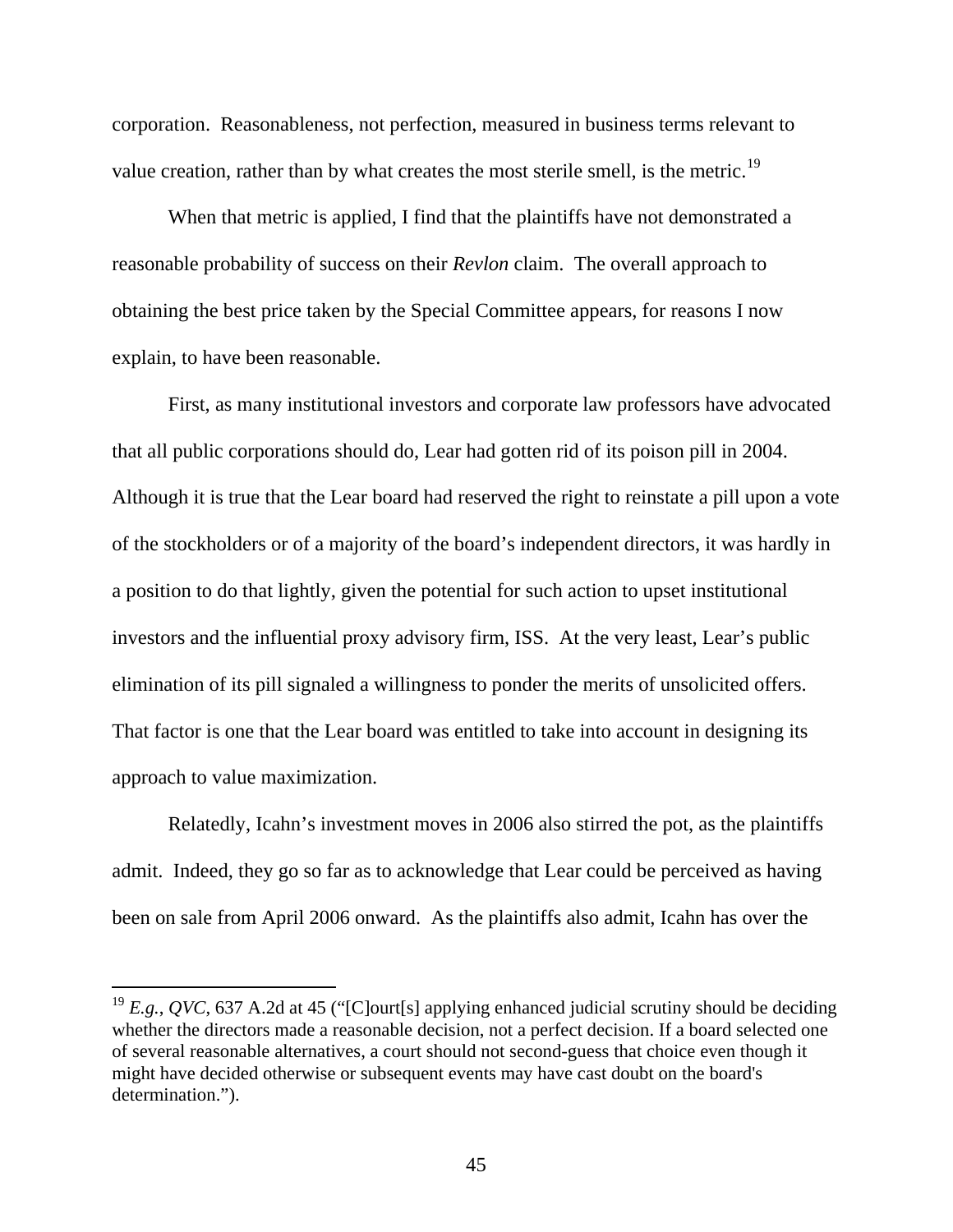years displayed a willingness to buy when that is to his advantage and to sell when that is to his advantage. The M&A markets know this. Icahn's entry as a player in the Lear drama would have drawn attention from buyers with a potential interest in investing in the automobile sector.

In considering whether to sign up a deal with Icahn at \$36 or insist on a full presigning auction, these factors were relevant. No one had asked Lear to the dance other than Icahn as of that point, even though it was perfectly obvious that Lear was open to invitations. Although a formal auction was the clearest way to signal a desire for bids, it also presented the risk of losing Icahn's \$36 bid. If Icahn was going to be put into an auction, he could reasonably argue that he would pull his bid and see what others thought of Lear before making his move. If the response to the auction was under whelming, he might then pick up the company at a lower price.

The Lear board's concern about this possibility was, in my view, reasonable, given the lack of, with one exception, even a soft overture from a potential buyer other than Icahn in 2006. That exception was a call that Rossiter had gotten from Cerberus when Lear's market price was still well below \$20 per share. But that exception is interesting in itself. Once Icahn's second investment became public and his deepened position was announced in October 2006, Cerberus never made a move. Likewise, when Cerberus was contacted during the pre-signing market check and as part of the go-shop process, it never signaled a hunger for Lear or a price at which it would be willing to do a deal.

Also relevant to the question of whether an auction was advisable was the lack of ardor that other major Lear stockholders had for the opportunity to buy equity in the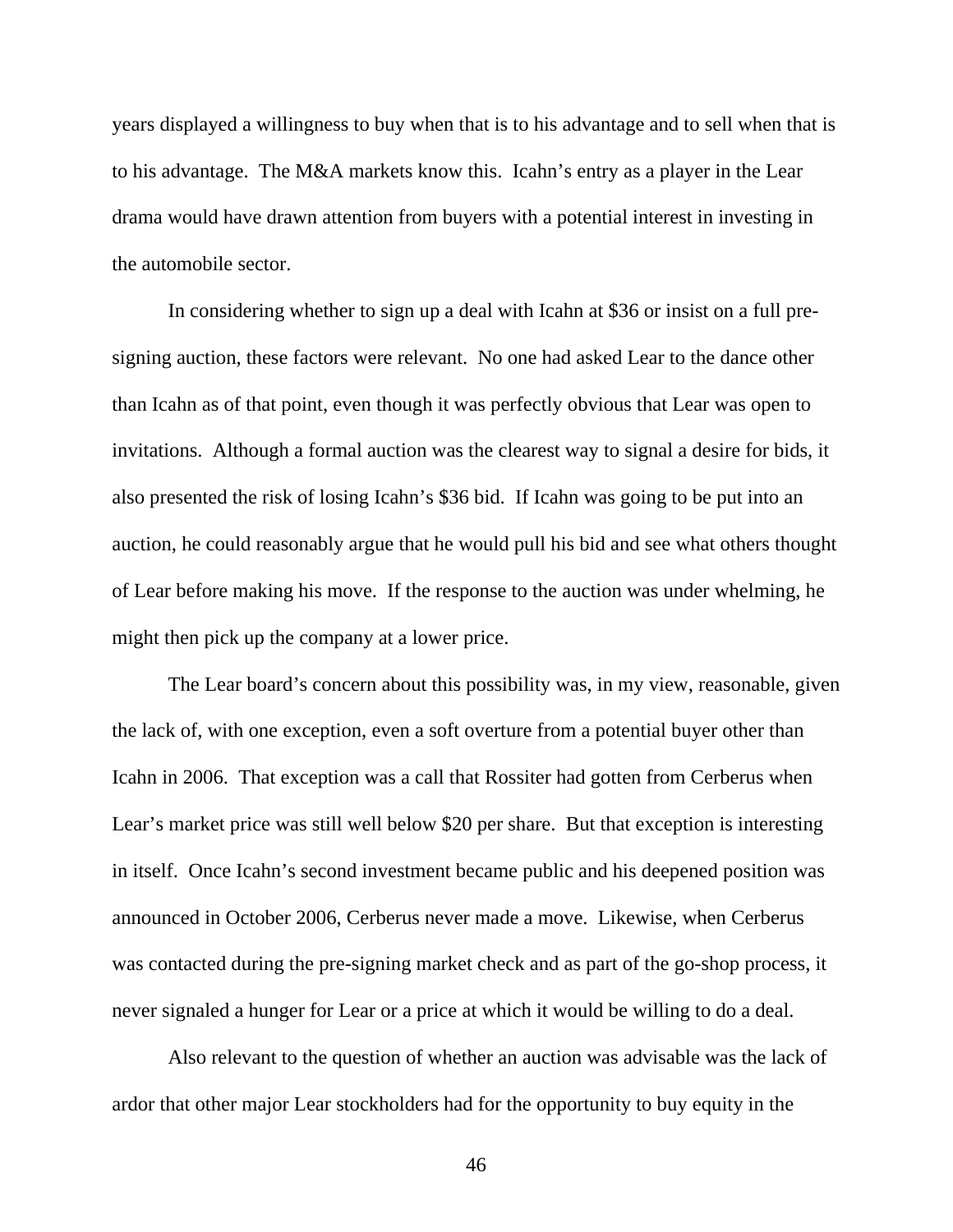secondary offering along with Icahn. Although some of them are now touting the idea that Lear is worth \$60 per share, an idea whose implications I will discuss, they passed on the chance to buy additional stock at \$23 per share in October 2006. Given this history, I cannot conclude that it was unreasonable for the Lear board not to demand a full auction before signing its Merger Agreement with Icahn. There were important risks counseling against such an insistence, especially if the board could to some extent have it both ways by locking in a floor of \$36 per share while securing a chance to prospect for more.

Second, I likewise find that the plaintiffs have not demonstrated a likelihood of success on their argument that the Lear board acted unreasonably in agreeing to the deal protections in the Merger Agreement rather than holding out for even greater flexibility to look for a higher bid after signing with Icahn. In so finding, I give relatively little weight to the two-tiered nature of the termination fee. The go-shop period was truncated and left a bidder hard-pressed to do adequate due diligence, present a topping bid with a full-blown draft merger agreement, have the Lear board make the required decision to declare the new bid a superior offer, wait Icahn's ten-day period to match, and then have the Lear board accept that bid, terminate its agreement with Icahn, and "substantially concurrently" enter into a merger agreement with it. All of these events had to occur within the go-shop period for the bidder to benefit from the lower termination fee. This was not a provision that gave a lower break fee to a bidder who entered the process in some genuine way during the go-shop period — for example, by signing up a confidentiality stipulation and completing some of the key steps toward the achievement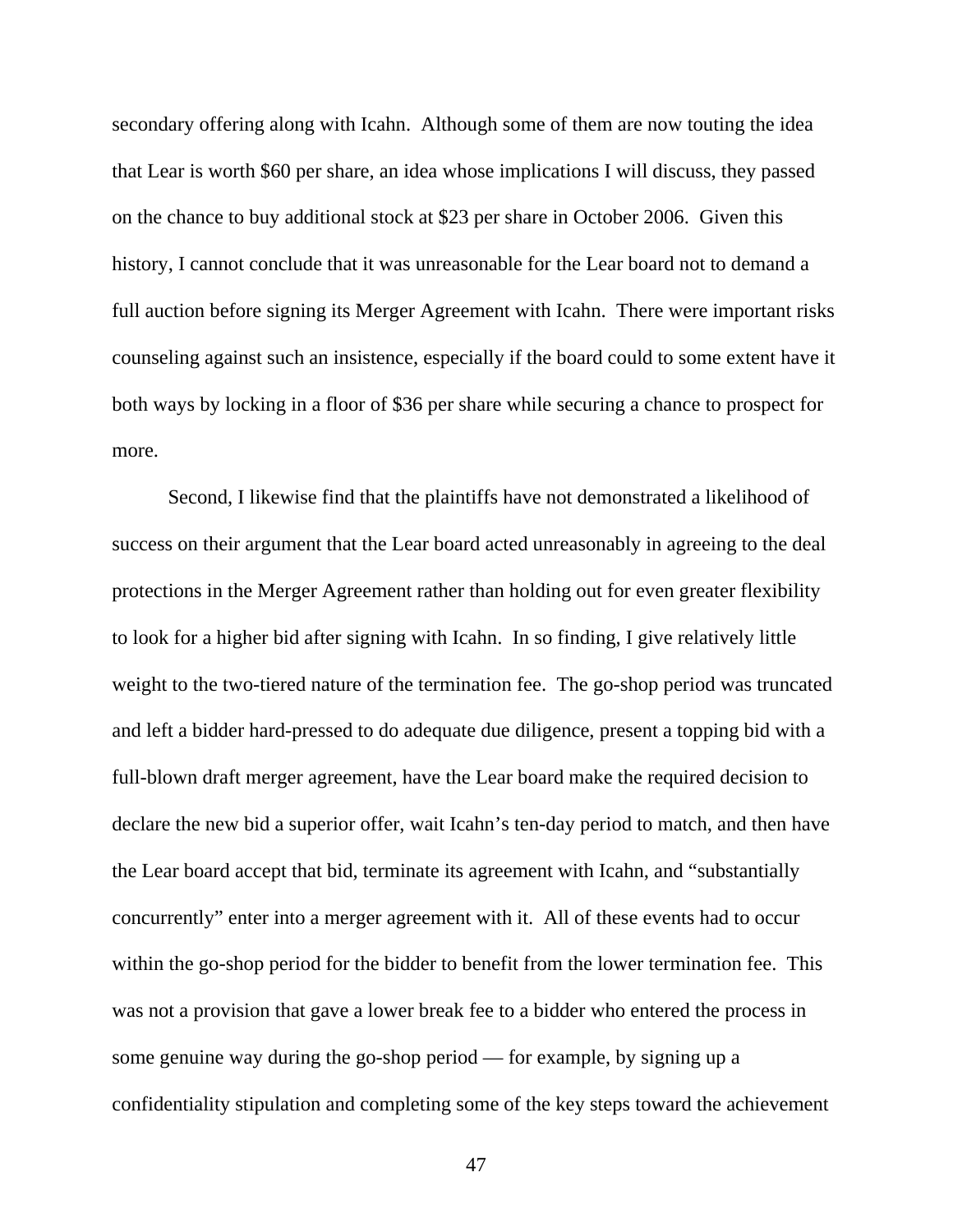of a definitive merger agreement at a superior price. Rather, it was a provision that essentially required the bidder to get the whole shebang done within the 45-day window. It is conceivable, I suppose, that this could occur if a ravenous bidder had simply been waiting for an explicit invitation to swallow up Lear. But if that sort of Kobayashi-like buyer existed, it might have reasonably been expected to emerge before the Merger Agreement with Icahn was signed based on Lear's lack of a rights plan and the publicity given to Icahn's prior investments in the company.

That said, I do not find convincing the plaintiffs' argument that the combination of the fuller termination fee that would be payable for a bid meeting the required conditions after the go-shop period with Icahn's contractual match right were bid-chilling. The termination fee in that scenario amounts to 3.5% of equity value and 2.4% of enterprise value. For purposes of considering the preclusive effect of a termination fee on a rival bidder, it is arguably more important to look at the enterprise value metric because, as is the case with Lear, most acquisitions require the buyer to pay for the company's equity and refinance all of its debt. But regardless of whether that is the case, the percentage of either measure the termination fee represents here is hardly of the magnitude that should deter a serious rival bid. The plaintiffs' claim to the contrary is based on the median of termination fees identified in a presentation made by JPMorgan in two-tiered postsigning processes of 1.8% of equity value during the go-shop period and 2.9% thereafter. The plaintiffs also state that Icahn should have gotten a lower fee because he would profit from a topping bid through his equity stake. These factors are not ones that I believe would, after trial, convince me that the board's decision to accede to Icahn's demand for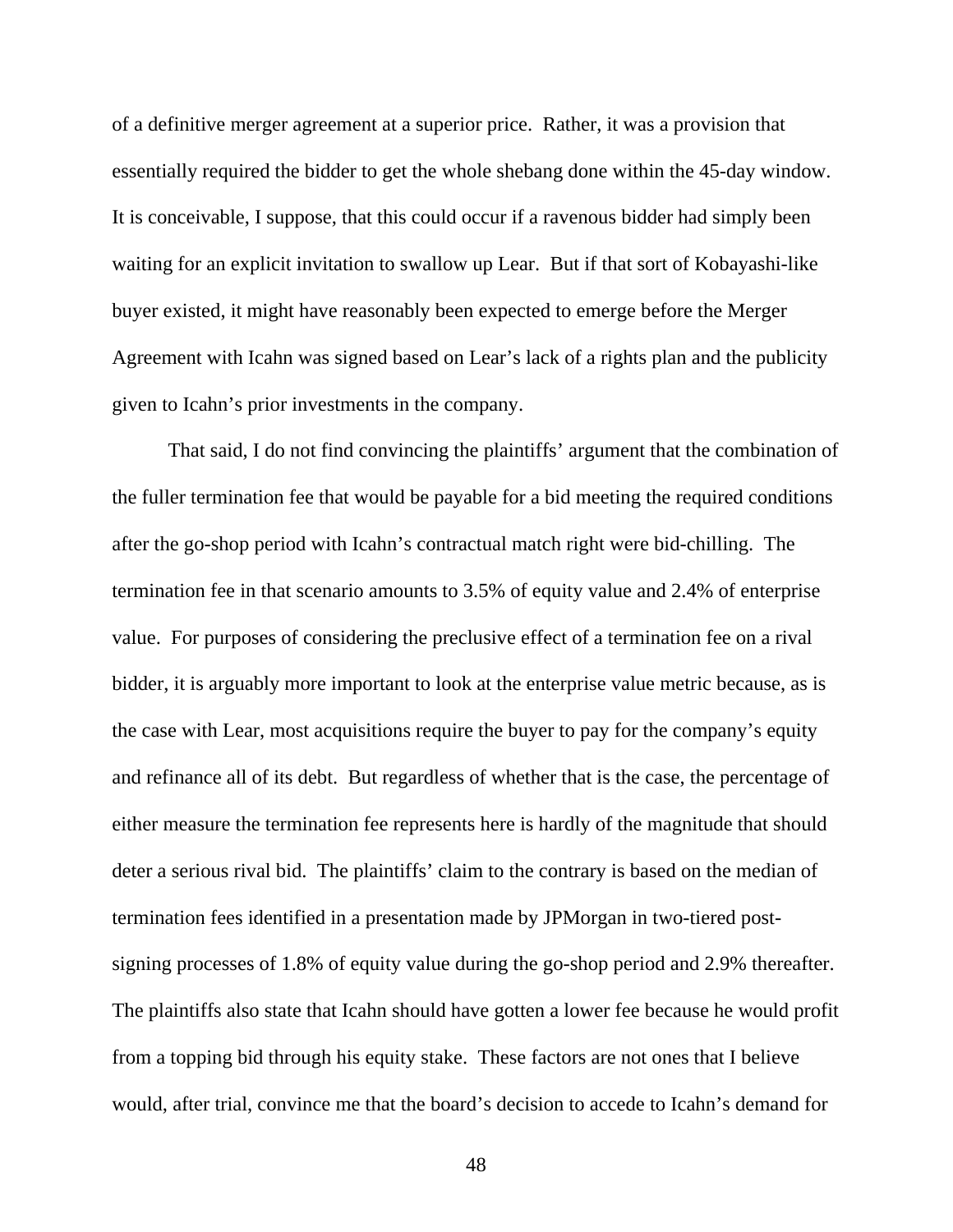a 3.5% fee (2.8% during the go-shop) was unreasonable. Icahn was tying up \$1.4 billion in capital to make a bid for a corporation in a troubled industry, was agreeing to allow the target to shop the company freely for 45 days and to continue to work freely with Lear concerning any emerging bidders during that process, and was agreeing to vote his shares for any superior bid accepted by the Lear board.

Likewise, match rights are hardly novel and have been upheld by this court when coupled with termination fees despite the additional obstacle they are present.<sup>[20](#page-49-0)</sup> And, in this case, the match right was actually a limited one that encouraged bidders to top Icahn in a material way. As described, a bidder whose initial topping move was over \$37 could limit Icahn to only one chance to match. Therefore, a bidder who was truly willing to make a materially greater bid than Icahn had it within its means to short-circuit the match right process. Given all those factors, and the undisputed reality that second bidders have been able to succeed in the face of a termination fee/matching right combination of this potency, $^{21}$  $^{21}$  $^{21}$  I am skeptical that a trial record would convince me that the Lear board acted unreasonably in assenting to the termination fee and match right provisions in the Merger Agreement.

Third, I consider the most unique of the plaintiffs' arguments, which is that the fact that the initial acquirer was Icahn, rendered any chance of a topping bid illusory.

<span id="page-49-1"></span><span id="page-49-0"></span><sup>20</sup> *E.g.*, *In re Toys 'R' Us, Inc. S'holder Litig*., 877 A.2d 975, 980 (Del. Ch. 2005) (finding that inclusion of a termination fee and the presence of matching rights in a merger agreement did not act as a serious barrier to any bidder willing to pay materially more for the target entity).  $21$  Defendants have cited 15 transactions within the past three years in which intervening bids were made despite termination fees of 3% or more and contractual match rights in the merger agreements. *See* Affidavit of William E. Green, Jr., Esquire at ¶¶ 3-17 (citing transactions).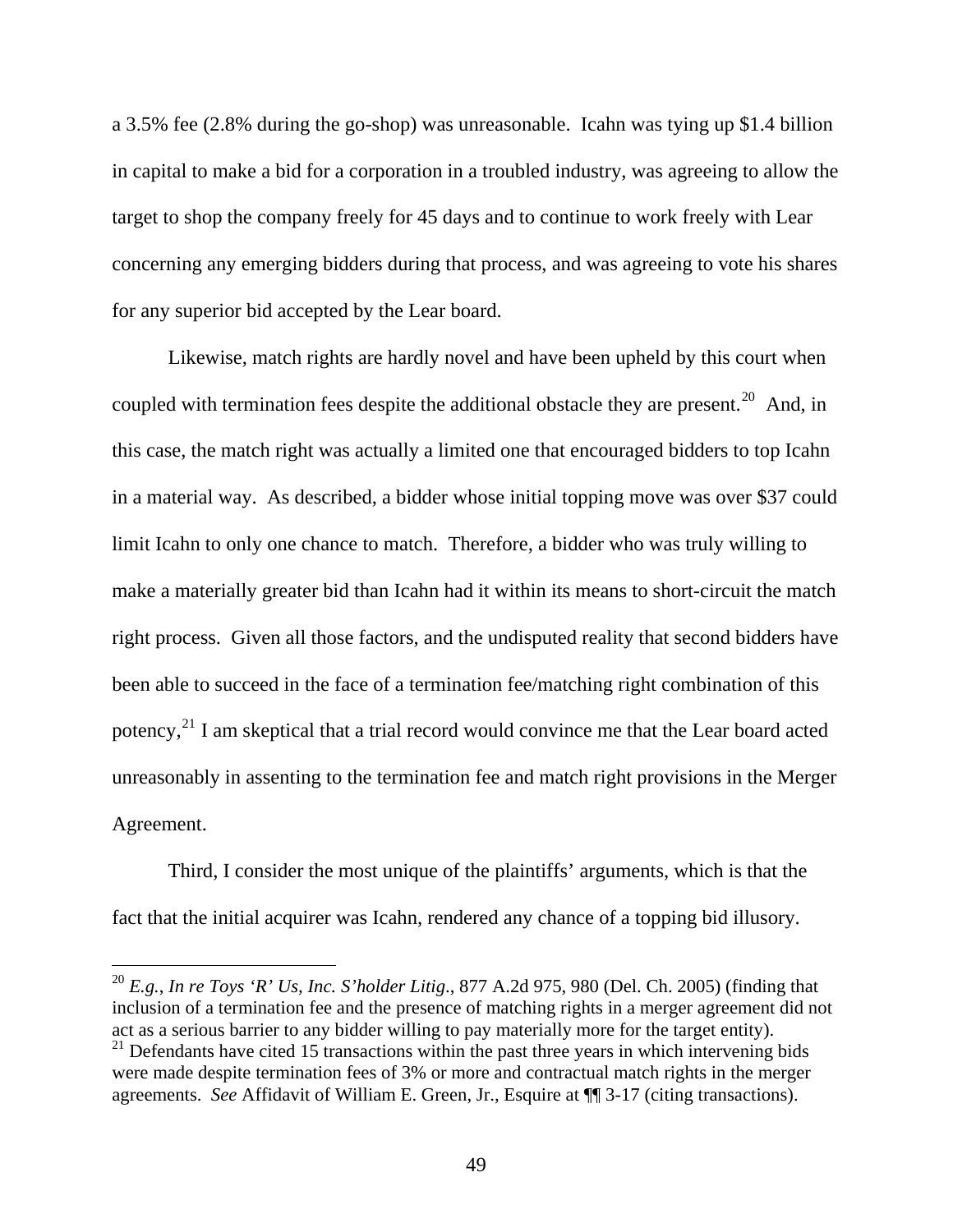The argument is unique because it conflicts with other arguments that have featured prominently in the plaintiffs' submissions. For example, the plaintiffs have noted that the announcement of Icahn's investments in Lear, particularly his purchase of shares in a secondary offering in October 2006, led the market to believe Lear was open to a sale. After the Merger Agreement was signed, the plaintiffs note that Lear's stock price traded above the deal price of \$36 because the markets expected that a higher priced deal would eventually be consummated. Both of those arguments are founded in the notion that Icahn's presence on the scene was, if anything, a value-boosting factor. To their credit, the plaintiffs admit that is the case, and they also acknowledge that Icahn has a history of making stock purchases and subsequent acquisition overtures, but then happily stepping aside and cashing in his equity stake at a substantial profit when other bidders submit more attractive offers.

But the plaintiffs say that buyers sense that Icahn finds something ineffably desirable about Lear, and that they would suffer retribution from Icahn if they got in the game. They base this assertion on some notes from JPMorgan indicating that a couple of parties did not want to tangle with Icahn. Those indications, however, do not imply that those parties were somehow frightened of Icahn. Rather, they are more indicative of a reluctance to get in a bidding war with a savvy player.

Candidly, the idea that other bidders were afraid of crossing Icahn on this deal emerges from this record as closer to mirth-producing, than injunction-generating. As documented by defendants' expert, in five of Icahn's ten acquisition attempts since 2000, other acquirers submitted topping bids. Moreover, in this case, as the plaintiffs point out,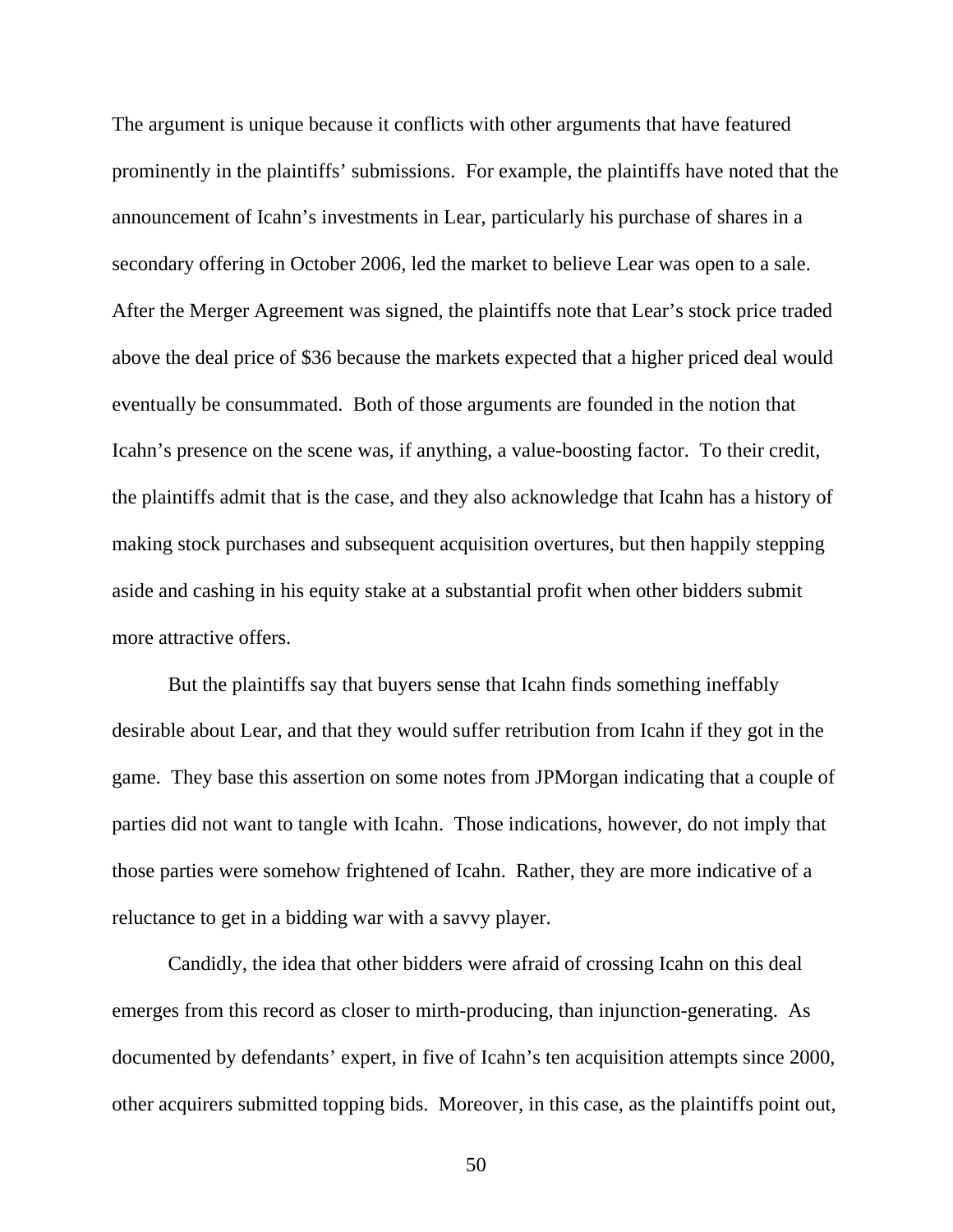Icahn stands to profit handsomely if he is topped. AREP investors bought into its position at a price of well less than \$23 on average. If Icahn is topped at, say, \$39, they will receive that profit plus up to \$100 million in termination fees and expense reimbursements due under the Merger Agreement. Sounds like a pretty good result for AREP's equity holders, particularly since it would involve none of the execution risks that will accompany a consummated acquisition.

To that same point, the signal that Icahn's voting agreement sends is also relevant. Icahn contractually promised to vote his equity in favor of a superior deal embraced by the Lear board. Given Icahn's past history of willingly accepting the premium profits that came to him from putting companies in play and bowing out when a more optimistic bidder emerged, these deal features make even more implausible the notion that fear of Carl Icahn rendered the shopping process futile.

I also perceive no reason why a strategic or financial bidder would have believed that Icahn's relationship with Lear's management made a topping bid inadvisable. It is, of course, a reality that there is not a culture of rampant topping among the larger private equity players, who have relationships with each other that might inhibit such behavior. But the plaintiffs have not done anything to show that such a culture, if it exists and if it can persist given the powerful countervailing economic incentives at work, inhibited a topping bid against Icahn. Even less have they shown that there was a perception that Lear's management was particularly enamored of Icahn, or that it would not work for another reputable financial buyer. In fact, the record is to the contrary, indicating that Rossiter and his subordinates were open to dealing with other credible bidders.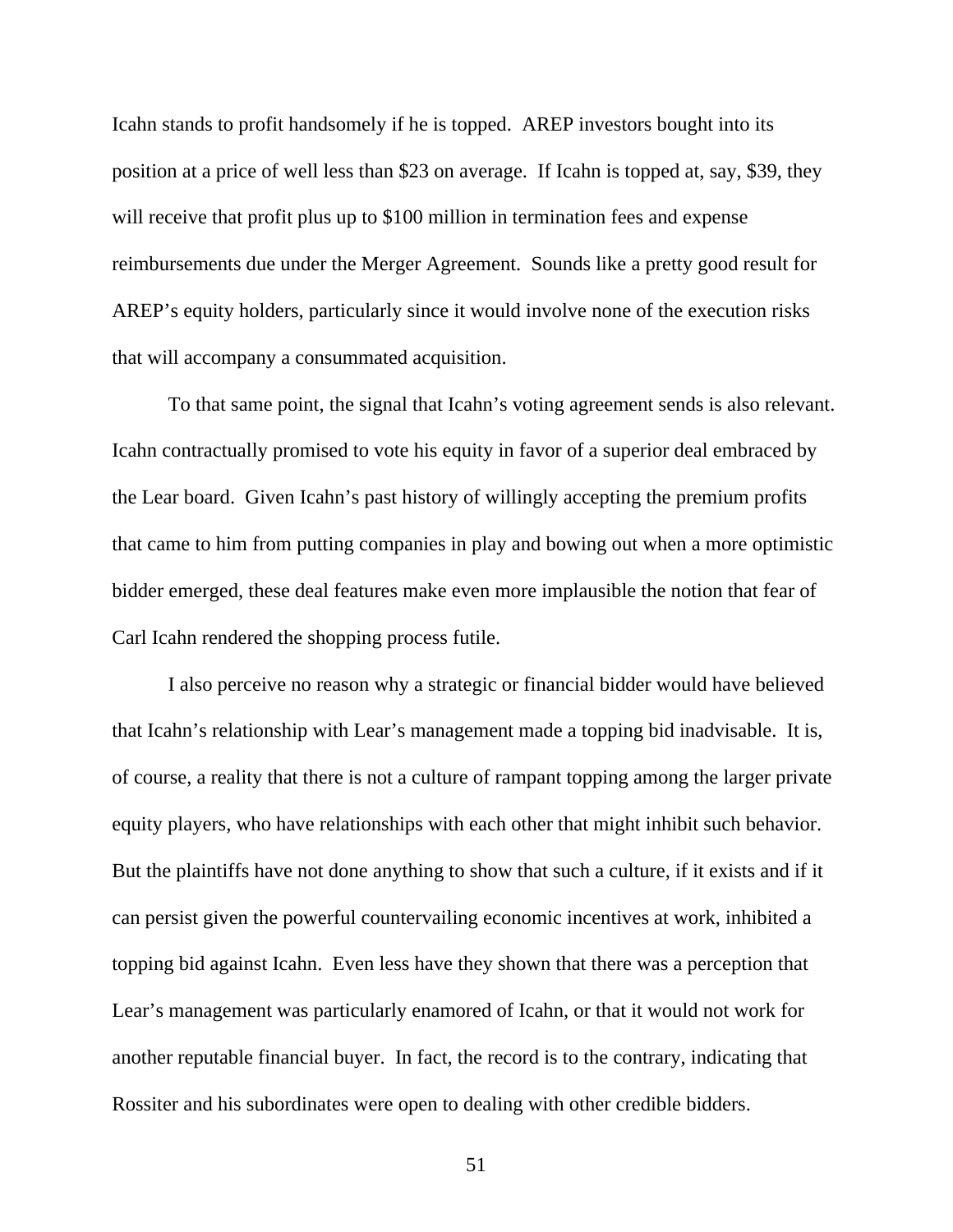For a strategic player, it is even harder to perceive a barrier. By signing up a cash deal subject to *Revlon*, the Lear board had opened the door to a topping bid by a strategic acquirer which would be free from the usual "merger of equal" issues like future headquarters location(s) and managerial retention and succession. As a result, a strategic buyer would seemingly have been presented with substantial freedom to develop a topping bid for Lear premised on a post-consummation business strategy that incorporated the greater synergies that arguably can be reaped in a cash conquest resulting in a combined asset base under the acquirer's sole control, as opposed to in friendly deals often involving awkward, compromised periods of governance under a pooled management team. At the very least, a credible strategic bidder knew that cash was king in the Lear process, and that as long as it topped Icahn (a bidder with a powerful incentive to stand aside if a strategic could pay a materially higher price because of synergies available to it) and had no regulatory obstacles precluding its ability to close a deal, the Lear board would have to embrace its offer.

Finally, the plaintiffs have attempted to persuade me that the Lear board has likely breached its *Revlon* duties because the it had hoped that Icahn would offer more than \$36 per share, that some Lear stockholders think that \$36 per share is too low, and because the plaintiffs have presented a valuation expert opining that the value of Lear was in the high-\$30s to mid-\$40s range. This is not an appraisal proceeding, and I have no intention to issue my own opinion as to Lear's value.

But what I have done is reviewed the record on valuation carefully. Lear is one of the nation's largest corporations. Before Icahn emerged, the stock market had abundant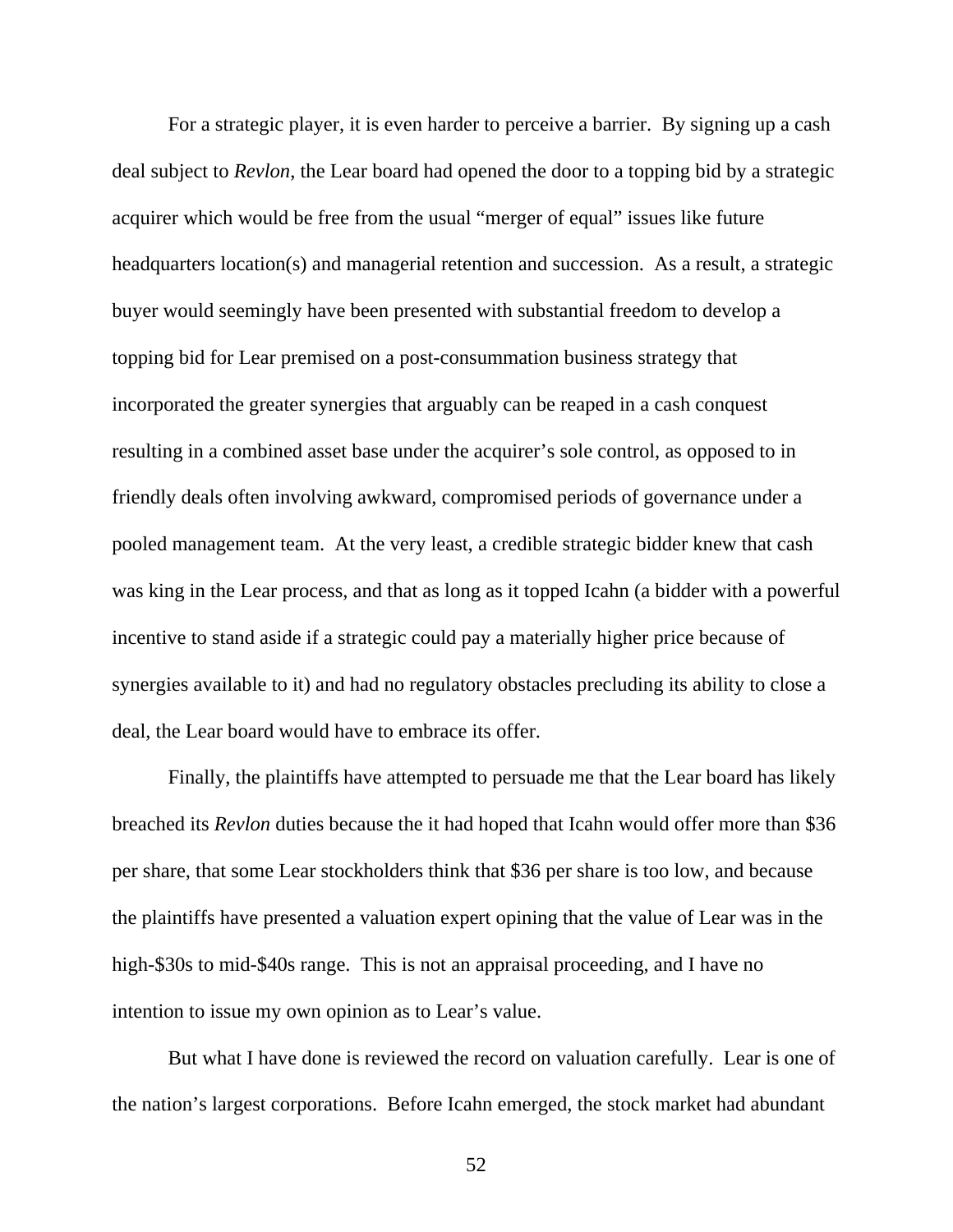information about Lear and its future prospects. It valued Lear at much less than \$36 per share — around \$17 per share in March and April 2006. After Icahn emerged, the stock market perceived that Lear had greater value based on Icahn's interest and the likelihood of a change of control transaction involving a purchase of all of the firm's equity, not just daily trades in minority shares.

Although the \$36 price may have been below what the Lear board hoped to achieve, they had a reasonable basis to accept it. The valuation information in the record, when fairly read, does not incline me toward a finding that the Lear board was unreasonable in accepting the Icahn bid. Although the plaintiffs' valuation expert originally opined that a fair range would be in the "high-\$30s" to "mid-\$40s," his DCF analysis suggests a range below the merger price, once that DCF analysis is properly adjusted to correct for errors in computing the discount rate he himself admits were either in error or inconsistent. When corrected to use an appropriate discount rate and to consider current industry circumstances, the plaintiff's own expert's DCF value for Lear based on its Long Range Plan with Current Industry Outlook ranges from \$27.13 to \$35.75. Moreover, to the extent that plaintiffs' expert relies upon the \$45.19 median of his DCF models, that reliance appears questionable as those models produce a range between \$9.81 and \$107.54 per share.

At this stage, the more important point is this. The Lear board had sufficient evidence to conclude that it was better to accept \$36 if a topping bid did not emerge than to risk having Lear's stock price return to the level that existed before the market drew the conclusion that Lear would be sold because Icahn had bought such a substantial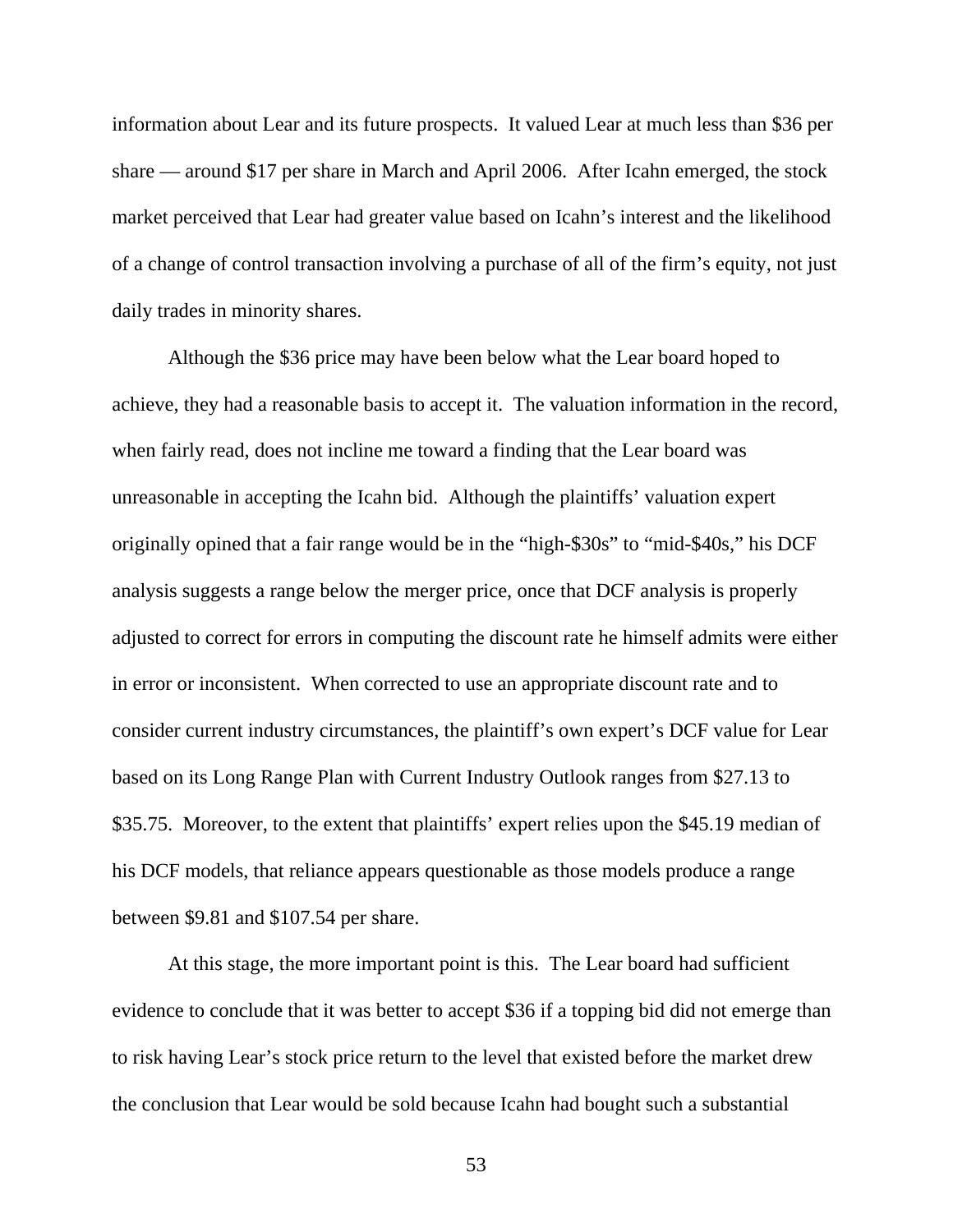stake. Putting aside the market check, the \$36 per share price appears as a reasonable one on this record, when traditional measures of valuation, such as the DCF, are considered. More important, however, is that the \$36 price has been and is still being subjected to a real world market check, which is unimpeded by bid-deterring factors.

If, as the plaintiffs say, their expert is correct that Lear is worth materially more than \$36 per share and that some major stockholders believe that Lear is worth \$60 per share, a major chance to make huge profits is being missed by those stockholders and by the market for corporate control in general. While it may be that that is the case, I cannot premise an injunction on the Lear board's refusal to act on an improbability of that kind.<sup>[22](#page-54-0)</sup> Stockholders who have a different view on value may freely communicate with others, subject to their compliance with the securities laws, about their different views on

<span id="page-54-0"></span> $\overline{a}$ 22 The plaintiffs have cited this court's recent decision in *Netsmart* as supporting their *Revlon* arguments. The differences between the two cases are worth noting. Netsmart was a microcap company with limited trading in its shares. Only one analyst covered it. Without engaging in any reliable pre-signing market check involving strategic acquirers, the Netsmart board signed up a merger agreement with a financial buyer containing a strict no-shop. In order to get in the game, any strategic acquirer would therefore have had to make a publicly-disclosed expression of interest to make a topping bid without access to due diligence or discussions with Netsmart management. Moreover, all of the strategic acquirers who might have had an interest in Netsmart were much, much larger and likely to see Netsmart as the sort of nice bolt-on one would add through a friendly process, not the type of key strategic move that would likely justify making a hurried unsolicited overture without prior discussions or information. *See generally*, *In re Netsmart Technologies, Inc. S'holder Litig.*, --- A.2d ---, 2007 WL 926213 (Del. Ch. 2007). By contrast, Lear is one of the largest corporations in the United States with deep analyst coverage. It got rid of its poison pill in 2004, signaling an openness to bids from that point forward. In 2006, when Carl Icahn came on the scene, even the plaintiffs admit that the market for corporate control knew Lear was essentially in play. Then, even after Icahn signed up his bid, over 40 strategic and financial bidders were invited to obtain due diligence in a non-public way in order to formulate topping bids. Put simply, unlike in *Netsmart*, no one had to discover Lear; they were invited by Lear to obtain access to key information and decide whether to make a bid.